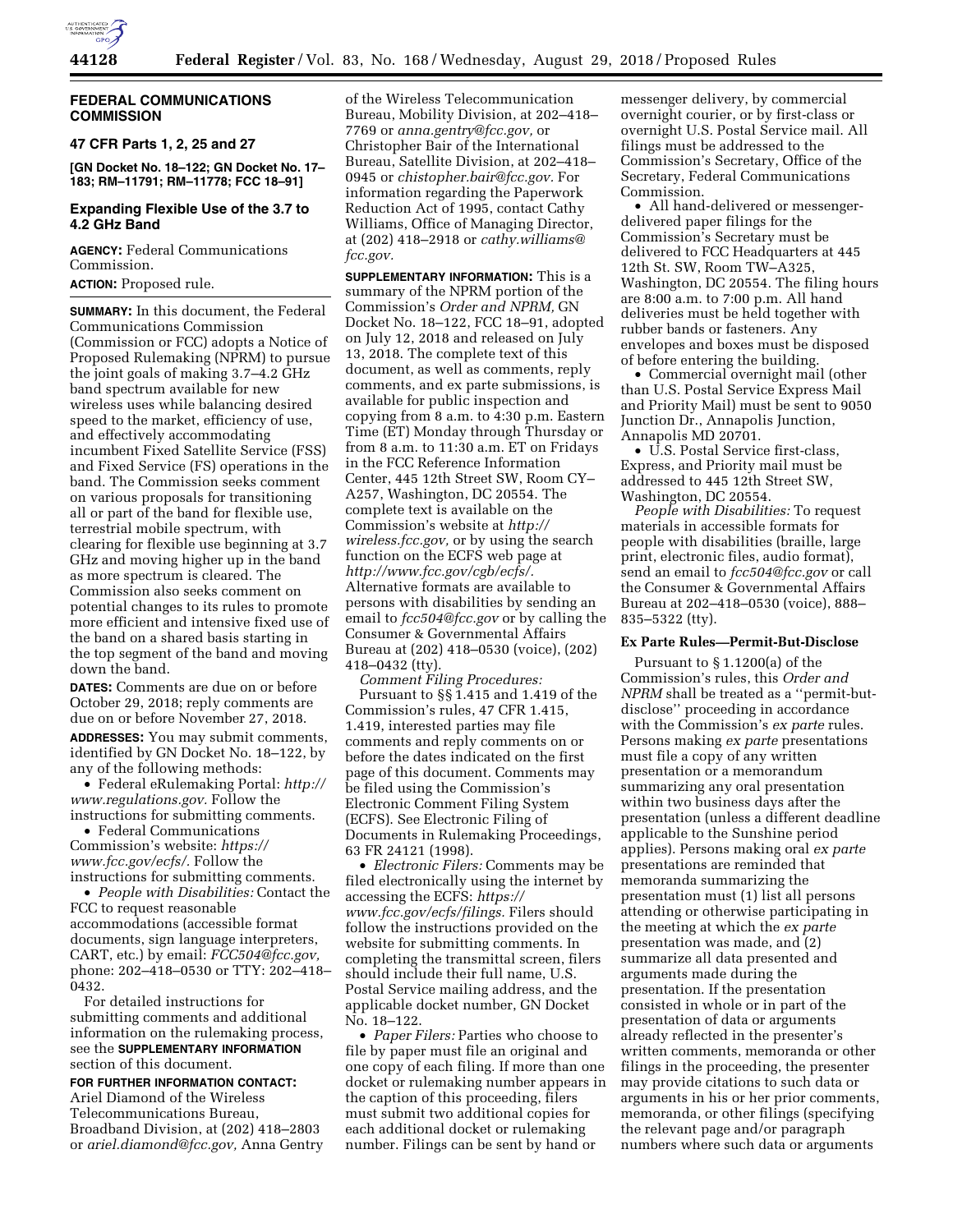can be found) in lieu of summarizing them in the memorandum. Documents shown or given to Commission staff during *ex parte* meetings are deemed to be written *ex parte* presentations and must be filed consistent with § 1.1206(b). In proceedings governed by § 1.49(f) or for which the Commission has made available a method of electronic filing, written *ex parte*  presentations and memoranda summarizing oral *ex parte*  presentations, and all attachments thereto, must be filed through the electronic comment filing system available for that proceeding, and must be filed in their native format (*e.g.,* .doc, .xml, .ppt, searchable .pdf). Participants in this proceeding should familiarize themselves with the Commission's *ex parte* rules.

## **Initial Regulatory Flexibility Analysis**

As required by the Regulatory Flexibility Act of 1980, as amended (RFA), the Commission has prepared this present IRFA of the possible significant economic impact on a substantial number of small entities by the policies and rules proposed in the attached FNPRM. Written public comments are requested on this IRFA. Comments must be identified as responses to the IRFA and must be filed by the deadlines specified in the FNPRM for comments. The Commission will send a copy of this FNPRM, including this IRFA, to the Chief Counsel for Advocacy of the Small Business Administration (SBA).

#### **Paperwork Reduction Act**

The *NPRM* may result in new or revised information collection requirements. If the Commission adopts any new or revised information collection requirements, the Commission will publish a notice in the **Federal Register** inviting the public to comment on such requirements, as required by the Paperwork Reduction Act of 1995. In addition, pursuant to the Small Business Paperwork Relief Act of 2002, Public Law 107–198, *see* 44 U.S.C. 3506(c)(4), the Commission seeks specific comment on how it might further reduce the information collection burden for small business concerns with fewer than 25 employees.

## **Synopsis**

### **I. Introduction**

1. In this proceeding, the Commission is pursuing the joint goals of making spectrum available for new wireless uses while balancing desired speed to the market, efficiency of use, and effectively accommodating incumbent Fixed Satellite Service (FSS) and Fixed

Service (FS) operations in the band. To gain a clearer understanding of the operations of current users in the band, the Commission collects information on current FSS uses. The Commission then seeks comment on various proposals for transitioning all or part of the band for flexible use, terrestrial mobile spectrum, with clearing for flexible use beginning at 3.7 GHz and moving higher up in the band as more spectrum is cleared. The Commission also seeks comment on potential changes to the Commission's rules to promote more efficient and intensive fixed use of the band on a shared basis starting in the top segment of the band and moving down the band. To add a mobile, except aeronautical mobile, allocation and to develop rules that would enable the band to be transitioned for more intensive fixed and flexible uses, the Commission encourages commenters to discuss and quantify the costs and benefits associated with any proposed approach along with other helpful technical or procedural details.

#### **II. Background**

## *A. 5G Leadership and Closing the Digital Divide*

2. America's appetite for wireless broadband service is surging. And while mobile traffic is surging in sections of the United States, many communities still lack access to meaningful broadband connectivity. More intensive use of spectrum can allow wireless operators to fill in gaps in the current broadband landscape. Additional spectrum must be identified, however, if the Commission is to seize the 5G future and meet the connectivity needs of all Americans.

3. Enabling next generation wireless networks and closing the digital divide will require efficient utilization of the low-, mid-, and high-bands. In recent years, the Commission has taken several steps to use low-band spectrum below 3.7 GHz more efficiently and intensely, and it has paved the way for new opportunities in high-band spectrum above 24 GHz. Having identified additional spectrum in low- and highbands, the Commission now seeks to identify mid-band spectrum for wireless broadband services. Mid-band spectrum is well-suited for next generation wireless broadband services due to the combination of favorable propagation characteristics (compared to high bands) and the opportunity for additional channel re-use (as compared to low bands).

4. Congress recently addressed the pressing need for additional spectrum for wireless broadband, including both

mobile and fixed services, in the FY 2018 omnibus spending bill, which includes the MOBILE NOW Act under Title VI of RAY BAUM'S Act. The MOBILE NOW Act directs that spectrum be made available for new technologies and to maintain America's leadership in the future of communications technology. Section 603(a)(1) of the MOBILE NOW Act requires that no later than December 31, 2022, the Secretary of Commerce, working through the National Telecommunications and Information Administration (NTIA), and the Commission ''shall identify a total of at least 255 megahertz of Federal and non-Federal spectrum for mobile and fixed wireless broadband use.'' In making 255 megahertz available, 100 megahertz below 8000 MHz shall be identified for unlicensed use, 100 megahertz below 6000 MHz shall be identified for use on exclusive, licensed basis for commercial mobile use, pursuant to the Commission's authority to implement such licensing in a flexible manner, and 55 megahertz below 8000 MHz shall be identified for licensed, unlicensed, or a combination of uses.

5. Additionally, § 605(b) of the MOBILE NOW Act specifically requires the Commission to evaluate ''the feasibility of allowing commercial wireless services, licensed or unlicensed, to use or share use of the frequencies between 3700 megahertz and 4200 megahertz,'' which the Commission sought comment on in May 1, 2018 Public Notice. The Commission notes that there is no federal allocation for the 3.7–4.2 GHz band. The Commission intends to consult with NTIA and the heads of each affected Federal agency, as required by the Act, regarding the Federal entities, stations, and operations in the band, and the required issues and assessments for the report under § 605(b). This *NPRM,* in conjunction with the report under § 605(b), furthers the Commission's evaluation of mid-band spectrum to meet § 603's statutory mandate as well as to accommodate projected future demand.

#### *B. 2017 Mid-Band Notice of Inquiry*

6. In the 2017 *Mid-Band NOI,* the Commission began an evaluation of whether spectrum in-between 3.7 GHz and 24 GHz can be made available for flexible use—particularly for wireless broadband services. The *Mid-Band NOI*  sought comment in particular on three mid-range bands that have garnered interest from stakeholders for expanded flexible use (3.7–4.2 GHz, 5.925–6.425 GHz, and 6.425–7.125 GHz), and it asked commenters to identify other mid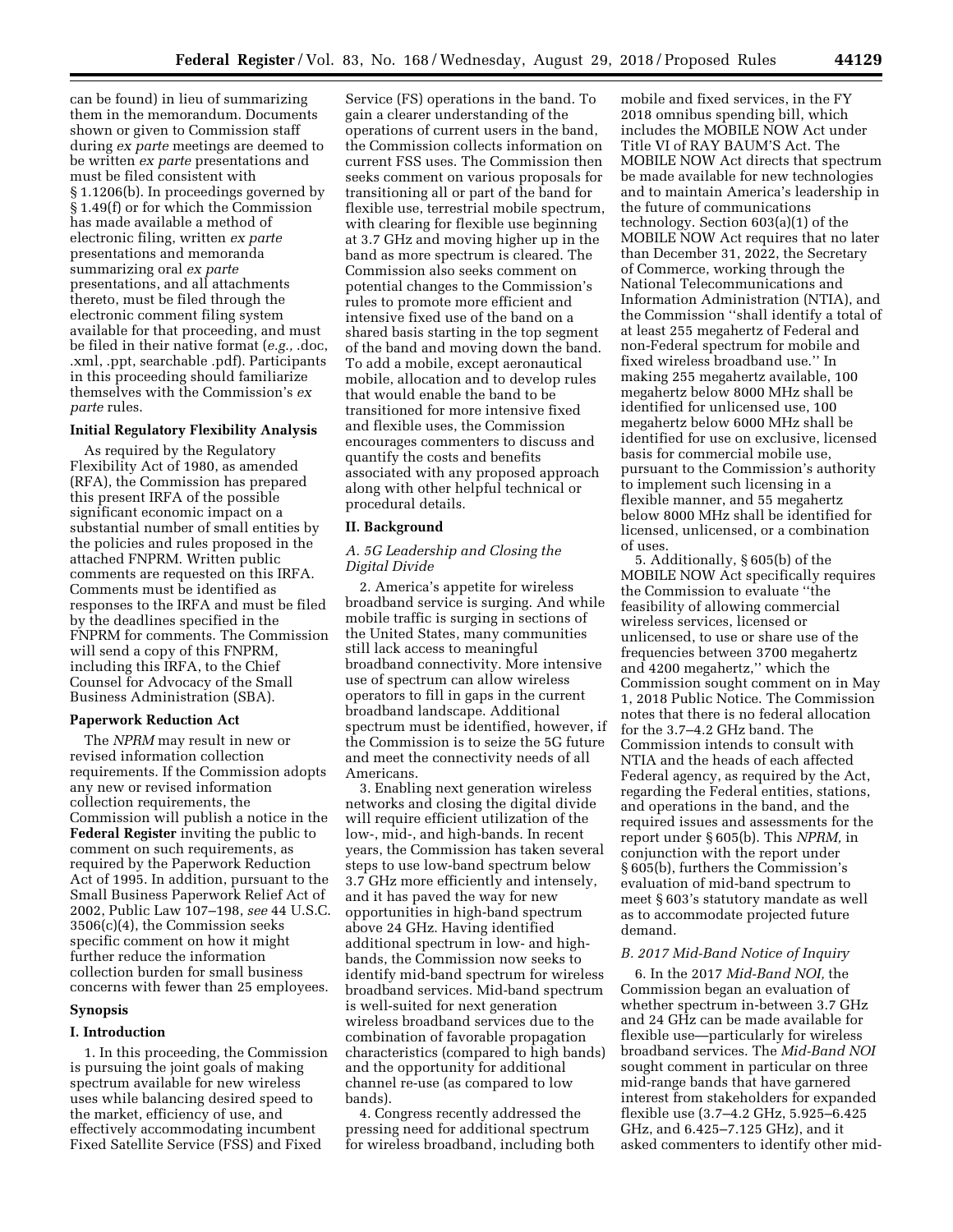**44130 Federal Register** / Vol. 83, No. 168 / Wednesday, August 29, 2018 / Proposed Rules

range frequencies that may be suitable for expanded flexible use. In the interest of clarity and expeditiously making spectrum available for wireless broadband use, this *NPRM* will evaluate the 3.7–4.2 GHz band individually, and the Commission may address other midband spectrum bands, including the 5.925–6.425 and 6.425–7.125 GHz bands, in subsequent item(s).

#### **III. Notice of Proposed Rulemaking**

#### *A. The Future of Incumbent Usage of 3.7–4.2 GHz*

#### 1. Protecting Incumbent Earth Stations

7. The Commission proposes to protect incumbent earth stations from harmful interference as the Commission increases the intensity of terrestrial use in the band. The Commission seeks comment on how to define the appropriate class of incumbents for protection. For FSS earth station licensees and registrants, the Commission proposes to define incumbent stations as earth stations that: (1) Were operational as of April 19, 2018; (2) are licensed or registered (or had a pending application for license or registration) in the IBFS database as of October 17, 2018; and (3) have timely certified the accuracy of information on file with the Commission to the extent required by the *Order.* Although earth stations that have not filed an exhibit demonstrating coordination with terrestrial FS stations are unprotected from interference by FS links, that requirement is of less relevance today given the minimal FS usage in the band, as well as the fact that the Commission proposes new terrestrial uses for which coordination with existing FS users will have little value. Accordingly, the Commission proposes to protect even such earth stations so long as they meet the criteria described above.<sup>1</sup>

8. The Commission proposes to exclude from the definition of incumbents any earth stations that are not licensed or registered in IBFS, or that are licensed or registered in IBFS, but for which the licensee/registrant does not timely file the certification required in the *Order.* The Commission further proposes that unregistered FSS earth stations could continue to receive transmissions lawfully, but would operate on an unprotected basis as to any licensed operations in the band. The Commission also seeks comment on whether incumbents that are small

entities face any special or unique issues with respect to the transition such that they should be defined differently or have different obligations.

9. The Commission asks that commenters be specific in defining a protected incumbent and in explaining the relative obligations and/or rights that protected incumbents may have under each approach for more intense terrestrial use of the band. Which categories of incumbents must new flexible use licensees relocate under each approach, what would be the standard for determining the need to relocate each category of incumbents, and what are the terms or rules pursuant to which these relocations will occur? The Commission seeks comment on specific relief that should be provided to each class of incumbents. For example, should incumbent earth station operators be provided with filters to block transmissions from flexible use operations, should they receive filters and the technical assistance necessary to install them or repoint earth station antennas as necessary, or should earth station operators be provided with a lump sum to be used at their own discretion, either to upgrade existing facilities or to enable the switch to other means of transmission? Who would be responsible for reimbursing incumbent earth station operators and C-band customers for costs incurred in any transition, and how would such cost reimbursement be accomplished? How would disputes relating to cost reimbursement be resolved? What would be the basis for establishing reasonable cost reimbursements? For example, would it take into account any required improvements or replacement to an existing antenna or its supporting structure? Would it cover any required technological assistance? How should satellite news gathering vehicles or other temporary-fixed earth stations be addressed?

#### a. Limiting New Earth Stations

10. On April 19, 2018, the staff released the *Freeze and 90-Day Earth Station Filing Window Public Notice,*  which froze applications for new or modified earth stations in the 3.7–4.2 GHz band to preserve the current landscape of authorized operations pending action as part of the Commission's ongoing inquiry into the possibility of permitting mobile broadband use and more intensive fixed use of the band through this proceeding. The Commission now seeks comment on revising the Part 25 rules to permanently limit eligibility to file applications for earth station licenses or registrations to incumbent earth

stations. This would mean that earth station operators that register or license their existing stations by October 17, 2018, would be able to modify these stations at the registered location but not add new stations in new locations, and applications for new earth station registrations would not be allowed. Limiting new earth stations in this manner would provide a stable spectral environment for more intensive terrestrial use.

#### b. Removing Uncertified Earth Stations

11. In response to the *Mid-band NOI,*  the Commission received comments from a variety of stakeholders, many of which addressed whether the Commission's IBFS data about current operations in the band is complete and up to date. Some commenters stressed the importance of identifying existing unregistered earth stations before the Commission makes any substantial changes to the operations permitted in the band, while other commenters contend that there may be earth stations in the database that are no longer in operation.2

12. Regarding the first concern, in the *Freeze and 90-Day Earth Station Filing Window Public Notice,* the International Bureau announced as an exception to the freeze, a 90-day window for earth stations to register in IBFS. Also, to obtain the best information possible on existing earth stations in this band in furtherance of the Commission's ongoing inquiry without imposing a potentially unnecessary economic burden on eligible FSS earth station applicants in the 3.7–4.2 GHz band filing within the 90-day window, the International Bureau granted a temporary waiver of the frequency coordination requirement. Subsequently, the International Bureau extended the filing window by 90 days until October 17, 2018, waived additional provisions of the rules, clarified that multiple antennas located at the same address or geographic location may be filed under a single registration application and pay a single filing fee, and announced the availability of an additional option to facilitate the registration of large numbers of geographically diverse earth stations under a single ''network'' license and single fee.

13. Regarding the second concern, the staff noted that ''after the 90-day window closes, the Commission may determine to require all licensees,

<sup>&</sup>lt;sup>1</sup>The Commission notes that the International Bureau waived the coordination requirement for the duration of the freeze for applications filed during the filing window (April 19, 2018 to October 17, 2018). *Freeze and 90-Day Earth Station Filing Window Public Notice* at 3–4.

<sup>2</sup>Registrants are required to notify the Commission when a receive-only earth station is no longer operational or when it has not been used to provide any service during any 6-month period. 47  $CFR 25.131(i)$ .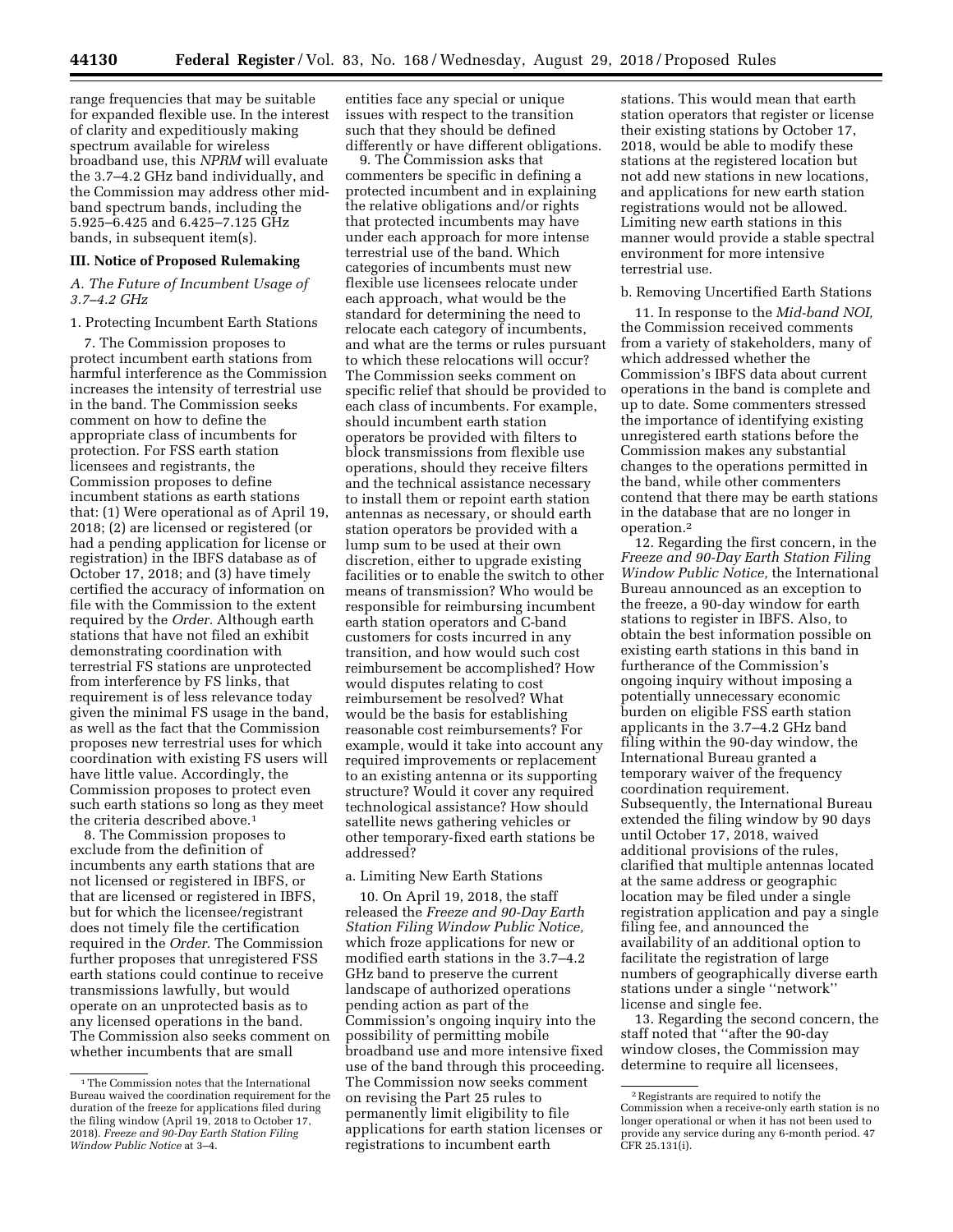registrants, and operators with pending applications for license or registration of FSS earth stations in the 3.7–4.2 GHz band to file a certification that the earth station was operational as of the start of the freeze and remains operational at the time of the certification along with additional technical details regarding their operations to inform the Commission's resolution of issues raised in the inquiry.'' 3 In the *Order,* the Commission requires operators of earth stations licensed or registered in IBFS (except those that file new or modified registrations between April 19, 2018, and October 17, 2018, under the modified registration process outlined in the *Freeze and 90-Day Earth Station Filing Window Public Notice*) to file certifications as to the accuracy of all information in IBFS concerning their existing FSS earth station operations.4

14. To ensure that the Commission has the best information possible on existing earth stations in this band, the Commission proposes to update IBFS to remove 3.7–4.2 GHz band earth station licenses or registrations for which the licensee or registrant does not file the certifications required in the *Order* (to the extent they were licensed or registered before April 19, 2018). The Commission specifically proposes that an earth station registered in IBFS be automatically terminated unless the registrant timely files the certification required by the *Order* (to the extent they were licensed or registered before April 19, 2018). The Commission seeks comment on this proposal.

#### c. Maintenance of IBFS Data Accuracy

15. The Commission seeks comment on how—once the accuracy of 3.7–4.2 GHz band earth station data has improved—to ensure that earth station data remains accurate to facilitate frequency coordination and maximize efficient use of the spectrum. How often do the frequencies received by a given earth station change? The Commission seeks comment on whether, for a constructed and operational earth

station,<sup>5</sup> any combination of frequency, azimuth, and elevation listed in the license or registration that is unused for more than, *e.g.,* 180 days, should be deleted from the license or registration to minimize unnecessary constraints on successful frequency coordination of new operations.

16. In addition, the Commission asks for parties to comment on whether to require an earth station licensee or registrant in the 3.7–4.2 GHz band to certify periodically, *e.g.,* annually, the continued accuracy of the information on file with the Commission. Should any requirements that the Commission adopts to help ensure that IBFS data remains accurate become effective after a transition period?

## d. Revising the Coordination Policy

17. Receive-only earth stations cannot cause interference, but under the Commission's current rules they can be coordinated and licensed or registered with the Commission to protect them from terrestrial microwave stations in bands shared co-equally with the FS. Section 25.203 requires FSS applicants to coordinate their proposed frequency use prior to filing their license applications with the Commission. Earth station applicants, to the extent practicable, must select sites and frequencies in areas where the surrounding terrain and existing frequency use will minimize the possibility of harmful interference between the sharing services. An earth station applicant, prior to filing an application to register or license with the Commission, must coordinate its proposed frequency usage with existing terrestrial users and with applicants that have filed for terrestrial station authorizations. The purpose of this coordination requirement is to establish the baseline level of interference that an earth station must accept in frequency bands shared by the FS and FSS on a co-primary basis. The coordination results entitle the FSS earth station to the interference protection levels agreed to during coordination, including against subsequent FS licensees. Currently, registered or licensed earth stations in the C-band are generally coordinated and authorized to use the entire band across the full geostationary arc, a policy known as full-band, fullarc.

18. A reexamination of the full-band, full-arc coordination policy is appropriate in light of the Commission's goal to maximize spectrum efficiency and use in the 3.7–4.2 GHz band including more intensive terrestrial use of the band. Accordingly, the Commission proposes that for purposes of interference protection, earth station operators will be entitled to protection only for those frequencies, azimuths, and elevation angles and other parameters reported as in regular use (i.e*.,* at least daily) in response to future information collections, until the incumbent starts the coordination process for an application to modify its license or registration in IBFS for its earth station. The Commission further proposes that such modification applications identify and include a coordination report for the specific combinations of frequency, azimuth, and elevation angle that the incumbent intends to use and that such technical information be reflected on the earth station application and authorization. The Commission seeks comment on this proposal.

19. At the same time, the Commission acknowledges that the full-band, full-arc policy has certain advantages, *e.g.,* it affords FSS operational flexibility, and the Commission seeks comment about the consequences of eliminating the policy. Specifically, how would this policy alter current business models and operations of C-band licensees and registrants? Are there alternatives to eliminating this policy that would have less of an impact on the current C-band business models and operations without sacrificing the efficiency maximizing goals of the Commission's proposal?

### e. Information on Incumbent FSS **Operations**

20. In the *Order,* the Commission directs incumbent FSS earth station operators to certify as to the accuracy of existing information in IBFS, and require incumbent FSS space station operators to provide additional information. To develop a more complete record on existing FSS operations in this band, the Commission proposes to require earth station operators to file additional information on their existing facilities. To the extent that the information requested would duplicate information already available in IBFS, the Commission will direct the International Bureau to permit operators to certify that the information in IBFS remains accurate in lieu of providing the information again. Specifically, the Commission proposes and seeks comment on requiring authorized earth station operators (including operators

<sup>3</sup> *Freeze and 90-Day Earth Station Filing Window Public Notice* at 5. The staff also advised all potential applicants that ''the Commission may, for purposes of further action following the *NOI,*  choose to take into consideration only those earth stations that are licensed, registered, or have pending applications for license or registration on file in IBFS as of [the close of the filing window].'' *Id at* 5.

<sup>4</sup>Above, the Commission proposes to limit the definition of incumbent earth stations to licensed or registered stations for which the operator timely files the required certification, or for which the operators timely filed for new or modified registrations between April 19, 2018 and October 17, 2018 pursuant to the *Earth Station Filing Window Public Notices.* 

<sup>5</sup>The Commission notes that under Part 25, a station authorization shall be automatically terminated in whole or in part without further notice to the licensee upon the removal or modification of the facilities which renders the station not operational for more than 90 days, unless specific authority is requested. *Id.*   $$25.161(c)$ .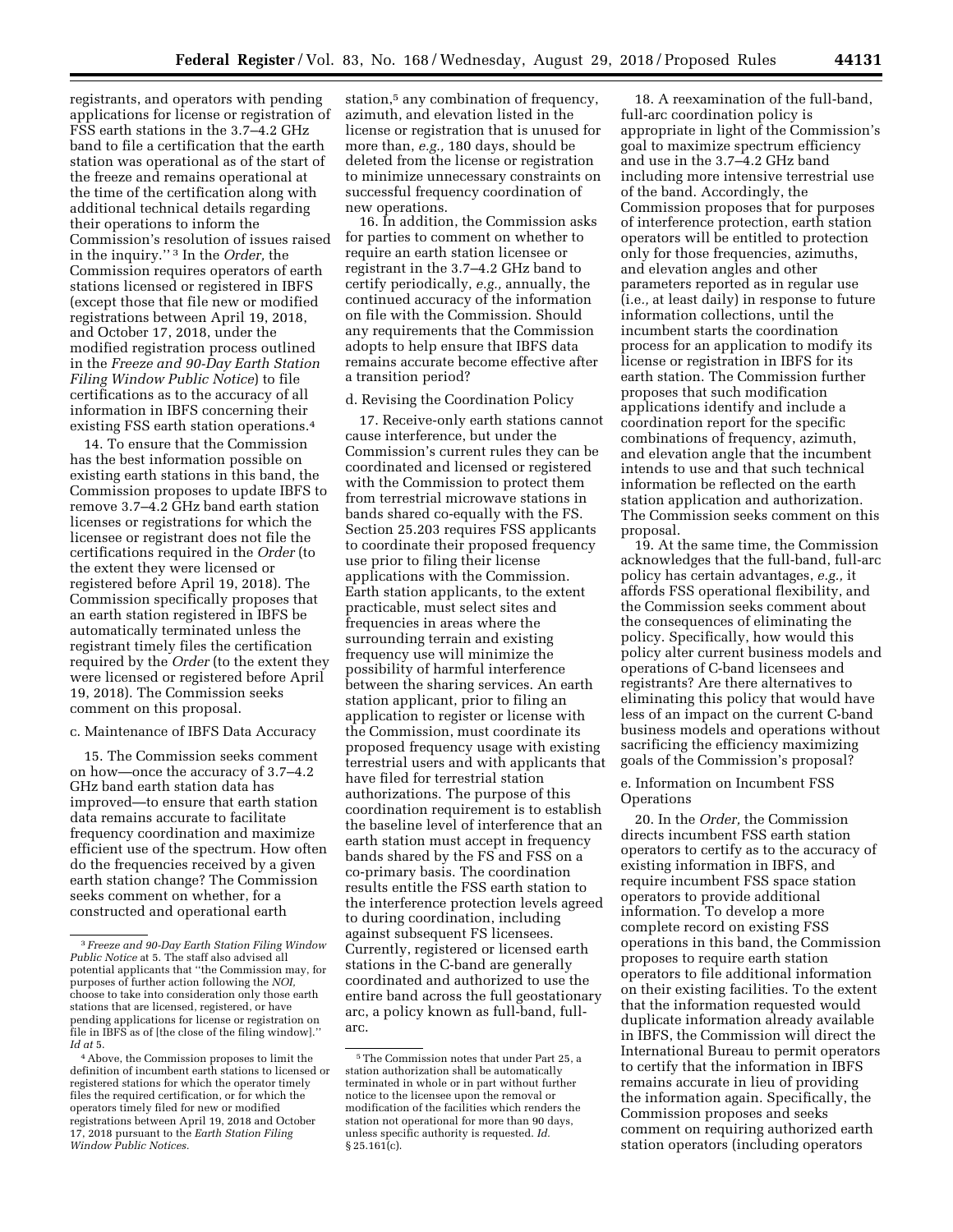that file new or modified registrations between April 19, 2018, and October 17, 2018) to provide the following information for each antenna under each call sign: 6

- Earth station call sign;
- geographic location;

licensee and point of contact information;

• antenna gain;

• azimuth and elevation gain pattern; • antenna azimuth relative to true

north;

• antenna elevation angle;

• satellite(s) at which the earth station is pointed;

• transponder number(s) and how often each transponder is used: Regularly (*i.e.,* at least daily); infrequently; or backup capacity;

• antenna site elevation and height above ground.

21. The Commission's consideration of some transition options may also benefit from additional, more granular information on FSS earth station and space station operations in the band. For example, information on the type of content (*i.e.,* audio or video feeds), the total bandwidth occupied by particular users or content feeds, and the identity of the content provider could provide additional clarity on the actual usage of the band. In addition, more granular information on the nature of any periodic usage of transponder capacity (*i.e.,* daily, weekly or once a year) could provide additional clarity on the availability of spectrum in the band. The Commission seeks comment on whether to seek additional information from incumbent FSS earth station or space station operators beyond what is included in the list above. Should the Commission seek additional information on transponder loading, content type, content provider information, periodic usage, or other data that would provide a more detailed picture of the actual usage of the band? Should the Commission collect other information to more fully assess spectrum utilization in the band?

22. In the *Order,* the Commission requires operators of temporary fixed or transportable earth stations to file information concerning their existing operations, including the area within which the equipment is typically used and the frequency and duration of such use. Consistent with the Commission's proposal to collect additional information from fixed FSS earth stations, the Commission seeks

comment on whether and to what extent the Commission should collect additional information specifically with respect to temporary fixed or transportable earth stations. The Commission also seeks comment on whether the categories of information proposed above for fixed FSS earth stations would need to be modified or supplemented with respect to temporary fixed or transportable earth stations.7 For example, would it be useful to further quantify the frequency or extent of use for these operations and, if so, how should they be quantified? Commenters should provide a clear rationale for any additional information collection along with an analysis of the costs and benefits of such additional collections.

23. The Commission also seeks comment on whether to collect the information described above on a nationwide basis or whether it may be appropriate to conduct an initial information collection for an initial sample of areas. For example, should the Commission collects information from entities based on a representative sampling of different types of areas, such as urban, suburban, and rural areas? If so, how should the sample be determined? The Commission seeks comment on this and any other methodology that will effectively balance the potential burden that an information collection may impose against the need to evaluate the feasibility of clearing more spectrum in this band. The Commission also seeks comment on whether small entities and entities operating in rural areas face any special or unique issues with respect to the information collection such that they would require certain accommodations or additional time to comply. The Commission also seeks comment on the costs and benefits of an additional information collection on this band.

24. Commenters should describe, with specificity, how any additional information collection would support a given transition proposal and should provide a detailed assessment of the costs and benefits of such additional collections. The Commission also encourages commenters to submit any information that could inform the Commission's consideration of specific transition proposals, including the types of information described in this section.

2. Limiting New Space Station **Operators** 

25. On June 21, 2018, the International Bureau released the *Space Station Freeze Public Notice,* which froze the filing of certain space-station applications in the 3.7–4.2 GHz band. To limit speculative applications for satellite usage of the band in light of this proceeding, the Commission proposes to revise the rules to similarly bar new applications for space station licenses and new petitions for market access concerning space-to-Earth operations in the 3.7–4.2 GHz band. These revisions would not extend to applications for extension, cancellation, replacement or modification of existing authorizations. Additionally, the Commission proposes that this freeze would not bar operators with existing space station authorizations in the band as of June 21, 2018, from filing applications for additional space stations, if authorization of such space stations would promote more efficient use of the band. The Commission seeks comment on the Commission's proposal.

3. Sunsetting Incumbent Point-to-Point Fixed Services

26. Due to the declining use of the band for fixed point-to-point FS links as well as the availability of other spectrum options for point-to-point links, the Commission proposes to sunset point-to-point FS use in the band. In addition, the Commission seeks comment on whether existing fixed links should be grandfathered or transitioned out of the band over some time period, after which all licenses would either be cancelled or modified to operate on a secondary, noninterference basis. If the latter, how long would incumbent users have to transition from the band? Three years? Five years? And should the Commission differentiate in treatment between those with permanent licenses and those with temporary licenses? Or those that have or are willing to relocate to the upper portion of the band?

## *B. Increasing the Intensity of Terrestrial Use*

27. The Commission describes several potential approaches for repurposing the band and the Commission encourages commenters in discussing their proposals to consider the economic tradeoffs described herein. Figure 1 below demonstrates the current

<sup>6</sup>To reduce the burden on FSS earth station operators and ensure the accuracy of data obtained during the information collection process, IB would release a public notice that will provide guidance about how to obtain or calculate the information.

<sup>7</sup>SES and Intelsat provided many questions that could be asked about the nature of such earth stations and their patterns of use, but it may be difficult to quantify deployments for these earth stations other than typical capacity used when they

are deployed and perhaps the area or areas within which they are typically used. Intelsat, SES July 3, 2018 *Ex Parte* Letter (GN Docket Nos. 17–183, 18– 122).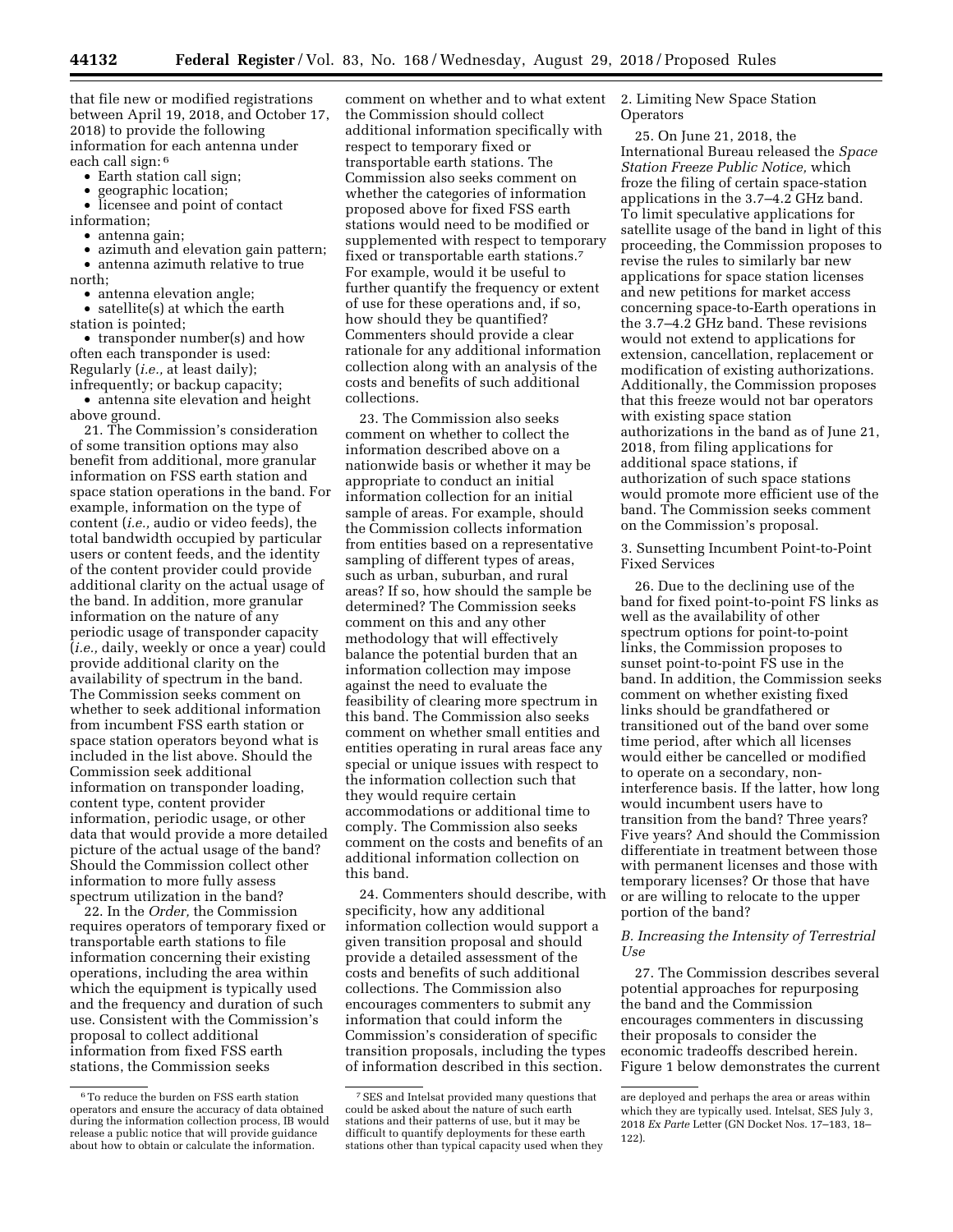and proposed future allocations and potential uses of the band.





28. The Commission recognizes that co-channel sharing of spectrum between the FSS and more intensive terrestrial wireless use in the same geographic area may be difficult. For example, frequency coordination allows FSS and terrestrial fixed microwave to share the band on a co-primary basis, but coordination of mobile systems would be more complicated because the movement of the devices would require analyses and interference mitigation to FSS earth stations in this band spread over many

locations within any given geographic area. In addition, because the C-band satellites are in geostationary orbit approximately 36,000 km above the equator, the signals received at the earth stations are extremely weak. This means that terrestrial mobile operations could cause harmful interference to the earth station receivers over large distances absent adequate protection.

29. Geographic sharing may be similarly difficult. Current Commission policy permits earth stations to coordinate reception across the entire

GSO arc and over the entire 3.7–4.2 GHz band, which would exclude mobile wireless operations from transmitting across the entire band in a wide area around each earth station. For purposes of illustration, Figure 2 below shows a hypothetical 20 km exclusion zone around each earth station in the continental United States in the International Bureau Filing System (IBFS) database as of early May 2018.8 These exclusion zones would cover 83.25% of the United States population.

8The Commission notes that commenters in this proceeding have argued that IBFS significantly

undercounts the number of existing, but unregistered, earth stations. For purposes of this

study the Commission used earth stations currently licensed or registered in IBFS.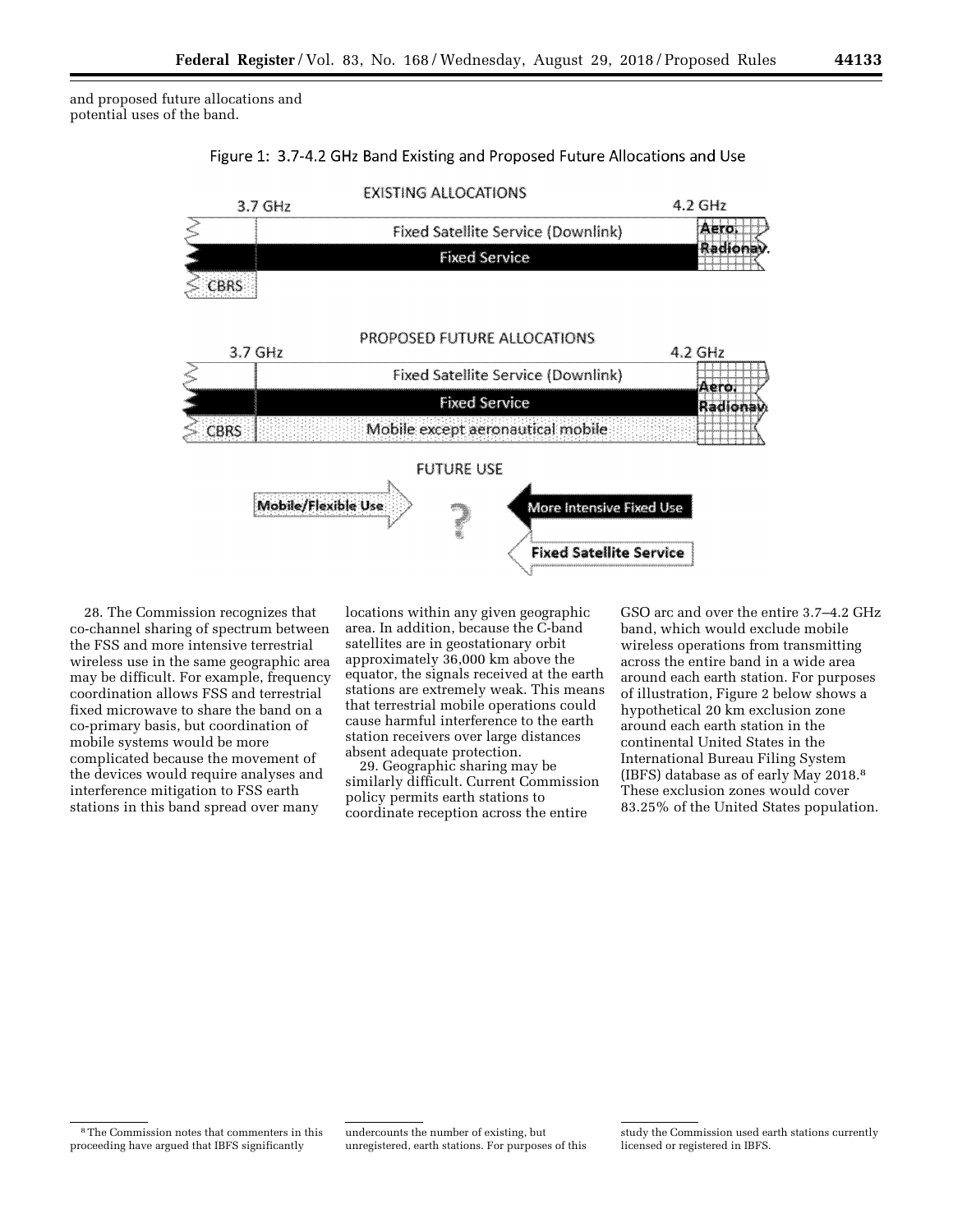

#### Figure 2: Registered 3.7-4.2 GHz Band FSS Earth Stations in CONUS with 20 km Exclusion Zones

30. The Commission was able to establish the Citizens Broadband Radio Service in the 3550–3700 MHz despite the presence of FSS receivers because there are only FSS earth stations in 35 cities and two MSS gateways in the 3600–3700 MHz band. This is unlike the current incumbent earth station environment in the 3.7–4.2 GHz band. Therefore, subject to confirming the landscape of existing earth stations through the certifications required by the *Order,* co-channel sharing between FSS and mobile wireless could exclude a majority of the population from receiving flexible fixed and mobile broadband service in the 3.7–4.2 GHz band unless FSS use of the band is modified or FSS protection criteria are significantly relaxed. The Commission recognizes that the affected population would likely be less if the Commission was to only protect the earth stations based on the transponder frequencies received at each site and actual antenna azimuth and elevation, but the overall assessment that mobile service would not be viable for much of the population would remain the same. The Commission seeks comment on this assessment.

31. Notably, the Commission believes that increased terrestrial use of the band is ripe to meet the Commission's mandate under the MOBILE NOW Act to identify (with NTIA) 255 megahertz of spectrum for mobile and fixed wireless broadband use. For purposes of meeting § 603(a)(1), § 603(a)(3)(E) states ''[s]pectrum that the Commission determines had more than *de minimis*  mobile or fixed wireless broadband operations within the band on the day

before the date of enactment of this Act'' is non-eligible for purposes of satisfying the 255 megahertz requirement. The Commission believes that there was no more than a *de minimis* amount of mobile or fixed wireless broadband operations in the 3.7–4.2 GHz band on March 22, 2018 (the day before the date of enactment of the MOBILE NOW Act) for purposes of fulfilling § 603. Specifically, since FSS is neither an ''unlicensed use'' nor an ''exclusive, licensed basis for commercial mobile use,'' FSS services are not included in the *de minimis* exception under § 603(a)(3)(E). Additionally, FSS in the band is predominantly used for the delivery of video programming with only a *de minimis* portion of the satellite capacity used to provide data services. The Commission notes that there is no mobile allocation in the band and the Commission's licensing database indicates that there are only 115 fixed point-to-point licenses in the band. Thus, any portion of this band made available for flexible terrestrial or more intensive fixed use would help satisfy the requirement of § 603(a)(1) to identify a total of at least 255 megahertz of spectrum for ''mobile and fixed wireless broadband use.'' The Commission seeks comment on these findings.

32. The Commission seeks comment on approaches for expanding flexible and more intensive fixed use of the band without causing harmful interference to incumbent operations. In discussing how much of the band should be made available for flexible use, more intensive fixed use, or maintained just for incumbent uses, the

Commission asks commenters to address the relative present and future economic value of each of these services to individuals and businesses in the United States. What are the tradeoffs in accommodating one type of use instead of another? And what are the costs associated with accommodating new uses? Commenters should provide a detailed cost-benefit analysis in their proposal and address the relative economic values of alternative uses and the implementation costs of their specific proposal vis-à-vis other possible approaches to the band. The Commission also asks commenters to address the economic impact of the implementation time frame associated with their chosen approach.

33. The Commission proposes to add a non-federal mobile, except aeronautical mobile, service allocation to the 3.7–4.2 GHz band, and given the Commission's conclusion that cochannel sharing is not feasible, seek comment on several proposals below to clear all or part of the band for flexible use. In particular, the Commission seeks comment on the economic benefits of introducing a new allocation for mobile, except aeronautical mobile, and flexible use relative to the introduction of pointto-multipoint FS, perhaps shared with FSS, in all or part of the 3.7–4.2 GHz band. Commenters should consider the economic value of current and future use cases for each type of service, including benefits and opportunity costs to consumers and the Nation's economy overall, as well as to unserved or underserved areas and specialized market segments (*e.g.,* education, telemedicine, and manufacturing).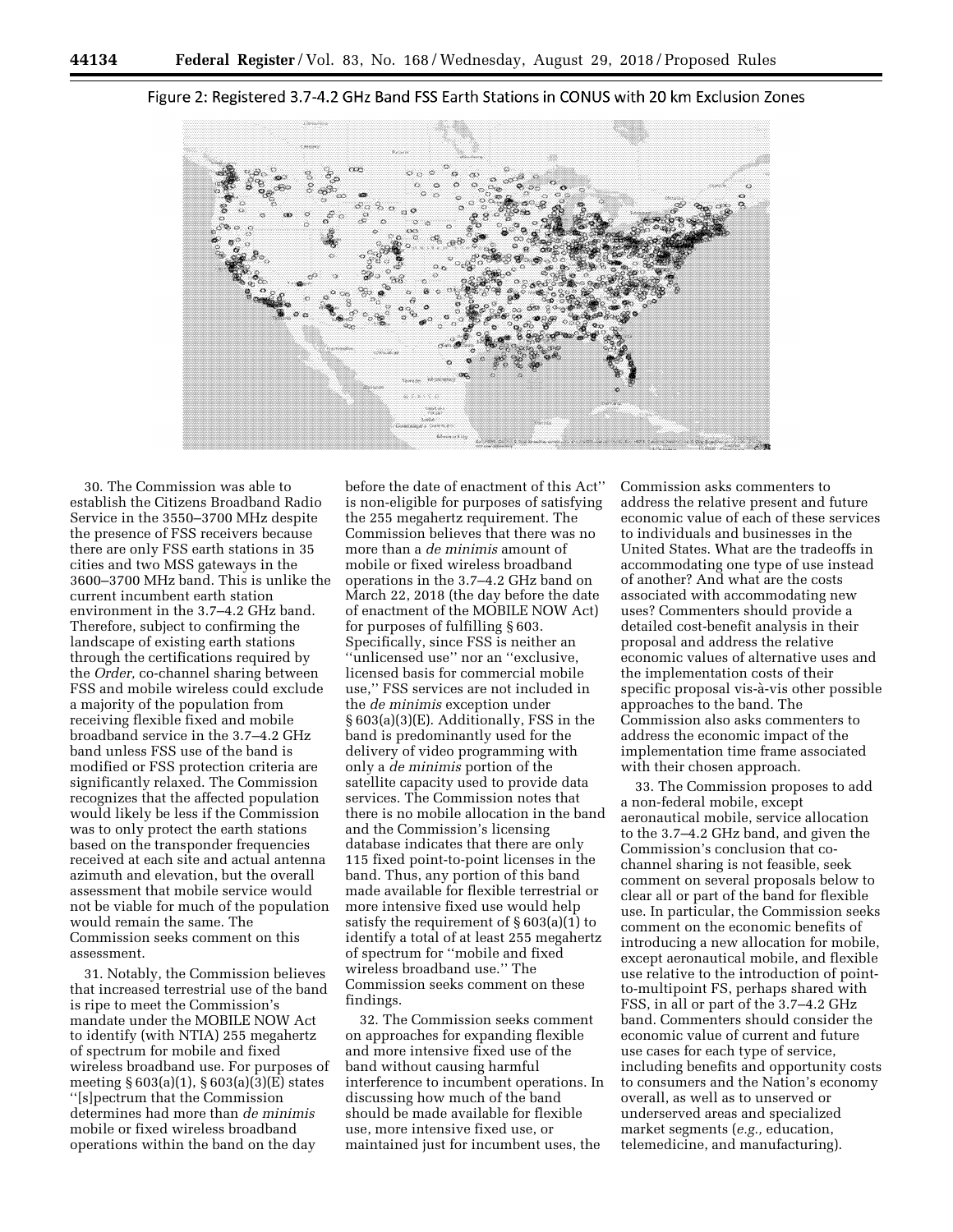Commenters should also address the benefits of international harmonization both in terms of devices and network deployments. In addition, the Commission encourages commenters to consider the economic impact on consumers and businesses in rural communities and areas that are unserved or underserved by current broadband providers, as well as any economic impact on small businesses. The Commission also asks commenters to address how long it will take to transition various amounts of this band to flexible use or to point-to-multipoint FS use, how much such a transition will cost for each 100 megahertz that is transitioned, and how expeditiously the transition can be completed.

34. The Commission also seeks comment on the current and future economic value of FSS in the band. How intensively is this spectrum used by existing FSS licensees and how intensely will it be utilized in the future? Is spectrum in the band allocated to FSS currently being used efficiently and are there technologies that may facilitate more efficient use of spectrum in the band by FSS licensees without significant disruption to consumers and businesses that rely on these services? Are there alternative technologies available that could wholly or partially replace the services provided by FSS without significant disruption to existing customers? How long would it take and how much would it cost to transition existing customers to these alternative technologies? How may the cost-benefit analysis shift depending on how much spectrum is transitioned at particular times? Are there other considerations that the Commission should consider when assessing the most economically efficient allocation of the band between services? And would such considerations differ depending on when and how much spectrum is ultimately transitioned to flexible use?

1. Mechanisms for Expanding Flexible Use

35. Repurposing of the 3.7–4.2 GHz spectrum bands allocated to FSS raises at least three economic problems, some of which have not arisen in previous spectrum auctions. The first two problems are direct consequences of the C-band licensing structure, while the last is common to all spectrum reallocations. First, because all FSS licensees have equal, nonexclusive rights to the entire band under part 25 of the Commission's rules, they cannot compete in the same way that broadcast television licensees did in the broadcast incentive auction. Second, this

nonexclusive licensing problem creates an incentive for an FSS licensee to overstate the value it assigns to the spectrum in order to increase the share of auction revenue it may receive. The Commission will refer to this as the ''holdout'' problem. Third, repurposing some of the 3.7–4.2 GHz spectrum band will reduce the amount of spectrum available for FSS, which lowers industry capacity and could lead to higher prices for downstream services, such as the transmission of video to cable head ends. The Commission notes that the first and last problems create opposite incentives for FSS licensees. The first provides an incentive to repurpose less than the efficient amount of spectrum while the last may create an incentive to repurpose more than the efficient amount.

36. The broadcast incentive auction relied on competition among licensees to induce broadcast incumbents to reveal the least amount they must be paid to relinquish their spectrum rights. Many broadcast licenses were substitutes because if one licensee bid to relinquish its spectrum usage rights this could make spectrum available to repack other broadcast stations and free spectrum for flexible use. In the 3.7–4.2 GHz FSS, all licensees must agree to relinquish their spectrum rights in a given geographic area in order to reassign spectrum and therefore licenses are not substitutes and competition is limited.

37. In addition to the problem that satellite licensees will not be competing to supply spectrum in the same way that television licensees did in the broadband incentive auction, there is an additional problem concerning how the satellite licensees will split any revenues from repurposing. In order to increase its share of auction revenues, a FSS licensee may have an incentive to overstate the value it assigns to the spectrum or to withhold its consent to repurpose. The holdout problem is the inverse of a public goods problem. The 500 megahertz of spectrum allocated for FSS is a public good, in that several distinct companies make non-exclusive, non-rivalrous use of the spectrum within a geographic area.<sup>9</sup> Were the spectrum unallocated, the FSS providers would face a classic public goods problem since the total value of the spectrum is the sum of the values of the FSS operators. With property rights assigned to FSS operators, the Commission faces a reverse public goods problem: How to recover an efficient amount of a public good which

is no longer efficiently allocated? In the classic public goods problem, if individuals are asked to pay for the public good based on their valuation of that good, they will have an incentive to understate their value for the public good to lower their payment. In the reverse problem, however, each FSS licensee has an incentive to overstate its value of the spectrum in order to increase its payment.

38. Several mechanisms have been developed to generate an efficient allocation of public goods, including one proposed by Hal Varian. In the standard public goods case, Varian proposed that individuals have the opportunity to subsidize the contributions of others towards the public good in a first-stage and then decide how much to contribute in a second-stage. Can such mechanisms be adapted to solve the holdout problem under consideration here? For example, in the first stage might each party announce the share of the payment it receives that it will give to each other party and in the second stage nominate how much spectrum to clear? Can such a mechanism be modified to mitigate the incentive to clear less than the efficient amount of spectrum? Some commenters suggest having the FSS providers meet, privately negotiate, and agree to put spectrum up for auction. The Commission seeks comment on the relative merits of FSS provider cooperation versus a more formal, noncooperative mechanism, especially with regard to the three economic problems.

39. FSS operators currently compete to provide communication services (for example, to deliver programming content to rural cable companies). For the efficient allocation of spectrum, the social value of these services needs to be balanced against the social value of alternative services that could be provided by that spectrum, such as mobile data. Several commenters, such as the American Cable Association, contend that earth stations can and do switch providers, suggesting that competition currently exists in the Cband. Since a reduction in industry capacity generally leads to higher prices, reducing the spectrum associated with FSS may have the unintended consequence of increasing the price of FSS services and consequently of downstream services. Conversely, such a reduction should correspond with an increase in industry capacity for highspeed wireless broadband services, which would tend to lead to lower prices. How should the Commission evaluate proposed mechanisms with regard to their effect on downstream users of FSS and wireless broadband

<sup>&</sup>lt;sup>9</sup>The Commission notes, however, that orbital slots are rivalrous.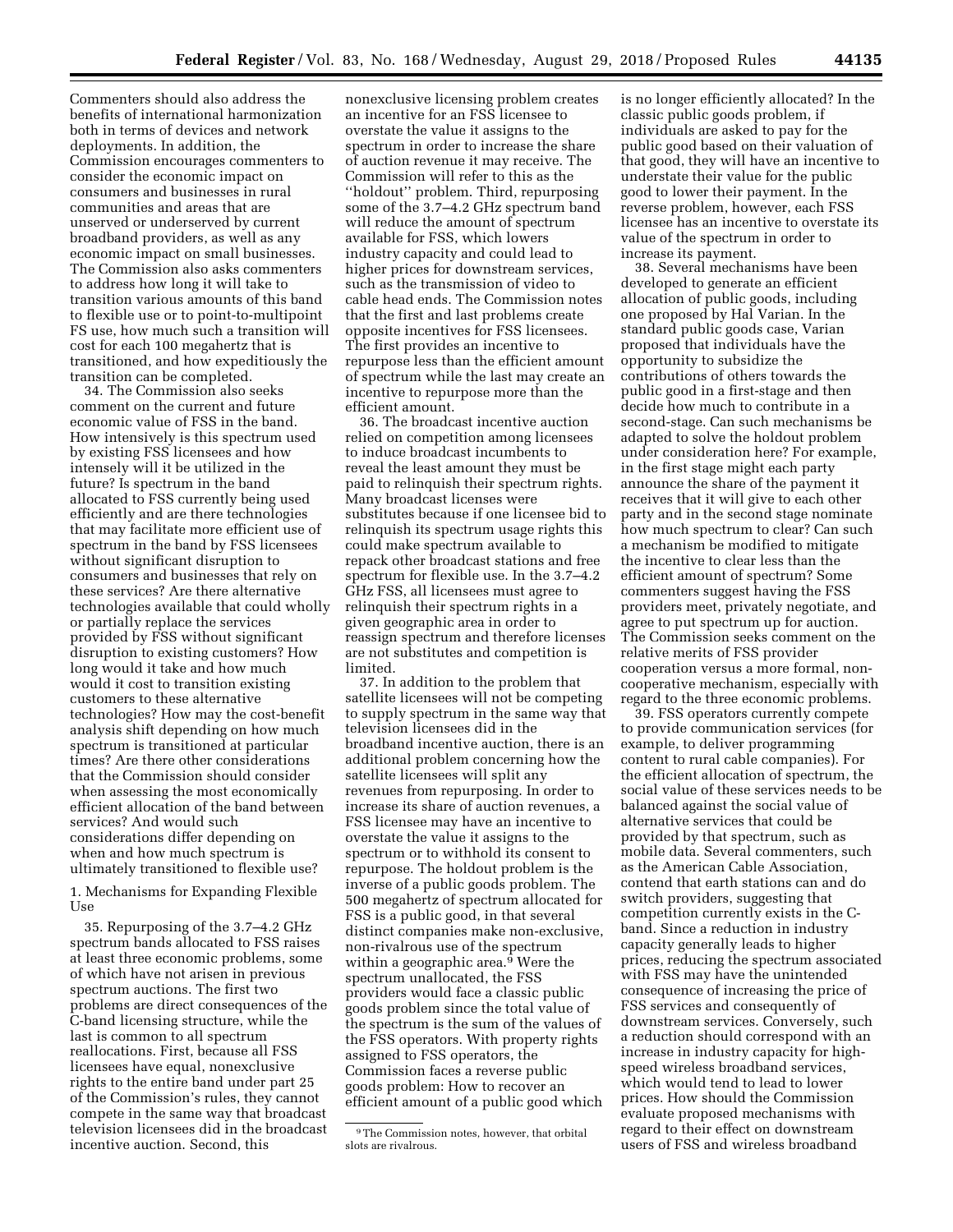services? How should the Commission take into account other opportunities to deliver these services—such as other means of transmitting programming data like alternative satellite bands 10 or fiber and other means of transmitting highspeed broadband like other mid-band spectrum or fiber—in evaluating these effects?

40. In addition, the value of spectrum in alternative uses like mobile data is likely highest in dense urban areas. When the Commission has sold spectrum by geographic region, the prices obtained have been positively correlated with population density. FSS substitutes, particularly fiber, are most prevalent in urban areas while in rural areas there are fewer FSS substitutes. Thus, in rural areas, typically the value of the spectrum remaining in FSS is relatively high while the opportunity cost of clearing less flexible-use spectrum is relatively low, suggesting that the amount of spectrum repurposed should vary across geographic areas. The Commission therefore seeks comment on whether the Commission should repurpose a minimum amount of spectrum nationwide, and make additional fully unencumbered spectrum available in any areas where it is less costly to transition earth stations to other forms of transmission. Under this approach, the Commission also seeks comment on the appropriate size of such regions. If the regions are too small, this could make mobile data use impractical because it would not give wireless providers sufficient flexibility to scale their networks using this band, while if the regions are too large, this could threaten rural services because those regions would not be attractive to small and rural wireless providers. Is it practical to create regions based on the existence of alternatives to FSS like fiber? The Commission seeks comment on whether any flexible use licenses should also be overlay licenses, for which the terrestrial licensee is obligated to protect licensed or registered earth stations and can use any spectrum that becomes available by clearing earth stations.

41. Another consideration in the geographical division of spectrum involves the parties to compensate. Instead of paying FSS operators for relinquishing spectrum usage rights nationwide or in specific geographic

regions a mechanism instead might pay earth stations for relinquishing access to C-band spectrum in specific geographic areas. Such earth stations might discontinue use in these areas by discontinuing receiving content or by receiving it by alternative transmission infrastructure like fiber, where the content might be delivered to the fiber from C-band earth stations in rural areas. Would such a mechanism present an alternative supplier of spectrum with either the FSS operators or the earth stations effectively releasing spectrum rights? The Commission notes, however, that the holdout problem for licensed earth stations is likely more severe because there are more such earth stations that are independently owned than satellite operators. The Commission seeks comment on the practicality and social value of compensating licensed earth stations in exchange for agreeing to no longer be licensed to receive in the 3.7–4.2 GHz band. In particular, would such a mechanism protect those earth stations but not unlicensed earth stations? Also, how would satellite operators be compensated for loss of revenues after the expiration of their contracts with content providers serving the licensed earth stations that discontinued their reliance on satellite delivery of content?

## a. A Market-Based Mechanism

42. The commission seeks comment on whether the Commission should adopt rules that would facilitate a market-based approach to transitioning incumbents from some or all of the 3.7– 4.2 GHz band. Under such an approach, the Commission would authorize incumbent FSS operators to voluntarily clear all or part of the band. Satellite operators in the band could choose to make some or all of their spectrum available to terrestrial operators on the secondary market in exchange for compensation. Under such an approach, satellite operators could be responsible for clearing the portion of the band that would be made available for flexible use, including notifying earth stations of the need to modify their operations and compensating them for any costs associated with that transition.

43. A secondary market approach might make spectrum available more quickly than other available mechanisms, such as an FCC auction, and thus could facilitate rapid deployment of next generation wireless broadband networks. In addition, such an approach could leverage the technical and operational knowledge of satellite space station operators while relying on market incentives to promote economic efficiency. The Commission

seeks comment on whether a marketbased approach could effectively and rapidly facilitate new terrestrial deployments in the band. The Commission also seeks comment on whether a market-based approach that allows FSS licensees to coordinate their capacity would raise any antitrust concerns.

44. The Commission seeks comment on the efficacy of using a market-based approach to transition some or all of the 3.7–4.2 GHz band to flexible terrestrial use. The Commission observes, and some commenters in the record maintain, that a significant benefit of a market-based approach may be a more rapid introduction of C-band spectrum to the market. For example, Intel, Intelsat, and SES claim that their consortium approach would result in licensed mobile services within 18–36 months of a Commission order. Commenters also should address the costs and benefits of this approach visa`-vis the alternative proposals set forth in this section.

45. The Commission seeks comment on using a market-based approach through a Transition Facilitator, a cooperative entity created by relevant satellite operators to coordinate negotiations, clearing, and repacking the band. The Commission notes that because of the holdout problem, a market-based approach in which FSS licensees act independently is unlikely to succeed. Consequently, should the Commission allow, encourage, or require satellite operators to cooperate in negotiating with potential terrestrial mobile licensees and in clearing an agreed amount of spectrum? A marketbased approach that uses a Transition Facilitator would enable the satellite operators to use private negotiations to obtain participation and agreement from the relevant satellite operators, rather than requiring the Commission to address holdouts using more regulatory mechanisms.

46. The Commission seeks comment on whether using a market-based approach in which FSS operators form a Transition Facilitator would produce an economically efficient outcome. Specifically, would allowing all potential sellers to agree on the amount and price of the spectrum that will be repurposed result in a situation in which those sellers offer a lower quantity than is socially efficient? Is that concern mitigated by the fact that the market for spectrum for high-speed broadband services is much broader than just the 3.7–4.2 GHz band? The Commission seeks comment regarding some of these concerns about the potential effects of allowing collective

<sup>10</sup>The Commission recognizes that other transmission methods may also compete against satellite transmission via C-band spectrum. For example, in certain urban and suburban areas where fiber is widely deployed, fiber may be a costeffective alternative. And there may be other radio spectrum that can deliver video transmission, such as the Ku band.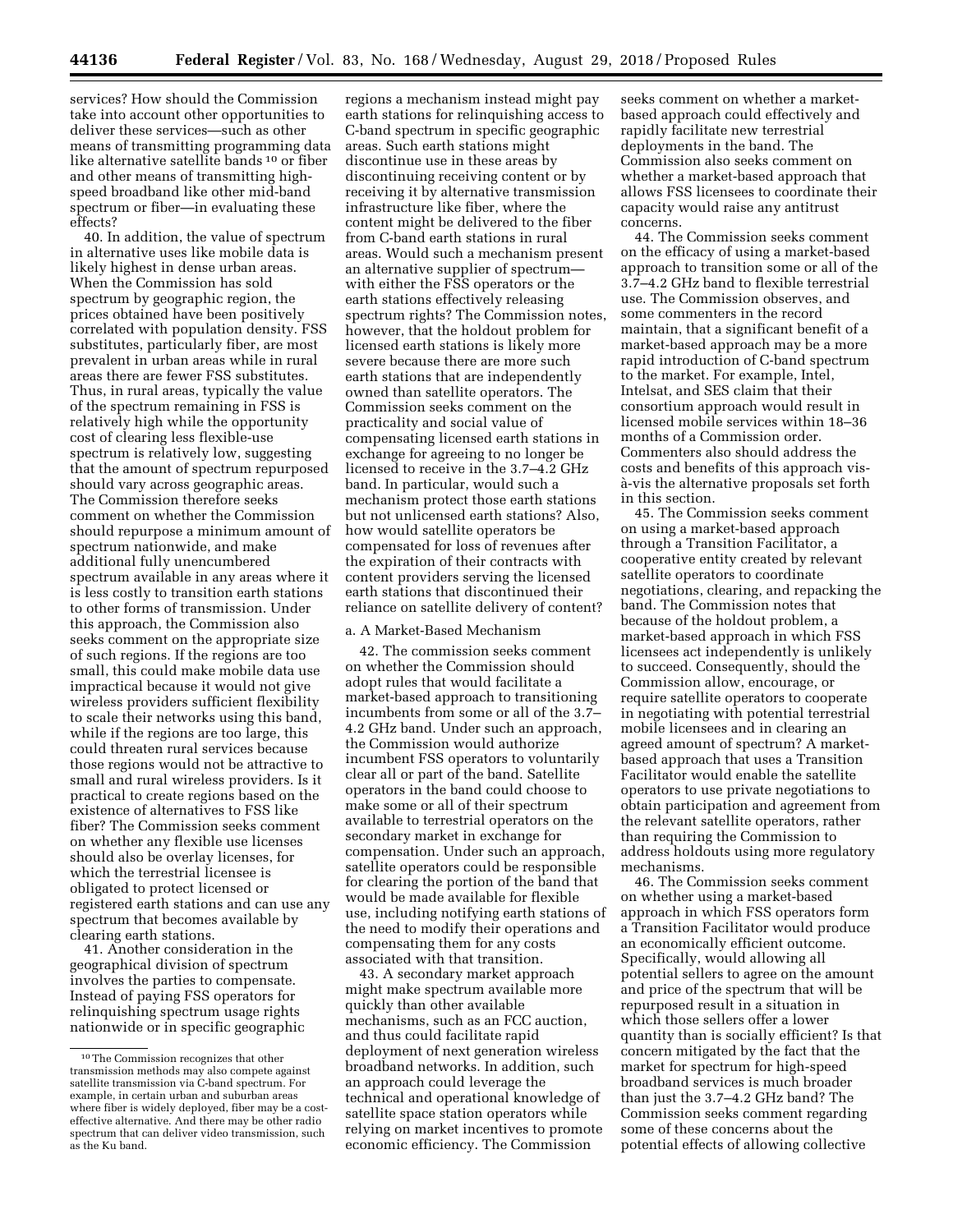action by C-band satellite operators below. The Commission also seeks comment on whether a Transition Facilitator raises any particular antitrust concerns.

47. A transition under a market-based approach could be undertaken in a fourstep process. The first step would involve the industry voluntarily forming a Transition Facilitator composed of eligible C-band satellite operators.11 In the second step, the Transition Facilitator would negotiate with any interested terrestrial operators and incumbent users. In the third step, the Commission would review the Transition Facilitator's plan and conditionally authorize terrestrial licenses in the band. And in step four, the Transition Facilitator would clear the negotiated-for spectrum, making it available for flexible use while protecting incumbent earth stations through a variety of potential means. The Commission notes as well that a market-based process need not be a onetime event—a Transition Facilitator could negotiate with parties for compensation and protection, seek Commission review and conditional authorization, and clear new spectrum multiple times to ensure the total spectrum dedicated to flexible use meets market demands. The Commission seeks comment on the effectiveness of such a four-step process. In addition, the Commission invites commenters supporting a market-based approach to suggest additional details to the steps described below or other specific approaches for implementation.

48. *Step 1: Formation of a Transition Facilitator.*—The first step in the process would be for the industry to form a Transition Facilitator. Once the Transition Facilitator is formed and ready to begin negotiations with potential licensees, the Transition Facilitator would notify the Commission of its membership, its charter, *i.e.,* its structure, objectives, and planned operation, and its compliance with any rules adopted as a result of this proceeding. Once the Transition Facilitator has filed its notification, the Commission would have 60 days to review the filing and formally object to its creation through an order. The Commission seeks comment on this process. What additional information might the Commission need to conduct such a review? Should any parties have the opportunity to formally object? Should the Commission be required to

affirmatively approve or reject the formation of a Transition Facilitator, and if so on what timeline?

49. There is record support for a centralized facilitator. Intelsat and SES—the two largest incumbent satellite operators in the 3.7–4.2 GHz band support a consortium-based facilitator. While Eutelsat raises concerns regarding how satellite operators eligible to participate in a market-based approach would be defined it has stated publicly that it wants to participate. In considering such an approach, the Commission thus asks commenters to address how to define eligibility to participate in the Transition Facilitator. The Commission seeks comment on opening eligibility to participate in the Transition Facilitator to all C-band satellite operators providing service to any part of the United States pursuant to an FCC-issued license or grant of market access. Should the Commission limit eligibility in any way, such as requiring service throughout the lower 48 states?

50. Given the holdout problem, the Commission does not propose to require that all eligible satellite operators agree to a Transition Facilitator before it can take effect. Instead, the Commission seeks comment on the appropriate number of satellite spectrum interests in the band—a majority? all but one?—that should be represented by the Transition Facilitator to effectuate a successful transition. Are a minimum number of operators required to participate in the Transition Facilitator for this approach to work? If this number is not met, should the Transition Facilitator be approved by the Commission?

51. The Commission also seeks comment on what the Transition Facilitator should do if one or more eligible C-band satellite operators choose not to participate in the Transition Facilitator. Are any Commission actions necessary if one or more eligible C-band satellite operators do not join the Transition Facilitator? The Commission notes that Intelsat and SES propose that eligible C-band satellite operators that do not join a centralized facilitator would nonetheless have their ''reconfiguration and relocation costs covered.'' How would such a process work? Should the Transition Facilitator, or members of the Transition Facilitator, negotiate with non-participating satellite companies to ensure the spectrum is successfully repurposed? Or should nonparticipating satellite companies be bound by the decisions of the Transition Facilitator? If the latter, would a nonparticipating satellite company be limited to recouping its costs? Or would

it be even eligible to recoup costs so long as the Transition Facilitator adequately protects its associated incumbent earth stations?

52. If there are earth station registrants or licensees that have no contractual relationship with any of the members of the Transition Facilitator or any FSS space station operators, will that create difficulties in clearing the band during later steps in the process? If so, how can those difficulties be addressed? Is there any reason that the Transition Facilitator would not able to negotiate with earth stations that don't have contractual relationships with any of the Transition Facilitator's members? Should there be a requirement that the C-band operators participating in the Transition Facilitator have contractual relationships with a minimum percentage of protected incumbent earth stations to avoid these potential difficulties? Should the Transition Facilitator be required to work with non-participating satellite companies to protect incumbent earth stations, or should the Transition Facilitator be free to work directly with those entities?

53. To ensure that the transition process proceeds expeditiously, should the Commission establish a benchmark for the Transition Facilitator filing of six months after **Federal Register**  publication of an order in this proceeding? 12 What if a Transition Facilitator is not created within the specified timeframe? Should the Commission have in place other means of reassigning the spectrum? Finally, the Commission also seeks comment on what form of supervisory authority the Commission should maintain over the Transition Facilitator, if any.

54. *Step 2: Negotiation Period.*—The next step in the process would be to undertake negotiations for spectrum rights in the band. The Commission anticipates that the Transition Facilitator would engage in a multi-step process to negotiate with prospective licensees and protected incumbent earth stations in the band. The result of these negotiations would be a Transition Facilitation Plan that would lay out what spectrum would be made available for flexible use (and where) as well as the steps the Transition Facilitator plans to take to ensure that protected incumbent earth stations continue to have access to the content or bandwidth they currently receive using C-band earth stations.

55. For example, the negotiation process could include the following steps. First, the Transition Facilitator

<sup>11</sup> In this context, clearing refers to relinquishing interference protection. Satellite transmissions that do not cause interference to terrestrial operations would not necessarily have to be cleared.

<sup>12</sup>The Commission will release a Public Notice announcing the start of the transition period.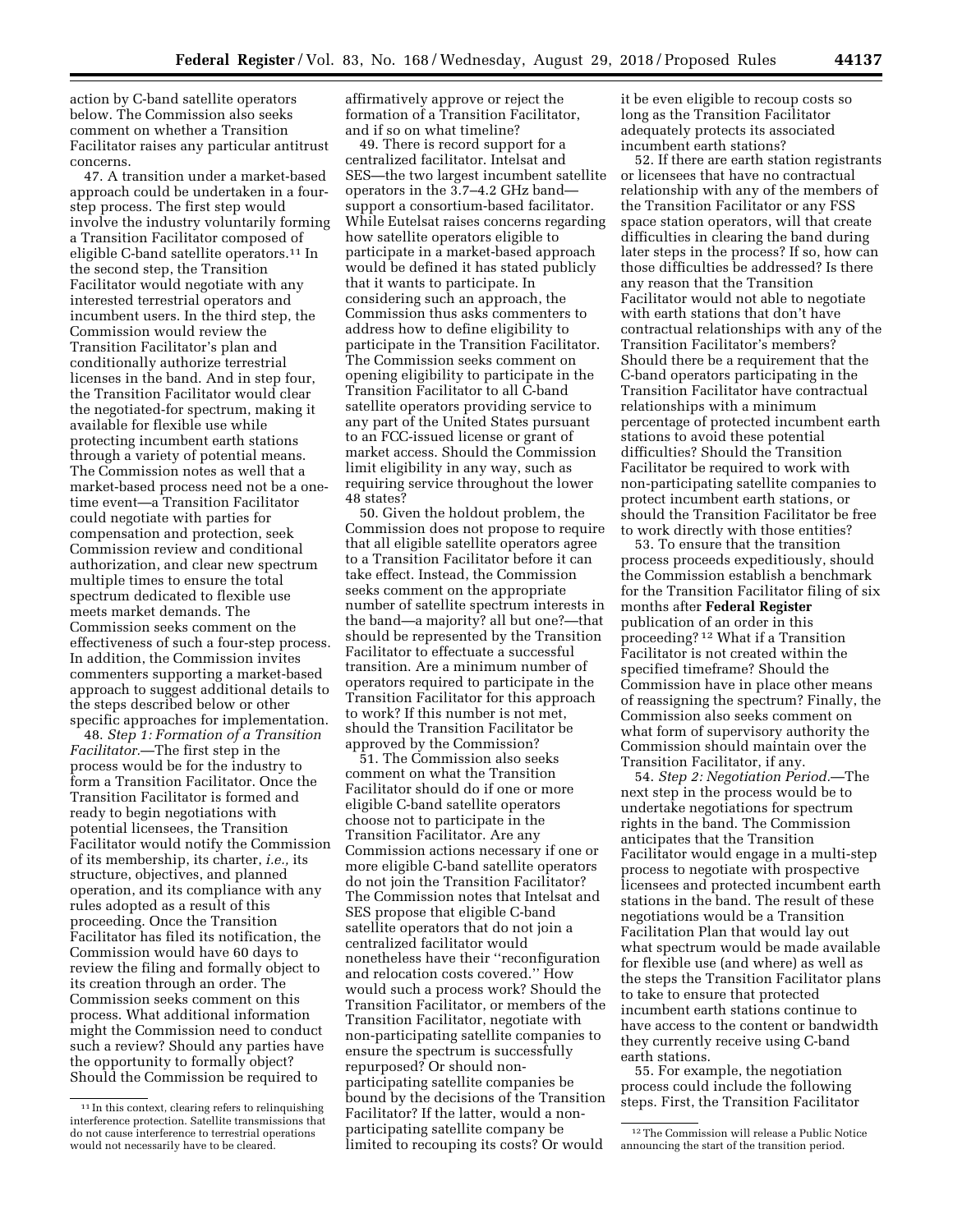would identify the profit-maximizing feasible amount of spectrum to make available by soliciting inquiries from all interested terrestrial wireless parties and negotiating for specific spectrum blocks and markets. This amount of spectrum demanded might adjust during the course of negotiations. The Transition Facilitator would then conclude private agreements to protect incumbent earth stations and determine the total available supply. Next, having balanced the supply and the demand, the Transition Facilitator would provide each prospective licensee with a certification of the specific spectrum  $block(s)$  and market(s) negotiated for in the associated private agreement. Finally, the Transition Facilitator would file its Transition Facilitation Plan with the Commission. The Commission seeks detailed comment on this possible approach, including what, if any, Commission oversight is warranted. The Commission also seeks comment on this approach's costs and benefits as well as any alternative approaches.

56. Given the high demand for and high-value of mid-band spectrum, the Commission should strive to adopt a mechanism that will repurpose a socially efficient amount of spectrum in the band. Intelsat-SES-Intel believe that consortium members could make approximately 100 megahertz of spectrum available for licensed terrestrial service via privately negotiated agreements between consortium members and prospective terrestrial licensees. In addition, under that proposal, consortium members would clear an additional 40 to 60 megahertz above this spectrum to act as an internal band to protect against harmful interference from transmissions in the adjacent spectrum. Intel maintains that, if the demand for terrestrial mobile spectrum is as robust as commonly believed by 5G supporters, this market-based approach could clear additional spectrum beyond the 100 megahertz proposed by Intelsat and SES in the same timeframe. The Commission notes that T-Mobile asserts that a market-based approach ''creates tremendous uncertainty regarding the availability of this spectrum for mobile broadband services and will likely result in inefficient reallocation of spectrum.'' To address this concern, the Commission seeks comment on whether to require that an Initial Minimum Spectrum Benchmark—a socially efficient amount of spectrum—be repurposed in the band in order to use a market-based approach, and what this amount should be. Should the Commission set the Initial Minimum

Spectrum Benchmark to be 100 megahertz, given the comments of Intelsat and SES? Would a higher or lower benchmark be appropriate? Should the Commission require the Transition Facilitation Plan to require the clearing of at least the Initial Minimum Spectrum Benchmark for approval? In addition, the Commission seeks comment on whether an internal protection band is necessary both above and below (*i.e.,* below 3.7 GHz) the repurposed spectrum. What benchmarks should be set for clearing an internal protection band? Commenters should describe the appropriate amount of spectrum to be repurposed, taking into account economic considerations and the expected time and costs associated with repurposing the spectrum.

57. To ensure a timely transition process, should the Commission set specific benchmarks for the completion of initial negotiations with potential terrestrial licensees as well as protected incumbent earth stations? Intel, Intelsat, and SES maintain that such negotiations could be completed within three to eight months. The Commission asks commenters to consider whether eight months is an appropriate benchmark for completion of Transition Facilitator negotiations and submission of the Transition Facilitation Plan. What should be the effect of a failure to meet such a benchmark?

58. The Commission seeks comment on how to ensure that the market-based approach's negotiation process will facilitate a competitive and open market. For example, should the Commission require that all parties act in good faith? What other rules could the Commission adopt to ensure competition in the marketplace? The Commission notes that T-Mobile raises concerns that satellite operators could choose to limit the amount of spectrum available for flexible use in order to increase their profits, while others claim it will not take into sufficient account the interests of protected incumbent earth stations. How can the Commission ensure the negotiation process accounts for the interests of all stakeholders that have interests in the band—from new wireless entrants to existing satellite operators to protected incumbent earth stations, from those living in rural America to those living in cities? Would Commission oversight of this marketbased approach—or over the Transition Facilitator—benefit in any way from insights from antitrust law?

59. The Commission also seeks comment on what role, if any, the Commission should play to facilitate or oversee these private market negotiations. For example, should the

Commission allow some flexibility for the negotiators to make more spectrum available in some markets than others, potentially allowing a limited number of earth stations to continue to operate using wider bandwidths in certain areas where wireless operators are less interested in deploying (*e.g.,* remote rural areas)? Should the Commission have some input on the FSS frequencies to be made available for private-market negotiations? How should these determinations be made? A marketbased approach would not likely result in mutually exclusive applications for the Commission to consider if, for example, a negotiated agreement with the Transition Facilitator is a prerequisite for applying for a license in this band. Would this negotiation satisfy the Commission's obligation in the public interest to use negotiation to avoid mutual exclusivity pursuant to § 309(j)(6)(E) of the Communications Act?

60. The Commission also asks commenters to discuss the requirements and safeguards that the Commission should adopt, if any, to ensure that these privately negotiated agreements result in a timely and complete transition. The Commission will expect parties to negotiate a full range of transition commitments and penalties for failure to meet transition benchmarks. Nonetheless, does the Commission need to adopt baseline requirements, such as defining comparable facilities, including the relocation of incumbent operations to another band, to fiber, and/or to more efficient technologies? What would be the relative costs and benefits associated with adopting such requirements? Would such definitions or rules minimize disruption to existing operations during the transition? Are there mechanisms the Commission can adopt to ensure that all or specific categories of incumbents are not adversely affected by repacking of this band? For example, should the Commission require FSS space station licensees that are going to cease transmitting on a primary basis to notify earth stations receiving those signals? Could the parties determine that the transitioning of facilities should be undertaken by the terrestrial licensee instead of the Transition Facilitator? If so, would the parties or the FCC establish a benchmark for completing such a transition? Should the Transition Facilitator be required to have a mechanism for receiving reports from incumbents that experience disruptions, and should the Transition Facilitator also be required to notify the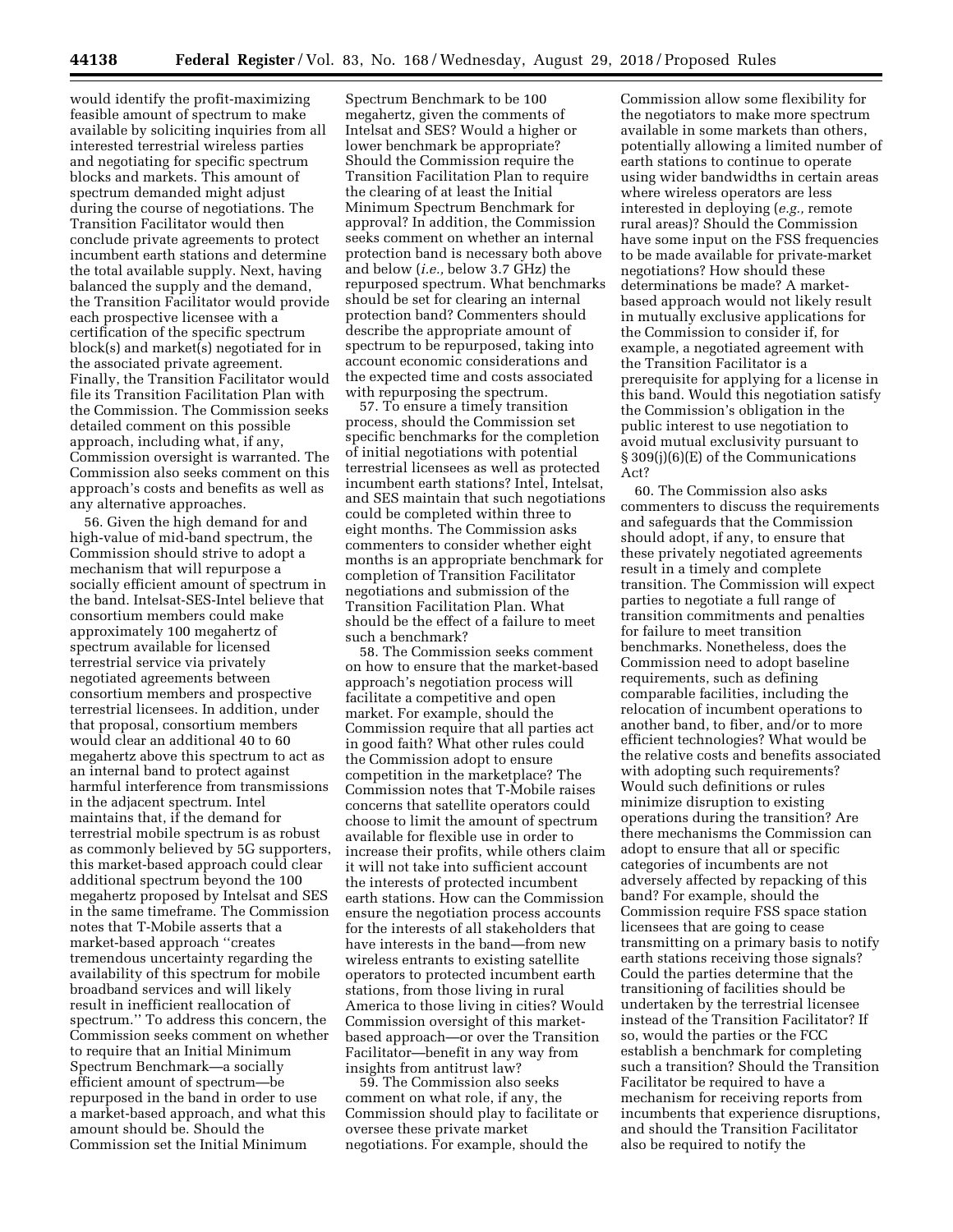Commission when it receives such reports? The Commission invites commenters to address the specific form of notification required, the time period for providing each notification, and the costs and benefits of each notification requirement.

61. If the Commission's role were more limited, what level of transparency, if any, should be required during the negotiation process? For example, should satellite operators be required to notify the Commission regarding the status of on-going negotiations? What types of information should be included in such a notice? Further, should the Commission require the filing of periodic reports (*e.g.,*  quarterly, bi-annually, annually) to ensure that the overall transition of this band will be completed in a timely manner? What should such reports include? The Commission encourages interested parties to provide detailed comments regarding the level of Commission oversight envisioned for this process including how such oversight comports with the Commission's obligation to assign spectrum in the public interest.

62. *Step 3: Conditional Authorization of Mobile Licensees.*—Upon the submission of a Transition Facilitation Plan, the next step would be Commission review and approval of the plan, followed by applications for terrestrial license authorizations filed pursuant to the plan. The Commission seeks comment on this process. To facilitate a streamlined review, the Commission seeks comment on allowing applications for new terrestrial authorizations to be filed at the same time as a Transition Facilitation Plan, or while the Commission reviews that plan. And to avoid undue delay in commencing the band clearing process, the Commission seeks comment on the appropriate timing, criteria, and conditions that should apply to new license authorizations.

63. The Commission seeks comment on conducting the review of the Transition Facilitation Plan. Most specifically, how should the Commission ensure that protected incumbent earth stations are indeed protected? What types of certifications should be required to ensure that the Commission can take all appropriate actions to ensure that the Transition Facilitator and its members carry out the Transition Facilitation Plan and appropriately protect, compensate, and ensure adequate access for relevant stakeholder? Should the Commission make the plan available to comment, and what confidential information is likely to be included? How should the

Commission evaluate the various methods suggested for protecting incumbent earth stations, such as installing filters, extending fiber, offering service on new satellites or in new satellite bands, offering service over microwave links, and creating geographic separation from harmful interference (likely only in rural areas)? What level of granularity should the Commission require the steps of the Transition Facilitation Plan to meet? And how long should the Commission have to review and approve or reject a Transition Facilitation Plan?

64. The Commission seeks comment on how to address initial licensing applications. First, the Commission seeks comment on establishing a 30-day filing window for new terrestrial license applications. Prospective licensees would file an application for any new licenses they have agreed to acquire through their negotiations with the Transition Facilitator, along with a certification from the Transition Facilitator to clear that portion of the band for the terrestrial operator's use. Should the Commission require any other specific information to be submitted as part of the application process? Applications would be accepted and reviewed pursuant to the requirements and procedures set forth in part 1 of the Commission's rules, including, among other things, the filing of certain FCC forms, release of a public notice listing the application as accepted for filing, and the opportunity for third parties to file petitions to deny the application. Upon the Commission's review and confirmation that the applicant has complied with all other Commission filing and qualification requirements, the Commission would grant a license subject to certain conditions discussed below. Second, the Commission could treat the Transition Facilitation Plan as an application for all the flexible use licenses that would be made available as a result of it being carried out, and then allow the Transition Facilitator and prospective licensees to file separate applications to transfer those licenses as the parties saw fit. Under this approach, the Transition Facilitation Plan would also have to comport with the requirements and procedures set forth in Part 1 of the Commission's rules and would be conditioned as discussed below.

65. The Commission will condition authorizations for licensed terrestrial operations on the licensee not commencing operations until the Transition Facilitation Plan's protections for incumbent earth stations have been carried out in that area (and subject to those conditions to the extent

the plan requires geographic or other sharing). The provisions of any private agreement to transition designated spectrum to licensed terrestrial operations would therefore need to comply with the service rules the Commission may ultimately adopt in this proceeding. For example, under this approach, the deadlines for a licensee's regulatory obligations, including construction benchmarks, would begin running on the date of license issuance. The Commission therefore anticipates that private agreements would take construction deadlines into account when negotiating the date by which the Transition Facilitator must clear the relevant spectrum such that the licensee may commence operations. However, the Commission seeks comment on whether the Commission should consider the individually negotiated time periods for band clearing when setting the deadlines for each licensee's satisfaction of its construction benchmarks. The Commission seeks comment on these and any other conditions on new license authorizations that would facilitate efficient implementation of the marketbased approach.

66. Additionally, the Commission seeks comment on what, if any, conditions should be placed on the license with respect to the protection or relocation of the approximately 115 incumbent microwave links in the band that would sunset under out proposal. For example, should the Commission require as a condition of the license that new licensees either protect or relocate incumbent users under the same part 27 and part 101 rules used for incumbent microwave links in the Advanced Wireless Services (AWS) bands or under some other protection and/or relocation mechanism?

67. To ensure a timely transition process, should the Commission set specific benchmarks for the completion of its review of the Transition Facilitation Plan and the processing of conditional authorizations? Intel, Intelsat, and SES expect the review process would take two to seven months, and propose the license grant would trigger certain obligations under private agreements, including the clearing of the band within 12–20 months. The Commission seeks comment on a process whereby the Commission would take action on all unopposed applications found acceptable for filing within four months from the commencement of the filing window discussed above (*i.e.,* a 30-day filing window plus three months of review). Upon completion of the fourmonth application and review process,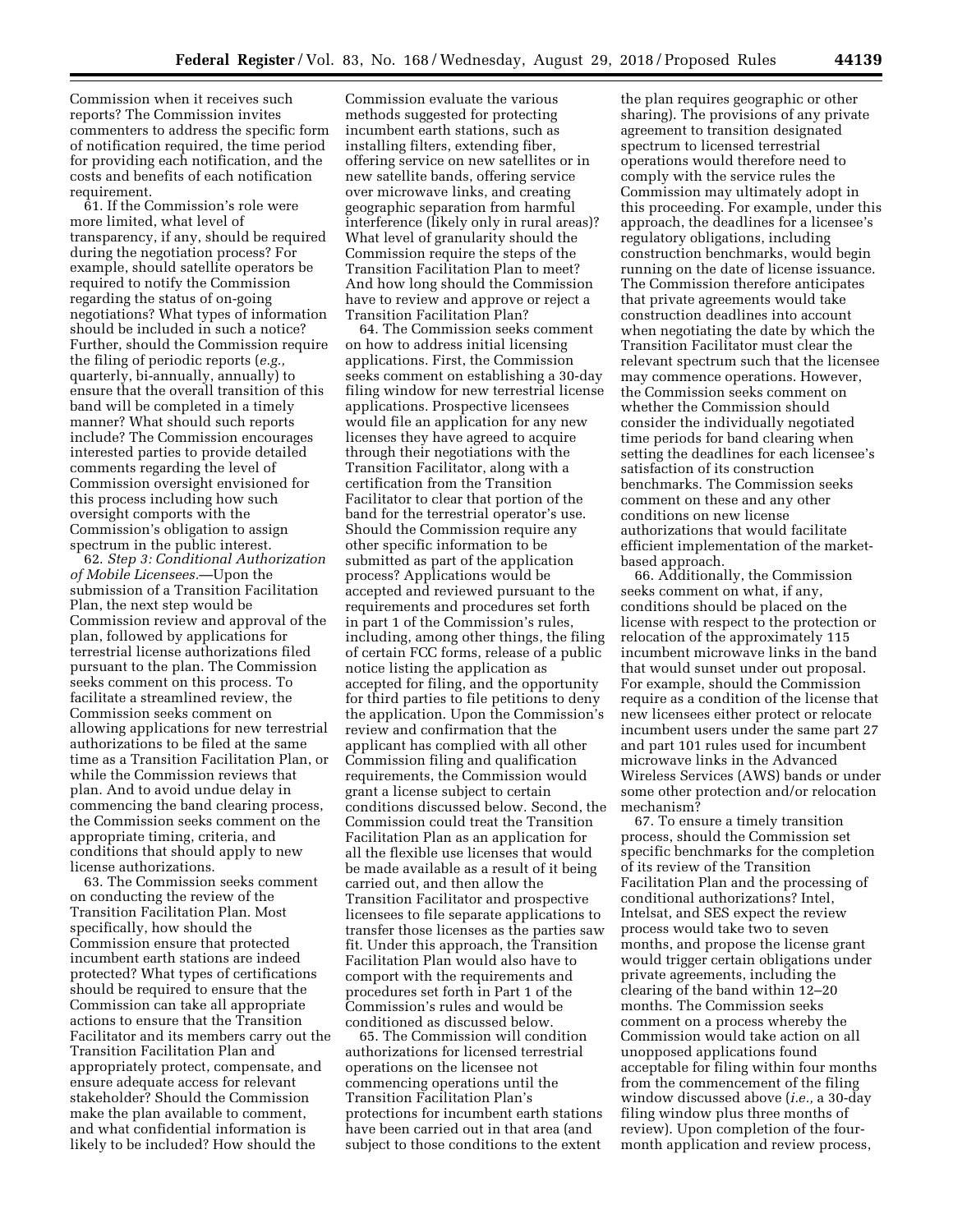the Commission would notify the Transition Facilitator that it may begin clearing the designated spectrum in the band. The Commission seeks comment on this approach to triggering the commencement of the band-clearing process. Should the process instead be triggered only upon the Commission's grant of all licenses negotiated by the Transition Facilitator? Or is a certain critical mass of license grants sufficient to begin clearing incumbent users from the band? For example, to avoid undue delay of licensed operations in the band, would it be appropriate to begin clearing the band upon issuance of licenses authorized for operation in a certain portion of contiguous spectrum in the band? The Commission seeks comment on these and any other benchmarks that may be appropriate.

68. The Commission also recognizes that the Transition Facilitator may find it necessary and beneficial to modify certain aspects of its Transition Facilitation Plan. The Commission therefore seeks comment on allowing the Wireless Telecommunications Bureau to approve minor amendments to the Transition Facilitation Plan that would not increase harmful interference to protected incumbent earth stations.

69. The Commission notes that the ultimate assignment of any license is subject to FCC approval under § 310(d) of the Communications Act. The Commission therefore seeks comment on the application process described above and any other application criteria that may be appropriate to fulfill the Commission's statutory obligations to license spectrum in the public interest and ensure that spectrum is put to its highest and best use.

70. *Step 4—Band Clearing.* Following approval of the Transition Facilitation Plan and grant of new terrestrial licenses in the band, the final step would be clearing certain incumbent users as needed from the designated spectrum and giving new terrestrial licensees access to their licensed spectrum. The Commission seeks comment on the best way to effectuate this process.

71. The Commission seeks comment on reasonable benchmarks for incumbents to cease transmitting on a primary basis in the portion of the 3.7– 4.2 GHz band that becomes available for flexible use, a process Intel, Intelsat, and SES expect to take 12–20 months. The Commission seeks comment on providing the Transition Facilitator with 20 months to clear incumbent users from the designated spectrum in the band. Under this approach, the Transition Facilitator would be responsible for enforcing the various

private agreements between new terrestrial licensees and incumbent users to clear the band. As spectrum becomes available for licensed use, the Transition Facilitator would notify licensees that they may begin operating in particular areas covered by their licenses where the spectrum has been cleared.13 In light of the Commission's expectation that spectrum will be cleared incrementally over the course of the 20-month band-clearing process, the Commission proposes to require the Transition Facilitator to provide periodic updates notifying the Commission of the specific spectrum that has been cleared. Should the Commission require the Transition Facilitator to file status reports at various benchmarks (*e.g.,* every four months)? The Commission seeks comment on these and any other benchmarks that may be appropriate to promote timely completion of the bandclearing process.

72. Finally, in light of our goal to promote the rapid deployment of new licensed terrestrial operations in the 3.7–4.2 GHz band, the Commission seeks comment on any further safeguards that should apply during the band-clearing process to ensure the transition is completed within a reasonable period of time. The Commission expects that the private agreements between new terrestrial licensees and incumbent users would contain provisions and penalties sufficient to address either party's failure to satisfy their respective contractual obligations in a timely manner. In addition to, and independent of, those private agreements, the Commission seeks comment on any appropriate penalties that should apply in the event that the Transition Facilitator is unable to clear the designated spectrum within the 20 month time period discussed above. What, if any, opportunities to cure should the Commission provide? For example, should the Commission allow new terrestrial licensees and incumbent users that default on their private agreements to re-enter the process beginning with Step 2 negotiations? If so, should the Commission apply more abbreviated time periods for the completion of each step? The Commission seeks comment on these and any other actions that may be appropriate to provide adequate

opportunity for successful completion of a market-based approach, while also ensuring a rapid and efficient transition to flexible use in the 3.7–4.2 GHz band.

#### b. Auction Mechanisms

73. The Commission seeks comment on various auction approaches to expand flexible use of the band. Specifically, the Commission asks commenters to consider whether an overlay auction, incentive auction, capacity auction or other auction mechanism could be used to create opportunities for flexible use of the band.

74. *Overlay Auction.*—An overlay license authorizes operations for an entire geographic area but requires the licensee to protect existing incumbents from interference indefinitely, *i.e.,* until the rights are relinquished. The Commission notes that the Commission has used overlay licensing to transition several bands from site-based to geographic-area licensing.

75. The Commission seeks comment on whether the Commission shall accept applications for one or more overlay licenses—assigned by competitive bidding if mutually exclusive applications for it were accepted—that would permit an overlay licensee to negotiate with both incumbent space station licensees and earth station owners and operators to clear all or part of the band. The Commission also seeks comment on whether the Commission shall require the overlay licensee(s) to transfer flexible use licenses in the secondary market (*i.e.,* limit an individual licensee from holding more than a certain amount of spectrum in each market). Under this approach, the overlay licensee(s) would have the right to flexible use of any spectrum that becomes available as a result of incumbents' relinquishing their spectrum usage rights. If this approach were adopted, the Commission's presumption would be that incumbent space station licensees could bid individually, but not as a consortium. Allowing incumbents to bid collectively would eliminate the possibility of competition among them for the overlay license, and would discourage other potential bidders from participating in the auction. To encourage participation in the auction, are there rules the Commission can adopt to share the risk (between bidders and the U.S. Treasury) of a less profitable repurpose than anticipated? The Commission also seeks comment on whether, if no voluntary agreement is reached between an overlay licensee and earth station operators after some number of years, the earth station operators should be

<sup>13</sup>The entire area covered by a new license would not need to be cleared in order for licensees to begin operating. Instead, subject to their individual agreements, the Transition Facilitator could begin notifying licensees of their ability to begin operations once certain portions of the area covered by the license (*e.g.,* counties) have been cleared.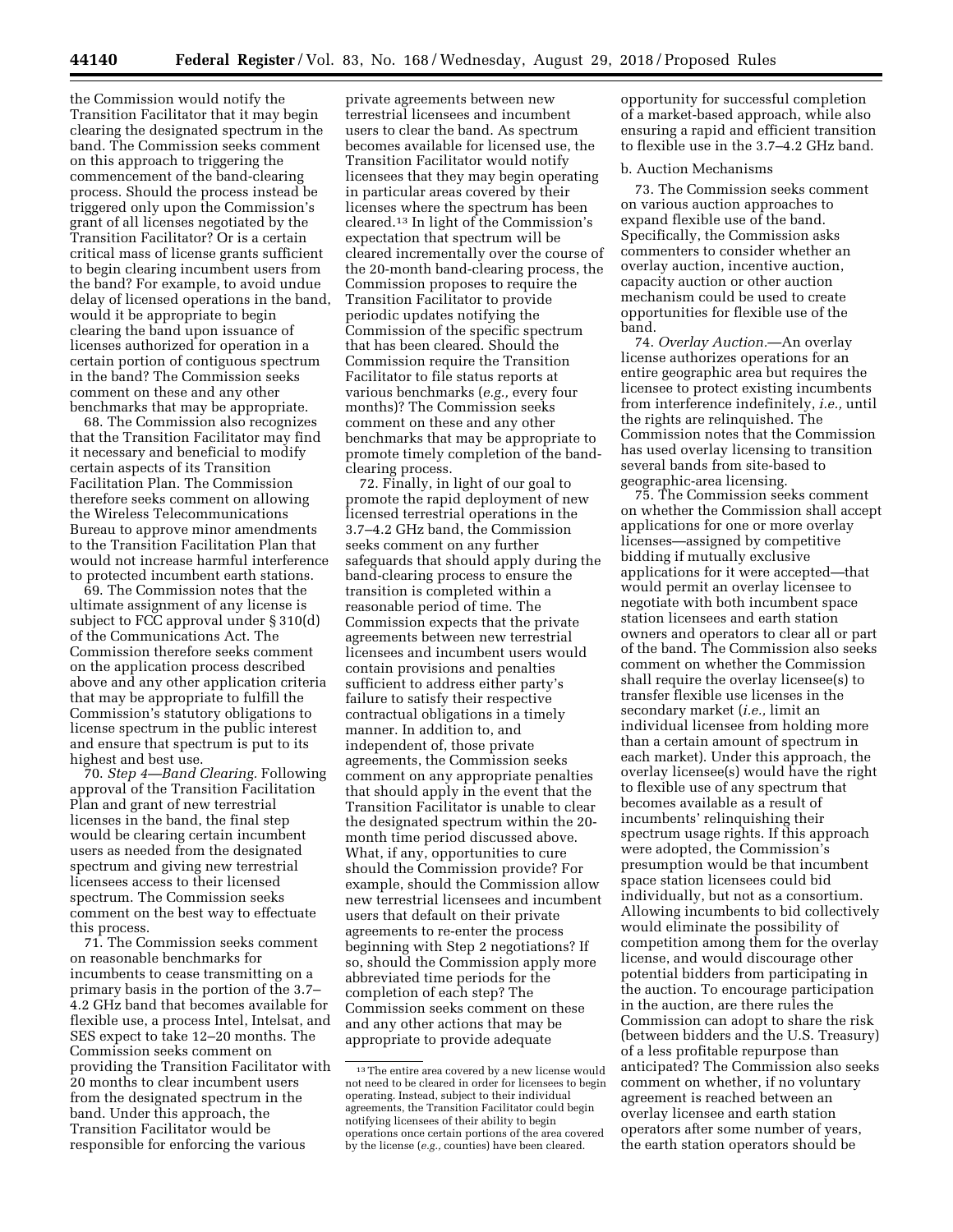required to discontinue operation in some portion of the 3.7–4.2 GHz band if requested by the overlay licensee and if the overlay licensee delivers equivalent quality service to the locations of the earth stations that would no longer be protected. The Commission seeks comment on how equivalent quality service should be defined, especially with respect to reliability. The Commission also seeks comment on how many years incumbent earth station operators should have before they would no longer receive protection in the 3.7–4.2 GHz band, and whether this deadline should apply to all areas or only to highpopulation-density areas. If the latter, how should such areas be defined?

76. Would assigning an overlay license or licenses for all of the band expedite flexible use of more of the band compared to other approaches? Compared to the market-based proposal, the overlay license approach potentially would allow non-incumbent bidders to develop innovative ways to clear the spectrum and clear more spectrum or varying amounts of spectrum depending on the relative costs and benefits of such repurposing. On the other hand, an overlay licensee may take longer to clear spectrum because the two largest FSS space station operators appear to already have an agreement on how to clear at least 100 megahertz for flexible use.

77. The Commission also seeks comment on how all parties that would be affected by repurposing 3.7–4.2 GHz band spectrum should be treated. In particular, should the space station operators relinquishing spectrum or the overlay licensee be required to provide incumbent earth station operators comparable replacement facilities or media? Would an overlay auction expedite the provision of terrestrial mobile services in the 3.7–4.2 GHz band or facilitate making more than 100 megahertz of the band available for flexible use? Commenters should also address the potential costs and benefits of an overlay approach for consumers and businesses in rural and underserved communities, as well as any economic impact on small businesses, and discuss any rules or procedures that could be implemented to ensure that the needs of these communities and businesses are adequately addressed. The Commission invites comment on these issues and on other matters that it may need to address to conduct an overlay auction in this band.

78. *Incentive Auction.*—The Commission also seeks comment on approaches using the Commission's general incentive auction authority to

introduce flexible use in the 3.7–4.2 GHz band. One commenter suggests that ''[FSS incumbent] satellite operators, earth station licensees, and microwave licensees all could participate in a reverse auction and choose from among several options including, for example, vacating the band for another or a fiber alternative; limiting operations to a smaller swath of spectrum; or moving to a more remote location.'' A forward auction would then generate the revenues from new entrants to support the reverse auction results, and repack incumbents into the remaining portion of the band for FSS and/or move earth stations to more remote locations.

79. The Commission seeks comment on whether a variation of the incentive auction could work in the context of the 3.7–4.2 GHz band. The Commission notes that in the case of the Commission's incentive auction authority, there is a legal aspect to the problem of FSS satellite operators' incentives to reduce the amount of spectrum for repurposing discussed above. Specifically, the Commission's legal authority to use that mechanism depends on having ''at least two competing licensees participate in the reverse auction.'' Would the Varian approach, discussed above, satisfy the statutory requirement that an incentive auction have at least two competing bidders take part in the reverse auction? The Commission seeks comment on means of inducing supply competition, such as by bringing in alternative bands as substitutes, both to insure a more competitive and efficient outcome, and to meet the legal requirement of having competing licensees participate in the reverse auction. The Commission also seeks comment on whether provision of supply by licensed earth stations can substitute for provision by FSS operators.

80. *Capacity Auction.*—As an alternative to paying satellite incumbents to directly relinquish their rights to operate on specified frequencies, the Commission seeks comment on a reverse auction for satellite transponder capacity that could be used to compensate the satellite incumbents for giving up C-band transponder capacity in order to enable the Commission to reallocate C-band spectrum to flexible use. Under this approach, an individual bidder in the reverse auction would help to clear spectrum by bidding to relinquish some (or all) of the bundle of rights they hold under their licenses and the Commission's rules to lease capacity to other parties, so as to allow alternative use of the bands of spectrum associated with specific transponders. Potential

bidders could be any FCC licensee that could make transponder capacity available in, for example, either the Cband or Ku-band, as discussed further below. Satellite operators could offer capacity created by launching new satellites in vacant orbital slots and/or by relinquishing some or all of their existing capacity.

81. At the time of any incentive auction, could satellite customers or earth stations in their own right be eligible to offer capacity? For example, could they make available capacity through mechanisms such as substituting services (*e.g.* fiber) to fulfill their capacity needs, reducing the amount or quality of programming distributed, or using greater compression to reduce the capacity required to carry a given amount of programming or data? C-band capacity lost due to the reduced amount of available spectrum and that was not relinquished in the reverse auction by C-band satellite operators, could be repacked onto replacement capacity for the remaining lives of those lost transponders. This would compensate C-band licensees for their lost capital investments, but not for the loss of their spectrum. The amount of C-band spectrum reallocated could be determined by the reverse auction in combination with a forward auction for cleared spectrum. Adapting the approach of the broadcast incentive auction, the amount cleared could be the largest amount for which forward auction revenues exceed the cost of repacking the remaining C-band services plus any other compensation, *e.g.,* for the loss of spectrum, and the cost of running the auction. The Commission seeks comment on a capacity auction and whether such a mechanism could be used to create flexible use in the band.

82. Several commenters propose that Ku-band capacity could be utilized for C-band services. Other commenters raise the concern that Ku-band capacity is not a reliable replacement spectrum for C-band services. The Commission seeks comment on Ku-band capacity as a replacement for C-band, including as an alternative for infrequent, portable, or more temporary uses such as for breaking news or live sporting events. The Commission also seeks comment on how to define capacity for purpose of this approach. What capacity definition meets the needs of such an auction? Depending on the band, what adjustments would be appropriate to ensure a unit of capacity in the band is comparable with a C-band unit of capacity? Would comparable communication capacity be defined in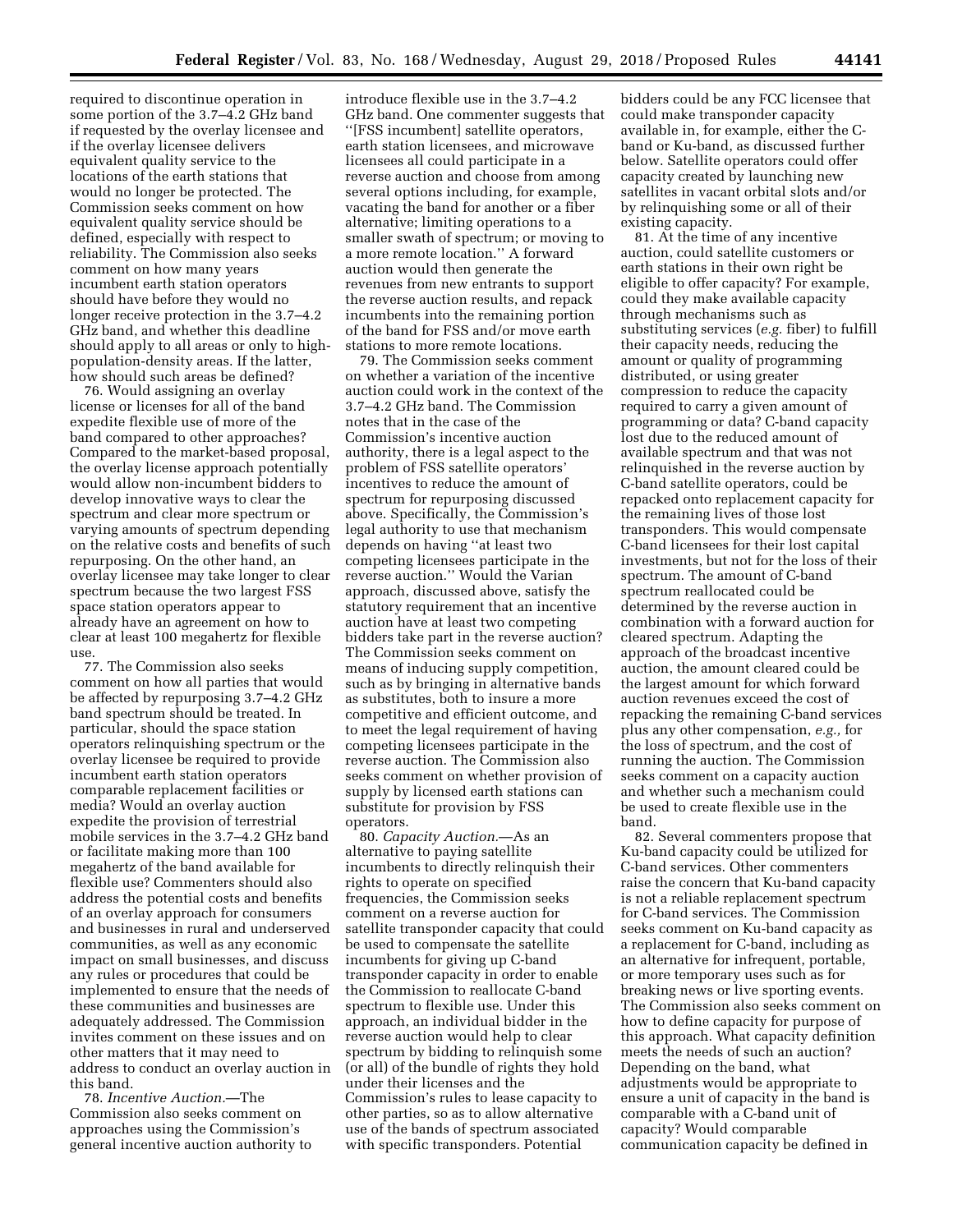terms of throughput, reliability, and operating costs?

83. Advocates for a capacity auction should specifically discuss the Commission's legal authority as well as implementation details and options. For example, could the Commission use its general incentive auction authority to hold a capacity auction? Which parties should be allowed to participate in the reverse auction? Is there a way for end users to participate and, if so, how would their costs be compensated? Would this approach incentivize bidders to make the appropriate tradeoffs among inputs such as compression technology and bandwidth in producing capacity? How could a capacity auction be designed to allocate capacity efficiently over time? Would this require the reverse auction to establish separate prices for capacity in each year? Would capacity need to be defined as packages of capacity at specified dates, and would a combinatorial auction be needed to determine auction winners and prices?

84. The Commission seeks comment on the applicability of § 647 of the Open-market Reorganization for the Betterment of International Telecommunications Act (ORBIT Act) to a capacity or other auction mechanism. The Commission tentatively concludes that the prohibition is not applicable here, as any auctioned spectrum would be used for a new domestic terrestrial service, and the spectrum capacity auction does not propose to assign by competitive bidding orbital locations or spectrum used for the provision of international or global satellite communications services. The Commission also tentatively concludes that the participation in an incentive auction by Ku-band operators to provide spectrum capacity to C-band operators would not violate the ORBIT Act, because this would not constitute an ''assignment'' of satellite spectrum, because the Ku-band operators would only be giving up some of their licensed spectrum capacity, rather than ceding their actual licenses. The Commission seeks comment on this tentative conclusion and invite commenters to discuss the ORBIT Act's application to any proposed auction mechanism.

85. The Commission also invites comment on other novel incentive auction mechanisms under the Commission's general incentive auction authority. Commenters should provide data on the costs and benefits associated with any proposed approach along with other helpful technical or procedural details. Commenters should also address the potential costs and benefits of an incentive-auction approach for

consumers and businesses in rural and underserved communities, as well as any economic impact on small businesses, and they should discuss any rules or procedures that could be implemented to ensure that the needs of these communities and businesses are adequately addressed.

#### c. Alternative Mechanisms

86. The Commission also seeks comment on approaches that combine various elements of the mechanisms discussed above, as well as other mechanisms for transitioning all or part of the 3.7–4.2 GHz band for wireless broadband use. Commenters offering sequential alternatives should address the circumstances under which one method of transitioning the band would end and a subsequent one would begin. Are any conditions necessary to prevent one approach from precluding later alternatives?

87. In response to the *Mid-Band NOI,*  T-Mobile proposed a hybrid approach that would combine elements of an incentive auction and the market-based approach. Under this proposal, a consortium of satellite operators (similar to the Transition Facilitator discussed above) and potential wireless bidders would participate in a phased auction process with both forward and reverse auction components. First, the Commission would conduct a simultaneous or near simultaneous auction of the band on a geographic basis to establish the initial price per area. Second, in those areas where satellite operators were all willing to clear all 500 megahertz at the prices established in the initial phase, the spectrum would be sold and these areas would be deemed ''cleared'' for flexible terrestrial wireless use. The Commission would then determine an appropriate amount of the remaining spectrum to reserve for satellite use and the forward and reverse auction processes would repeat until a Commission-determined amount of spectrum has been cleared. Although T-Mobile proposes that auction revenues would be split between the federal government and the satellite operators, with the latter responsible for end-user relocation costs as applicable, the Commission tentatively concludes there could be statutory barriers to this aspect of the proposal, and seek comment.

88. The Commission seeks comment on whether T-Mobile's proposal, or a variant of this proposal, would solve or ameliorate the three economic problems discussed above. As discussed, there is a legal aspect to the problem of FSS satellite operators' incentives to reduce the amount of spectrum for repurposing

because the Commission's incentive auction authority requires at least two competing participants in the reverse auction. Would T-Mobile's proposal, or a variant of that proposal, comply with the requirement that an incentive auction have two competing licensees in the reverse auction, as well as other requirements associated with the Commission's general incentive auction authority?

89. The Commission seeks comment on whether a hybrid approach that combines elements of the approaches discussed above would strike a balance between incumbent and new entrant interests. If the Commission decides to clear and auction the entire band, but reserve some of the band for satellite use in certain areas, what is the minimum amount that should be cleared for flexible wireless use? Would the minimum amount differ based on geographic area? Should the Commission consider auctioning a majority of the band, versus the entire band, and if so, what would be the appropriate amount of spectrum to be cleared under such an approach? How can the Commission ensure that the band is transitioned in a timely manner? Should a backstop approach be triggered by a FSS operator's failure to clear the band in a timely manner? Is this the right balance, or is there a better way that traditional relocation could be used as a backstop approach to any hybrid mechanism? Additionally, would this approach allow the Commission to meet its statutory requirements under its general incentive auction authority?

90. The Commission asks commenters to provide data on the costs and benefits associated with any hybrid approach over other possible or suggested methods. If the Commission adopted a split-revenue approach, under which revenue would be split between the federal government and the satellite operators, how would those funds be distributed? Are there are legal obstacles to such an approach? Commenters should also address the potential costs and benefits of any hybrid or alternative approach for consumers and businesses in rural and underserved communities, as well as any economic impact on small businesses, and discuss any rules or procedures that could be implemented to ensure that the needs of these communities and businesses are adequately addressed. Commenters should provide complete proposals to the extent technically and economically feasible.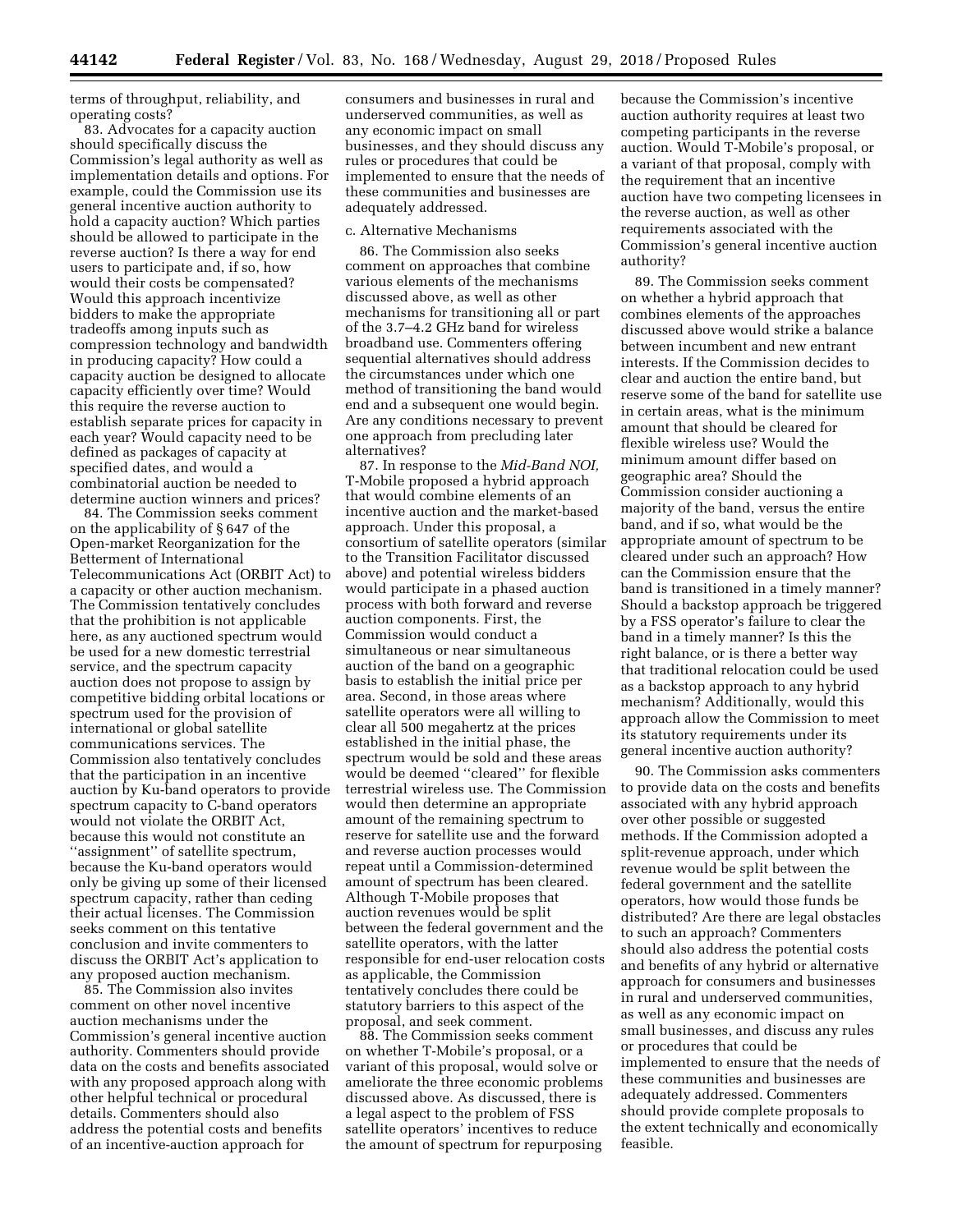2. More Intensive Point-to-Multipoint Fixed Use

91. In connection with the Commission's proposals above to reform the full-band, full-arc earth station coordination policy, the Commission seeks comment on rule changes to Part 101 to allow point-to-multipoint FS use of the 3.7–4.2 GHz band and invite parties to offer alternative rules or requirements that will allow for the more intensive point-to-multipoint FS use of the band. In doing so, the Commission seeks comment on how permitting fixed wireless would affect the possible future clearing of the band for flexible use and the use of the band for satellite operations. The Commission seeks to protect incumbent FSS earth stations from harmful interference and avoid disruption to existing operations in the band. Accordingly, the Commission seeks comment on the impact that point-to-multipoint use would have on the flexibility of FSS earth stations to modify their operations in response to technical and business needs. The Commission emphasizes that—under the proposals in this *NPRM*—point-to-multipoint would operate on a secondary basis *vis-a`-vis*  FSS in any part of the band in which FSS continues to operate during a transition period to accommodate repacking and, thereafter, on a frequency-coordinated basis to protect actual FSS operations.

92. *Channel Plan.*—The Commission seeks comment on amending § 101.101 to permit point-to-multipoint FS in some portion of the 3.7–4.2 GHz band. The Commission seeks further comment on amending the existing channel plan for FS in the band (paired 20 megahertz channels for frequency division duplex (FDD)) to allow time division duplex (TDD) on unpaired 20 megahertz channels. The Commission asks commenters to address interference concerns between FDD and TDD, explain how, or if, they could coexist in the portion of the band not being used for flexible use, and discuss coordination and interference rules that must apply if both were to be permitted. Should the Commission allow licensees to aggregate contiguous 20 megahertz channels up to a maximum of 160 megahertz of bandwidth? To the extent a licensee has 40 megahertz of unconstructed spectrum in a licensed service area, should the Commission require construction before allowing the licensee to acquire additional spectrum in the licensed service area? The Commission invites alternative proposals with specific discussion of the costs and benefits as to each. The

Commission also seeks comment generally on the technical improvements to allow for better band utilization.

93. The Commission seeks comment on authorizing point-to-multipoint FS service, on a primary basis, in some portion of the 3.7–4.2 GHz band that does not become available for flexible use. The Commission proposes that flexible use licensees would operate in the lower segment of the band (starting at 3.7 GHz) and, if additional spectrum is cleared in the 3.7–4.2 GHz band, it would be relatively easy and costeffective to expeditiously deploy more flexible use in the lower segment of this band that has been cleared and is contiguous to the spectrum for which flexible use is already licensed. The Commission also seeks comment as to whether, regardless of how much spectrum becomes available for flexible use in the near term, to make available for licensed point-to-multipoint use up to 160 megahertz (*e.g.,* 4.04–4.2 GHz) to accommodate a transition from FSS to flexible use working-up from 3.7 GHz. Alternatively, the Commission seeks comment on making available for pointto-multipoint use 40 megahertz, 100 megahertz or up to 320 megahertz.

94. *Service Area of Each Point-to-Multipoint FS Access Point.*—The Commission seeks comment on the best approach to define a point-to-multipoint FS access point service area. The Broadband Access Coalition requests frequency coordinated, site-specific license areas, defined as a circle designated by a specified radial distance from a center point. Should the Commission define a service area based on a specified geographic access point location and maximum radius? As an alternative, should the Commission consider coverage arc sector(s) (*e.g.,* 0°N to 30°) around the access point location and specified radii, and what should such coverage arcs be based on (*e.g.,*  antenna beamwidth)? If a maximum radius around an access point is specified, should the Commission adopt a single value for all access points or values relative to whether the access point is in densely populated or rural areas? For example, the Broadband Access Coalition proposes 10 kilometers for densely populated areas and 18 kilometers for rural areas. If the Commission allows different radii based on area population density, what threshold should the Commission use to differentiate between densely populated, rural, and other areas? Should the definition of ''rural'' for these purposes be the definition used for the E-Rate program? If based on a population density, should the

population be based on residents or businesses, or perhaps some combination of both? Should this information be based on the most current available U.S. Census database at the time of the license application? Is there some other metric that would be better suited to determining the appropriate maximum radius limit? The Commission seeks comment on variations of these approaches, as well as those of alternatives that might not necessarily be limited to circles, arcs, or population density.

95. *Frequency Coordination and Interference Protection.*—The Commission seeks comment on technical requirements for frequency coordination between point-tomultipoint FS applicants and licensees and FSS under Part 25 and point-topoint FS, if they are grandfathered or otherwise remain in the band, under part 101. Under the Commission's current rules, the technical aspects of coordination between FSS and terrestrial operations are based on Appendix 7 of the International Telecommunication Union (ITU) Radio Regulations and certain recommendations of the ITU Radiocommunication Sector and the technical aspects of coordination between terrestrial licensees are based on Telecommunications Industry Association's Telecommunications System Bulletin (TSB) 10–F or other procedures generally following acceptable good engineering practices. The Commission asks parties to comment on how either of the above or other standards, such as those developed by the European Telecommunications Standards Institute (ETSI) or another organization, may be applicable or adaptable to point-tomultipoint FS operations in the 3.7–4.2 GHz band. The Commission also seeks comment on whether there are interference protection criteria set forth in other parts of the Commission's rules that may be adapted to protect FSS earth stations from interference by point-tomultipoint operations in the portion of the 3.7–4.2 GHz band that does not become available for flexible use. Are there technical operating characteristics of point-to-multipoint equipment, such as power levels, that would require us to adopt different values to protect FSS earth stations from interference by point-to-multipoint operations? The Commission asks that commenters be specific in addressing the technical requirements for coordination.

96. The Commission seeks comment on allowing a point-to-multipoint FS applicant to coordinate each access point by sector based on the radius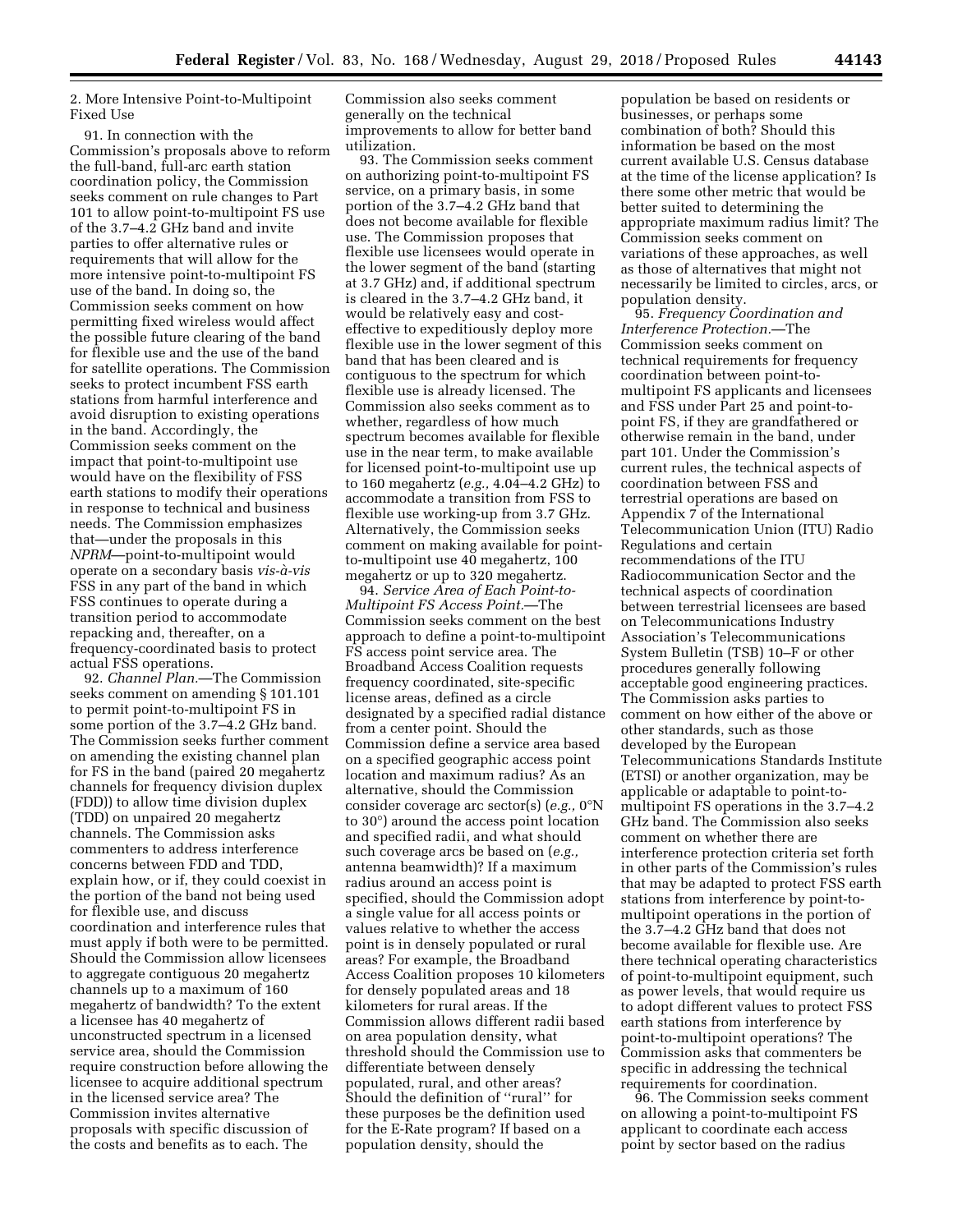around the geographic coordinates of the site, the antenna characteristics (*e.g.,*  beamwidth), and a maximum number of client devices to be deployed within a specific distance from the access point. Should point-to-multipoint FS applicants be required to submit frequency coordination for each access point, including geographic coordinates of the access point, frequency range, power and antenna characteristics, service area limits, maximum number of future authorized client devices, and the power and antenna characteristics of individual client devices? How will prior coordination be achieved for point-to-multipoint access points when the location, height, and technical characteristics of the client devices in the access point service area are not available at the time of access point coordination? If some probability of location/height is assigned for the maximum number of client locations in order to develop an interference profile for purposes of coordination, the resulting interference predictions will have some associated probability of interference occurrence; in that case should point-to-multipoint licensees be able to add up to the maximum number of client devices without independently coordinating each client device? Should client devices be subject to additional technical limitations, such as minimum directional antenna requirements, EIRP limits, or other criteria to limit their interference potential? Should the maximum number of client devices be specified for each channel? The Commission seeks comment on the above proposals and, whether, if a point-to-multipoint FS applicant cannot successfully coordinate a geographic service area, it should be permitted to coordinate client devices on a path-topath basis. Parties should address the technical requirements of the above, offer alternatives, and specifically detail the costs and benefits of each proposal.

97. The Commission also seeks comment on the administrative process that should apply to the coordination of point-to-multipoint FS operations in the band. Under the current rules, the administrative aspects of the coordination process are set forth in § 101.103(d) in the case of coordination of terrestrial stations with earth stations and in § 25.203 in the case of coordination of earth stations with terrestrial stations. What modifications to §§ 101.103(d), 25.203, or to another rule must be made to govern the administrative process that will apply to the coordination of point-to-multipoint FS operations with FSS and point-topoint FS, if grandfathered or remain in

the band, and the coordination of FSS and point-to-point FS, if grandfathered or remain in the band, with point-tomultipoint FS operations in the band? The Commission seeks comment on subjecting point-to-multipoint FS applicants to an expedited coordination process with mandatory electronic notification and response. Should an expedited process, if adopted, govern coordination that occurs beginning 90 days after the adoption of final rules published in the **Federal Register**? The Commission also seeks comment on any other modifications to the Commission's rules with respect to the coordination administrative process that would reduce the economic impact of the proposed rule changes on small entities.

98. Additionally, the Commission seeks comment on the possibility of adopting an automated coordination process for point-to-multipoint FS applications. There is a lack of a consensus in the record as to when, or if, the Commission will be in a position to propose and adopt rules for automated coordination of point-tomultipoint FS applications in the 3.7– 4.2 GHz band. The Broadband Access Coalition contends that automated coordination should not be the same as the Spectrum Allocation Server (SAS) system for licensing in the 3.5 GHz band. However, the Broadband Access Coalition believes that the existing process can be modified and automated over time to incorporate real-time, realworld FSS protection criteria and enable coordination between and among pointto-point FS, if grandfathered or remain in the band, and point-to-multipoint FS based on FSS, point-to-point FS and point-to-multipoint FS industry standards of protection criteria to be developed by affected stake-holders. Several commenters including IEE DySPAN, OTI &PK, and Federated, support using a spectrum access database similar to the sharing system used below 3.7 GHz for the Citizens Broadband Radio Service. Google offers another variant contending that a lightweight database supported authorization framework would enable the efficient deployment of fixed broadband access (FBA) systems. However, the satellite industry and content providers have strong objections to more intensive use of the 3.7–4.2 GHz by FS and have raised very specific concerns over the lack of proven methods for spectrum sharing with more intensive fixed use in this band. Satellite operators also raise concern about the ability of point-to-multipoint systems to quickly remedy interference when it is identified or to accommodate

FSS earth stations when they change frequencies. The Commission seeks comment on the above. The Commission also asks that, given the lack of consensus, parties continue to work together to offer a more widely supported proposal for the Commission to consider.

99. *Power Limits.*—The Commission seeks comment on adopting power limits for point-to-multipoint FS operations in the 3.7–4.2 GHz band. The Commission existing rules for FS provide power limits based on the link length. With point-to-multipoint FS service areas, individual links between access points and client devices will vary in length. Should the Commission apply a rule to point-to-multipoint FS links specifying a minimum path length, similar to those specified for point-topoint FS links in § 101.143 or is some other variation of this rule more applicable to point-to-multipoint FS operations? What should the Commission's power limits be for pointto-multipoint FS service? The Broadband Access Coalition has proposed a 50 dBm EIRP limit and a maximum conducted power of 1 Watt. Should the access point EIRP be scalable with bandwidth? Likewise, should client devices be limited to 50 dBm EIRP regardless of bandwidth? If not scalable, how do changes in bandwidth impact frequency coordination? Should the Commission apply the emission limits set forth in § 101.111 to point-to-multipoint FS operations in this band, or would some other limits be more appropriate to protect adjacent-band operations? The Broadband Access Coalition anticipates that point-to-multipoint FS systems would be able to meet existing Part 101 out-of-band emission limits, without modification, but the Commission seeks comment as to this issue. The Commission also invites comment on other proposals. The Commission notes that the adjacent 4.2–4.4 GHz band is allocated to the aeronautical radionavigation service on a primary basis and that, at WRC–15, the 4.2–4.4 GHz band was also allocated to the aeronautical mobile (R) service on a primary basis in all ITU Regions with use reserved for WAIC systems. WAIC systems are onboard short range wireless systems that will replace substantial portions of aircraft wiring. These systems increase aircraft safety by providing dissimilar redundancy in communications links between aircraft systems. The Commission solicits comment on the needed out-of-band emission limit required to protect the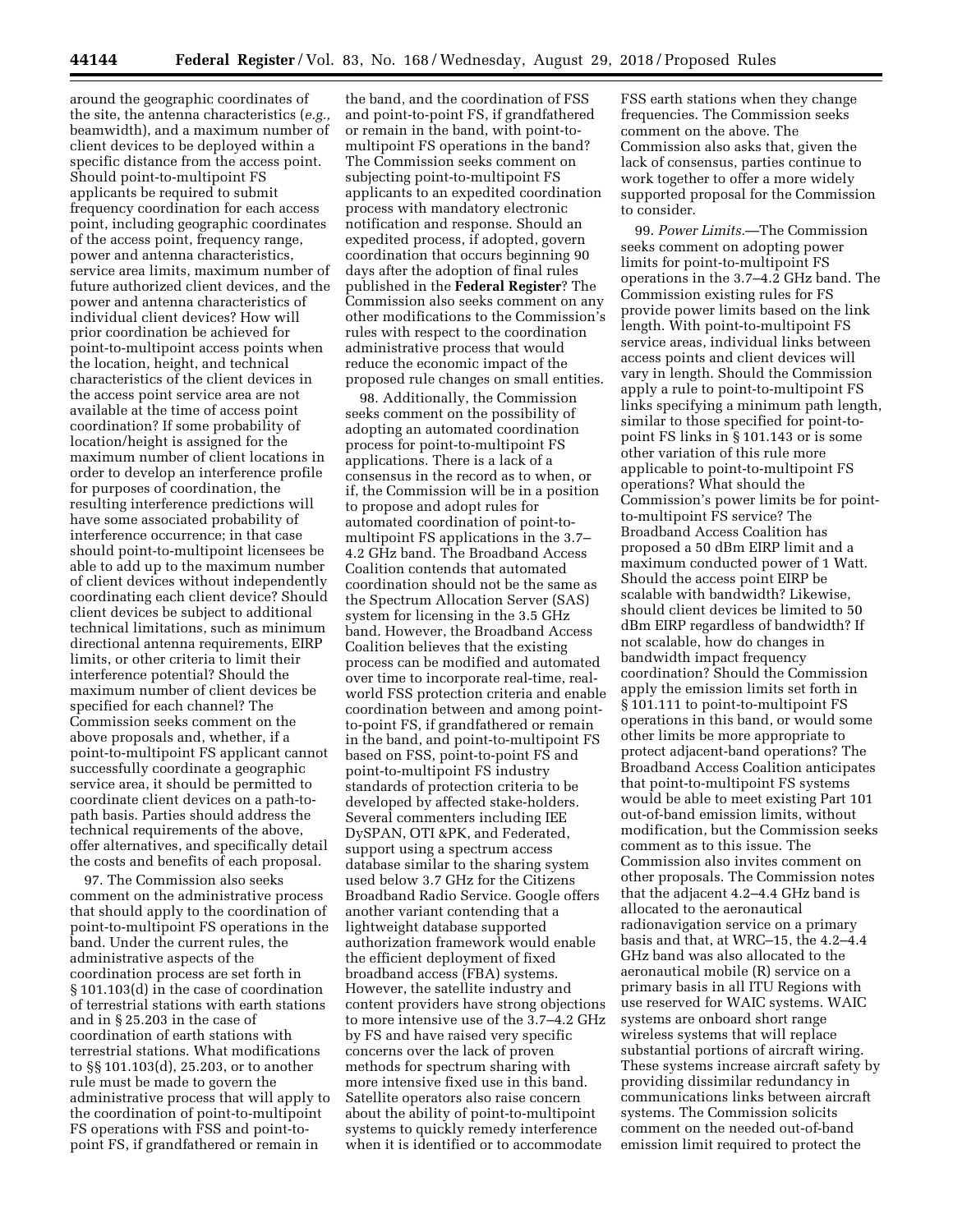aeronautical radionavigation service in the 4.2–4.4 GHz band.

100. *Antenna Standards.—*The Commission asks parties to provide detailed technical comments as to antenna standards that should apply to point-to-multipoint FS operations in the 3.7–4.2 GHz band. Section 101.115 of the Commission's rules specifies the maximum beamwidth, minimum antenna gain and radiation suppression envelope for FS antennas in this band. How should these antenna standards be modified to accommodate the range of antennas typically used in point-tomultipoint applications? The Broadband Access Coalition Petition proposes that, unlike point-to-point FS licensees subject to § 101.115, point-to-multipoint FS licensees be permitted to use any antenna in the 3.7–4.2 GHz band that meets the minimum performance requirements for access points and client devices. Specifically, the Broadband Access Coalition Petition proposes that a point-to-multipoint FS licensee would be required to specify the gain; azimuth; polarization; height; azimuth and elevation half-power beamwidths; and tilt  $(e.g., -10$  degrees) for sectorized antennas and gain, height and any electrical tilt for omnidirectional antennas. Should the Commission specify a minimum radiation suppression at some angle from the edge of the main beam for sectorized antennas? The Commission seeks comment on the above and invite parties to offer alternative proposals. What are the relative costs and benefits for each proposal? How would each proposal affect other users in the band or provide mechanisms to address interference?

101. *Client Devices.*—The Commission seeks comment on whether the Commission should require directional antennas on outdoor pointto-multipoint client devices and if so what should those antenna standards be? Would antenna standards for client devices make coordination easier? The Commission asks that commenters address the minimum antenna gain and minimum suppression from main beam centerline. Should client devices be limited to outdoor antennas only and permanently affixed at the client location? Should the Commission allow portable indoor client devices, and should such devices be allowed under point-to-multipoint or flexible use rules? If the Commission permits portable client devices with nondirectional antennas, how will this impact the access point service area frequency coordination with incumbent licensees?

102. *Frequency Agility and Radio Capabilities.*—The Commission seeks comment on whether the Commission should require point-to-multipoint FS radios (both access points and client devices) to be frequency agile and thus capable of operating across the 3.7–4.2 GHz band or allow radios to be agile over 3.7–4.2 GHz so long as the flexible use portion of the band is locked out and be able to accommodate any 20 megahertz channel assignment? The Broadband Access Coalition requests that licensed point-to-multipoint radios (both access points and client devices) be frequency agile and thus capable of operating across the entire 3.7–4.2 GHz band, and accommodate any 20 megahertz channel assignment. Additionally, should the Commission require that client devices be capable of modifying channel and bandwidth assignment when prompted by the associated access point? Should access points be software upgradable to communicate with future automated database and client devices to be capable of following instructions from associated access point to change channels and bandwidth, as necessary? The Commission seeks comment on how such requirements might be implemented in regulations, or whether any such features may instead be developed by manufacturer technical standards and/or multi-stakeholder interest groups.

103. *Construction.*—The Commission seeks comment on the construction deadlines and notifications that should apply to point-to-multipoint FS licensees in the 3.7–4.2 GHz band. Should the Commission require pointto-multipoint FS licensees to build out, within 12 months, and operate at least one access point and at least five client radios in licensed areas or lose protection for the service area? If a point-to-multipoint FS licensee fails to meet the above requirements, should the Commission allow links already in service from that access point to maintain coordinated protection on an individual, path-by-path basis to protect existing customers served by those links? In addition, the Commission encourages commenters to consider the economic impact on consumers and businesses in rural communities and areas that are unserved or underserved by current broadband providers, as well as any economic impact on small businesses. The Commission asks parties to comment on this proposal, offer alternative proposals, and discuss the relative costs and benefits for each proposal.

104. Additionally, § 101.141(a)(3)(ii) requires that ''traffic loading payload

shall exceed 50 percent of payload capacity within 30 months of licensing.'' The Commission recognizes that the minimum traffic loading payload requirement in  $§ 101.141(a)(3)(ii)$  was designed for symmetrical traffic and that IP traffic is often asymmetrical. Should the Commission therefore not adopt a requirement for point-to-multipoint FS licensees or do parties have alternative proposals for us to consider?

105. *Equipment Access/RF Exposure.*—Section 101.131(a) requires that ''[t]he equipment at the operating and transmitting positions must be so installed and protected that it is not accessible to, or capable of being operated by, persons other than those duly authorized by the licensee.'' The Broadband Access Coalition states that client radios providing low power point-to-multipoint services will operate from residential premises and will not present a radiofrequency (RF) hazard because, when operated at full power, the RF exposure keep-out zone for point-to-multipoint client radios operating at the proposed maximum EIRP level is less than 0.6 meters (2 feet). The Commission anticipates that client devices would likely be mounted in such a way as to provide a good connection back to the access point, free from obstructions within the transmission path, and so while such an installation may not strictly comply with the access restriction requirement in the Commission's rules, it is possible that other regulatory examples or analogies may apply to point-tomultipoint situations where home subscriber devices are involved. For example, fixed wireless licensees with home-installed consumer equipment are generally required to attach a label to transceiver antennas that: (1) Provides adequate notice regarding potential radiofrequency safety hazards, *e.g.,*  information regarding the safe minimum separation distance required between users and transceiver antennas; and (2) references the applicable FCC-adopted limits for radiofrequency exposure specified in § 1.1310. The Commission seeks comment on whether a similar requirement for point-to-multipoint client devices may be a preferred alternative to § 101.1310 of the Commission's rules. In addition, the Commission seeks comment on the possibility that there may be any other potential use cases, such as wireless routers or other types of devices, that may require separate consideration for the purposes of equipment authorization and RF exposure compliance. The Commission notes that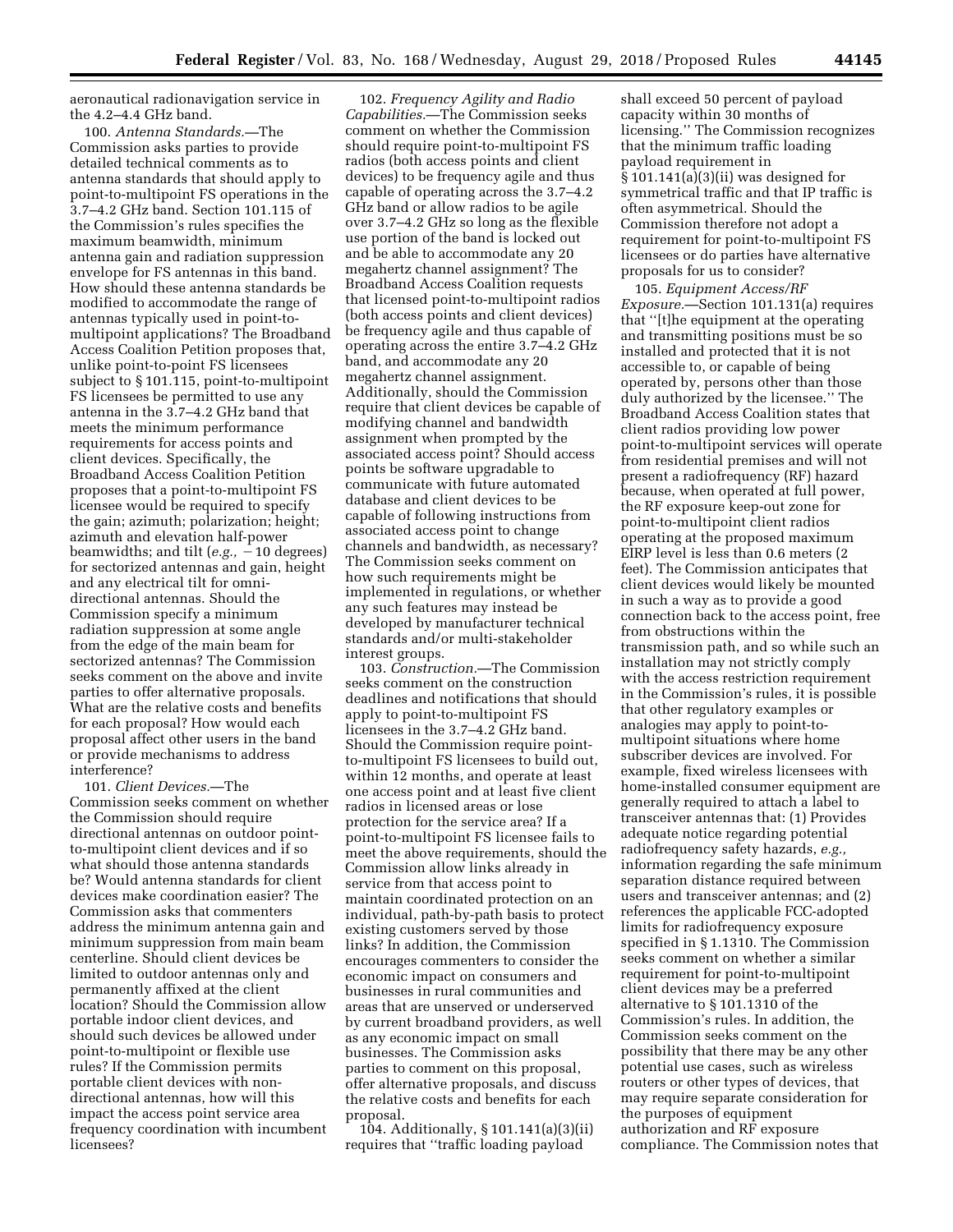all transmitters must comply with the Commission's exposure limits and requirements of §§ 1.1307(b), 1.1310, 2.1091, and 2.1093 of the Commission's rules, as applicable.

106. *ULS Requirements.*—What technical data should point-tomultipoint FS licensees be required to provide in ULS? The Commission notes that the Broadband Access Coalition requests in its petition that the applicant's frequency coordination should correspond to the specific equipment and antenna orientation the applicant selects, and so the Commission seeks comment on whether at least that same information used for frequency coordination should be entered into the Commission's licensing database. At a minimum should licensees be required to provide the antenna gain, azimuth, polarization, height, half-power beamwidth (azimuth and elevation), and tilt ( $e.g. -10^{\circ}$ ) for each access point by sector?

#### 3. Service Rules for Flexible Use

107. The scope of the service rules adopted herein will vary depending on the mechanism ultimately adopted by the Commission to expand flexible use in the band. For convenience, the Commission refers to this indeterminate amount of spectrum as the Mid-Band Flexible Use or ''MBX'' spectrum. Assuming that the Commission ultimately decides to add a mobile, except aeronautical mobile, allocation and to make some or all of the 3.7–4.2 GHz band available for flexible use, in this section the Commission proposes or seeks comment on band plan, licensing and operating and technical rules for the 3.7–4.2 GHz band spectrum that becomes available for terrestrial mobile and fixed flexible-use. The Commission proposes to license this spectrum under the Commission's flexible-use, part-27 rules that permit licensees to provide any fixed or mobile service consistent with the allocations for this spectrum, subject to rules necessary to prevent or minimize harmful interference. The Commission seeks comment on this approach. The Commission also seeks comment, however, on whether there are any services, *e.g.,* Internet of Things, that would not qualify under § 603(a)(2)(B) of the MOBILE NOW Act, which requires the Commission to identify 100 megahertz below 6000 MHz for use on exclusive, licensed basis for commercial mobile use, pursuant to the Commission's authority to implement such licensing in a flexible manner?

# a. Band Plan

108. *Block Sizes.*—The Commission seeks comment on appropriate block

size to promote efficient and robust use of the band for next generation wireless technologies, including 5G. Currently, the 3.7–4.2 GHz band is licensed terrestrially by 20 megahertz channels for fixed use. However, the current channelization of the band should not affect the Commission's consideration of alternate band plans. Therefore, the Commission seeks comment on the appropriate block size(s) to best accommodate the fullest range of terrestrial wireless services.14 Would 20 megahertz blocks be appropriate for the wireless technologies that are likely to be deployed in this band? Should the Commission allow blocks to be aggregated to provide greater capacity where needed? Or, would licensing the 3.7–4.2 GHz band in larger block sizes (*e.g.,* 50–100 megahertz) better support 5G services while promoting competition? Would a mix of channel sizes improve efficiency and flexibility for a wider variety of users in the band?

109. The Commission also seeks comment on whether the appropriate block sizes should be affected by the specific transition mechanism adopted by the Commission. For example, if the Commission adopts a market-based approach, the Commission seeks comment on allowing parties to define block sizes in their agreements. In this regard, would a default block size that could be aggregated and disaggregated help facilitate a market-based process? Commenters should discuss and quantify the costs and benefits of their proposals.

110. *Spectrum Block Configuration.*— The Commission generally has licensed bands that support mobile broadband services on a paired basis but specified the downlink and uplink bands only when necessary to avoid harmful interference, *e.g.,* to Federal incumbents. The Commission recognizes that the 3.7–4.2 GHz spectrum that becomes available for flexible use could be configured in any number of paired or unpaired modes. The Commission therefore seeks comment on a range of options. If the Commission adopts an unpaired approach, are any administrative measures necessary to keep track of how spectrum blocks are being used? The Commission invites comment on what approach to take, and the costs and benefits of particular approaches. Above, the Commission discusses various mechanisms for expanding flexible use in all or part of the band.

The Commission asks proponents of the various approaches described whether there are issues specific to this section and their preferred approach.

111. *Use of Geographic Licensing.*— Consistent with the Commission's approach in several other bands used to provide fixed and mobile services, the Commission proposes to license the 3.7–4.2 GHz MBX spectrum on an exclusive, geographic area basis. Geographic area licensing provides flexibility to licensees, promotes efficient spectrum use, and helps facilitate rapid assignment of licenses, utilizing competitive bidding when necessary. The Commission seeks comment on this approach, including the costs and benefits of adopting a geographic area licensing scheme. In the event that a party does not support using geographic licensing, it should explain its position, describe what type of licensing scheme it supports and identify the costs and benefits associated with its alternative licensing proposal.

112. *Service Areas.*—The Commission seeks comment on the appropriate service areas for any flexible use licenses. In determining the appropriate geographic license size, the Commission must consider several factors, including: (1) Facilitating access to spectrum by both small and large providers; (2) providing for the efficient use of spectrum; (3) encouraging deployment of wireless broadband services to consumers, especially those in rural areas and Tribal lands; and (4) promoting investment in and rapid deployment of new technologies and services. In light of these statutory considerations, the Commission asks commenters to discuss and quantify the economic, technical, and other public interest considerations of licensing on a PEA, county, nationwide, or other basis. The Commission asks commenters to address the costs and benefits of their recommended licensing approach.

113. The Commission also seeks comment on a licensing approach for the Gulf of Mexico. In AWS–1, AWS–3, AWS–4, and the H Block, the Commission issued separate licenses for the Gulf of Mexico. In the Upper 700 MHz band, however, the Commission included the Gulf of Mexico in larger service areas. Commenters who advocate a separate service area or areas to cover the Gulf of Mexico should discuss what boundaries should be used, and whether special interference protection criteria or performance requirements are necessary due to the unique radio propagation characteristics and antenna siting challenges that exist for Gulf licensees.

<sup>14</sup>The use of 20 megahertz blocks will enable transmission efficiencies achieved by 5G voluntary standards, including Long-Term Evolution (''LTE'') derivatives. Vivint Wireless Comments at 3.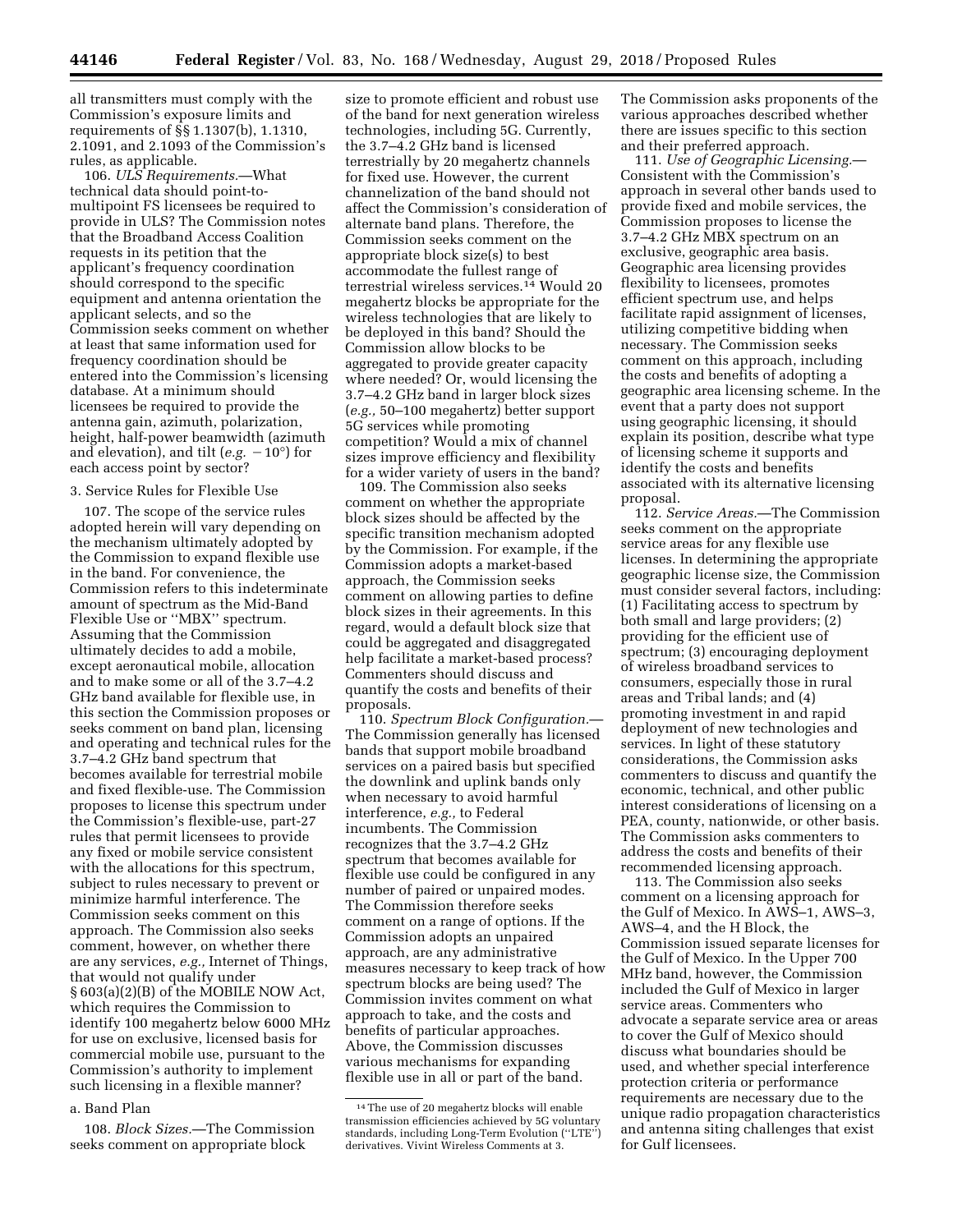114. The Commission also seeks comment on whether the service areas should be affected by the specific transition mechanism adopted by the Commission. For example, if the Commission adopts a market-based approach, the Commission seeks comment on allowing parties to define service areas in their agreements. In this regard, would a default service-area size smaller than the contiguous 48 states that could be aggregated and disaggregated help facilitate a marketbased process? If the Commission adopts an overlay auction, the Commission seeks comment on issuing a single nationwide license, or alternatively issuing licenses for five regions: (1) The contiguous 48 states and the Gulf of Mexico, (2) Alaska, (3) Hawaii, (4) Puerto Rico and the U.S. Virgin Islands, and (5) Guam, the Northern Mariana Islands, and American Samoa. Commenters should discuss and quantify the costs and benefits of their proposals.

115. The Commission also seeks comment on a licensing approach for the Gulf of Mexico. In AWS–1, AWS–3, AWS–4, and the H Block, the Commission issued separate licenses for the Gulf of Mexico. In the Upper 700 MHz band, however, the Commission included the Gulf of Mexico in larger service areas. Commenters who advocate a separate service area or areas to cover the Gulf of Mexico should discuss what boundaries should be used, and whether special interference protection criteria or performance requirements are necessary due to the unique radio propagation characteristics and antenna siting challenges that exist for Gulf licensees.

#### b. Licensing and Operating Rules

116. The Commission seeks to afford licensees the flexibility to align licenses in the 3.7–4.2 GHz band with licenses in other spectrum bands governed by Part 27 of the Commission's rules. The Commission therefore proposes that licensees in the 3.7–4.2 GHz band comply with licensing and operating rules that are applicable to all Part 27 services, including assignment of licenses by competitive bidding, flexible use, regulatory status, foreign ownership reporting, compliance with construction requirements, renewal criteria, permanent discontinuance of operations, partitioning and disaggregation, and spectrum leasing. The Commission seeks comment on this approach and ask commenters to identify any aspects of the Commission's general Part 27 service rules that should be modified to accommodate the particular

characteristics of the 3.7–4.2 GHz band. The Commission asks proponents of the various mechanisms described above whether there are issues specific to this section and their preferred approach.

117. In addition, the Commission seeks comment on service-specific rules for the 3.7–4.2 GHz band, including eligibility, mobile spectrum holdings policies, license term, performance requirements, renewal term construction obligations, and other licensing and operating rules. In addressing these issues, commenters should discuss the costs and benefits associated with these proposals and any alternatives that commenters propose.

118. *Eligibility.*—Consistent with established Commission practice, the Commission proposes to adopt an open eligibility standard for licenses in the 3.7–4.2 GHz band. The Commission seeks comment on this approach. Specifically, the Commission seeks comment on whether adopting an open eligibility standard for the licensing of the 3.7–4.2 GHz band would encourage efforts to develop new technologies, products, and services, while helping to ensure efficient use of this spectrum. The Commission notes that an open eligibility approach would not affect citizenship, character, or other generally applicable qualifications that may apply under the Commission's rules. Commenters should discuss the costs and benefits of the open eligibility proposal on competition, innovation, and investment. Above, the Commission discusses various mechanisms for expanding flexible use in all or part of the band. The Commission asks proponents of the various approaches described above whether there are issues specific to this section and their preferred approach. Finally, a person who has been, for reasons of national security, barred by any agency of the Federal Government from bidding on a contract, participating in an auction, or receiving a grant is ineligible to hold a license that is required by 47 U.S.C. Chapter 13 (the Spectrum Act) to be assigned by a system of competitive bidding under § 309(j) of the Communications Act. In the event that the Commission assigns licenses through competitive bidding, the Commission proposes to apply this ineligibility provision to the 3.7–4.2 GHz band.

119. *Mobile Spectrum Holdings.*— Spectrum is an essential input for the provision of mobile wireless services, and to implement provisions of the Communications Act, the Commission has developed policies to ensure that spectrum is assigned in a manner that

promotes competition, innovation, and efficient use.

120. The Commission seeks comment generally on whether and how to address any mobile spectrum holdings issues involving 3.7–4.2 GHz spectrum to meet the Commission's statutory requirements and ensure competitive access to the band. Similar to the Commission's approach in the *2017 Spectrum Frontiers Order and FNPRM,*  the Commission proposes not to adopt a pre-auction bright-line limit on the ability of any entity to acquire spectrum in the 3.7–4.2 GHz band through competitive bidding at auction. Since such pre-auction limits may unnecessarily restrict the ability of entities to participate in and acquire spectrum in an auction, the Commission is not inclined to adopt such limits absent a clear indication that they are necessary to address a specific competitive concern, and the Commission seeks comment on any specific concerns of this type.

121. The Commission also seeks comment on whether this band should be included in the Commission's spectrum screen, which helps to identify markets that may warrant further competitive analysis, for evaluating proposed secondary market transactions. If the Commission does determine that an auction is appropriate, the Commission seeks comment on reviewing holdings on a case-by-case basis when applications for initial licenses are filed post-auction to ensure that the public interest benefits of having a threshold on spectrum applicable to secondary market transactions are not rendered ineffective. The Commission seeks comment on whether and how the similarity of this spectrum to spectrum currently included in the screen should be factored into the Commission's analysis, including the suitability of 3.7–4.2 GHz spectrum for use in the provision of mobile telephony or broadband services. Commenters should discuss and quantify any costs and benefits associated with any proposals on the applicability of mobile spectrum holdings policies to 3.7–4.2 GHz spectrum. The Commission discusses above various mechanisms for expanding flexible use in all or part of the band. The Commission asks proponents of the various approaches described above whether there are issues specific to this section and their preferred approach. For example, should the Commission impose limits on the amount of spectrum acquired by one party through a market-based mechanism?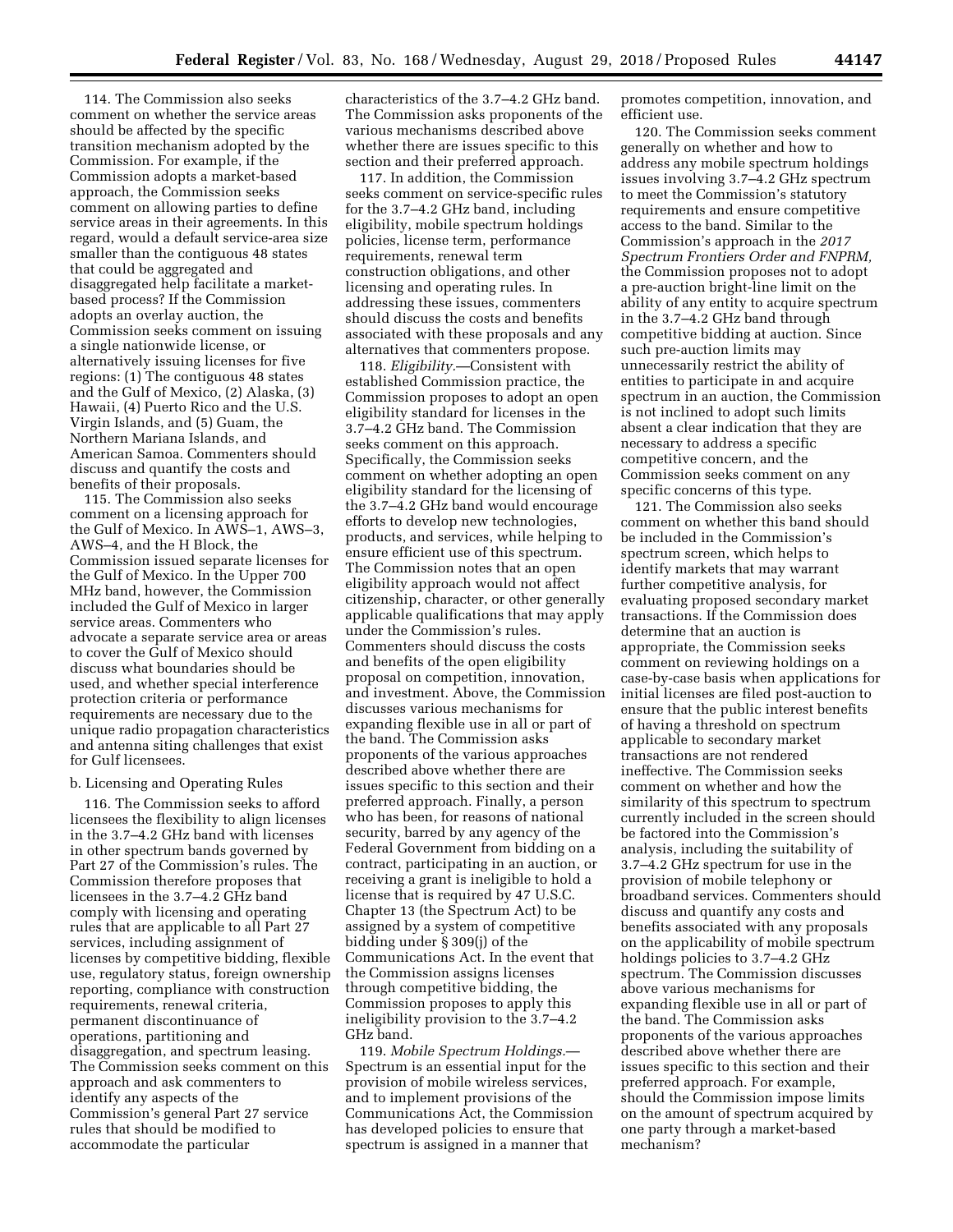122. *License term.—*The Commission seeks comment on a 15-year term for licenses in the 3.7–4.2 GHz band.15 The Commission believes that 15 years will afford licensees sufficient time to achieve this significant buildout obligation. The Commission seeks comment on the costs and benefits of this proposal. In addition, the Commission invites commenters to submit alternate proposals for the appropriate license term, which should similarly include a discussion on the costs and benefits.

123. *Performance requirements.—*The Commission establishes performance requirements to ensure that spectrum is intensely and efficiently utilized. The Commission has applied different performance and construction requirements to different spectrum bands based on considerations relevant to those bands. The Commission continues to believe that performance requirements play a critical role in ensuring that licensed spectrum does not lie fallow.

124. Accordingly, considering the unique characteristics of this band, and to ensure that licensees begin providing service to consumers in a timely manner, the Commission seeks comment on adopting specific quantifiable benchmarks as an important component of its performance requirements. The Commission seeks comment on requiring a 3.7–4.2 GHz band licensee, relying on mobile or point-to-multipoint service in accordance with the Commission's part 27 rules, to provide reliable signal coverage and offer service to at least forty-five (45) percent of the population in each of its license areas within six years of the license issue date (first performance benchmark), and to at least eighty (80) percent of the population in each of its license areas within 12 years from the license issue date (second performance benchmark). For licensees relying on point-to-point service, the Commission seeks comment on requiring them to demonstrate within six years of the license issue date (first performance benchmark) that they have four links operating and providing service, either to customers or for internal use, if the population within the license area is equal to or less than 268,000. If the population within the license area is greater than 268,000, the Commission seeks comment on requiring a licensee relying on point-topoint service to demonstrate it has at

least one link in operation and providing service per every 67,000 persons within a license area. The Commission seeks comment on requiring licensees relying on point-topoint service to demonstrate within 12 years of the license issue date (final performance benchmark) that they have eight links operating and providing service, either to customers or for internal use, if the population within the license area is equal to or less than 268,000. If the population within the license area is greater than 268,000, the Commission seeks comment on requiring a licensee relying on point-topoint service to demonstrate it is providing service and has at least two links in operation per every 67,000 persons within a license area. The Commission seeks comment on whether in order to be eligible to be counted under the point-to-point buildout standard, a point-to-point link must operate with a transmit power greater than  $+43$  dBm.<sup>16</sup>

125. The Commission believes that 12 years will provide sufficient time for any 3.7–4.2 GHz licensee to meet the proposed coverage requirements. The Commission anticipates that after satisfying the 12-year second performance benchmark, a licensee will continue to provide reliable signal coverage, or point-to-point links, as applicable, and offer service at or above that level for the remaining three years in the proposed 15-year license term prior to renewal. Establishing benchmarks before the end of the license term will ensure continuity of service over the license term, which is essential to the Commission's evaluation under the Commission's renewal standards.

126. The Commission also seeks comment on whether the proposals discussed above represent the appropriate balance between licenseterm length and a significant final buildout requirement. The Commission seeks comment on the proposed buildout requirements and any potential alternatives. The Commission, for example, seeks comment on alternative methodologies for measuring population

coverage requirements in the Gulf of Mexico. Above, the Commission discusses various mechanisms for expanding flexible use in all or part of the band. The Commission asks proponents of the various approaches described above whether there are issues specific to this section and their preferred approach. The Commission also seeks comment on whether small entities face any special or unique issues with respect to buildout requirements such that they would require certain accommodations or additional time to comply. Finally, commenters should discuss and quantify how any supported buildout requirements will affect investment and innovation, as well as discuss and quantify other costs and benefits associated with the proposal.

127. *Internet of Things (IoT) Performance Requirements.*—While the Commission proposes performance benchmarks based on population coverage applicable for a range of fixed and mobile services, the Commission recognizes that 3.7–4.2 GHz licenses have flexibility to provide services potentially less suited to a population coverage metric. In particular, licensees providing IoT-type fixed and mobile services may benefit from an alternative performance benchmark metric, and the Commission seeks comment on the appropriate metric to accommodate such service offerings. As the Commission did in *Spectrum Frontiers,*  the Commission acknowledges that some IoT-type services may have difficulty meeting the population-based metrics that the Commission proposes for fixed and mobile services. In *Spectrum Frontiers,* the Commission modified its existing part 30 rules to adopt a specific definition of ''fixed point-to-point link,'' which includes the use of point-to-point stations as already defined in part 30 and is based on power level. This definition is intended to separate ''traditional'' point-to-point links from the sensor and device connections the Commission anticipates will be part of new Internet of Things networks in these bands. This definition applies to a network of fixed sensors or smart devices operating at low power over short distances. The Commission seeks comment on applying the same framework here and invite commenters to suggest new metrics that will accommodate innovative services in mid-band spectrum. The Commission also seeks comment on how relatively lower power point-to-point operations at or below a transmit power of + 43 dBm should be required to meet the buildout rules for 3.7–4.2 GHz licensees.

<sup>15</sup>The Communications Act does not specify a term limit for wireless radio services licenses. The only statutory limit on license terms is eight years for licenses in the broadcast services. *See* 47 U.S.C. 307(c)(1); *see also* 47 CFR 73.1020(a).

<sup>16</sup> In *Spectrum Frontiers,* the Commission defined a ''fixed point-to-point link'' as ''a radio transmission between point-to-point stations (as already defined in part 30), where transmit power exceeds + 43 dBm.'' Under this definition, stations or devices transmitting using lower power levels will not count towards the number of fixed links required under the performance metric. Licensees whose networks include such low-power connections may rely on another part of their network to demonstrate buildout (*e.g.,* mobile area coverage or higher-power fixed backhaul links). *See 2017 Spectrum Frontiers Order and FNPRM,* 32 FCC Rcd at 11008-09, paragraph 66 through 68.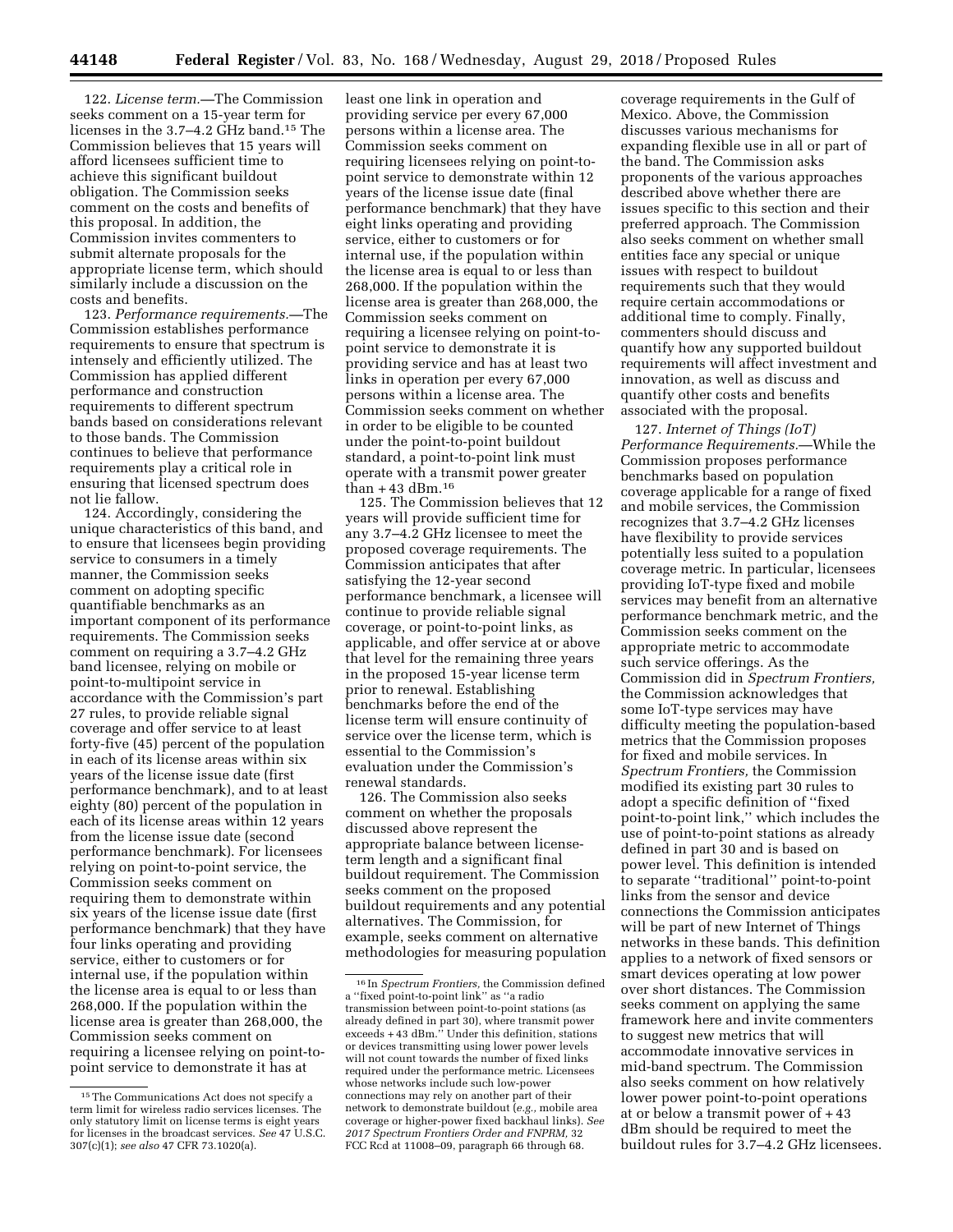128. The Commission seeks additional comment on what metric it should adopt to accommodate IoT services, while recognizing the difficulty of crafting an IoT-specific metric, especially while the relevant technologies and use cases are still being developed. For example, a performance metric based on geographic area coverage (or presence) could allow for networks that provide meaningful service but deploy along lines other than residential population. Consistent with the Commission's approach above seeking comment on a first and second performance benchmark, the Commission seeks comment on the following metrics as an option for MBXspectrum licensees to fulfill their buildout requirements: geographic area coverage of 35 percent of the license area at the first (six-year) performance benchmark, and geographic area coverage of 65 percent of the license area at the second (12-year) performance benchmark. The Commission also seeks comment on an alternative requirement of presence in 35 percent of subset units of the license area, such as census tracts, counties, or some other area at the first performance benchmark, and presence in 65 percent of subset units at the second benchmark. A standard requiring presence in subset units of a license area could accommodate deployments, such as sensor networks, that are not designed to provide mobile or point-to-multipoint area coverage, and for whom calculating ''coverage of 65 percent of the area'' would therefore not be a meaningful standard. Licensees would demonstrate compliance with this metric through a showing of the equipment or deployments that are part of a network that is actually providing service, either to external customers or for internal uses.

129. The Commission suggests these levels of geographic coverage as an attempt to maintain parity between the requirements in these metrics and the requirements of its earlier proposal based on population coverage.17 The Commission seeks comment on these coverage levels, including any suggestions of alternative levels of coverage that might be more appropriate. The Commission also emphasizes that any metric it adopts to accommodate IoT services would, like the population coverage and fixed link metrics ultimately adopted, be available

to any MBX-spectrum licensee. While the Commission suggests an additional metric in order to facilitate the deployment of IoT and other innovative services, there would be no requirement that a licensee build a particular type of network or provide a particular type of service in order to use whatever metric the Commission ultimately adopts. Above, the Commission discusses various mechanisms for expanding flexible use in all or part of the band. The Commission asks proponents of the various approaches described above whether there are issues specific to this section and their preferred approach. The Commission strongly encourages stakeholders to fully develop a record on this issue.

130. *Penalty for Failure to Meet Performance Requirements.*—Along with performance benchmarks, the Commission seeks to adopt meaningful and enforceable penalties for failing to meet the benchmarks. The Commission seeks comment on which penalties will most effectively ensure timely build-out. Specifically, the Commission proposes that, in the event a 3.7–4.2 GHz MHz licensee fails to meet the first performance benchmark, the licensee's second benchmark and license term would be reduced by two years, thereby requiring it to meet the second performance benchmark two years sooner (at 10 years into the license term) and reducing its license term to 13 years. The Commission further proposes that, in the event a 3.7–4.2 GHz licensee fails to meet the second performance benchmark for a particular license area, its authorization for each license area in which it fails to meet the performance requirement shall terminate automatically without Commission action.

131. The Commission proposes that, in the event a licensee's authority to operate terminates, the licensee's spectrum rights would become available for reassignment pursuant to the competitive bidding provisions of § 309(j). Further, consistent with the Commission's rules for other licenses, including AWS–1, AWS–3, AWS–4 and H Block, the Commission proposes that any 3.7–4.2 GHz licensee who forfeits its license for failure to meet its performance requirements would be precluded from regaining the license.

132. *Compliance Procedures.*—In addition to compliance procedures applicable to all Part 27 licensees, including the filing of electronic coverage maps and supporting documentation, the Commission proposes that such electronic coverage maps must accurately depict the boundaries of each license area in the

licensee's service territory. If a licensee does not provide reliable signal coverage to an entire license area, the Commission proposes that its map must accurately depict the boundaries of the area or areas within each license area not being served. Further, the Commission proposes that each licensee also must file supporting documentation certifying the type of service it is providing for each licensed area within its service territory and the type of technology used to provide such service. Supporting documentation must include the assumptions used to create the coverage maps, including the propagation model and the signal strength necessary to provide reliable service with the licensee's technology. The Commission seeks comment on the Commission's proposal. The Commission also seeks comment on whether small entities face any special or unique issues with respect to the transition such that they would require additional time to comply.

133. *Renewal Term Construction Obligation.*—In addition to, and independent of, the general renewal requirements contained in § 1.949 of the Commission's rules, which apply to all Wireless Radio Services (WRS) licensees, the Commission also seeks comment on application of specific renewal term construction obligations to 3.7–4.2 GHz licensees.

134. The *WRS Renewal Reform FNPRM* proposed to apply rules adopted in that proceeding to all flexible geographic licenses. Given the Commission's proposal to license this band on a geographic basis for flexible use, any additional renewal term construction obligations proposed in the *WRS Renewal Reform FNPRM* also would apply to licenses in the 3.7–4.2 GHz band. The Commission seeks comment on whether there are unique characteristics of the 3.7–4.2 GHz band that might require a different approach than the various proposals raised by the *WRS Renewal Reform FNPRM.* For example, while the vast majority of existing wireless radio services have 10 year license terms, here the Commission seeks comment on a 15-year license term for the 3.7–4.2 GHz band. Do any of the Commission's proposals for this band, such as potentially longer license terms, necessitate a more tailored approach than the rules of general applicability proposed in the *WRS Renewal Reform FNPRM*? For instance, should the Commission requires buildout to 85 percent of the population by the end of second license term? Commenters advocating rules specific to the 3.7–4.2 GHz band should address the costs and benefits of their proposed

<sup>17</sup> In most license areas, the residential population is unevenly distributed. In those areas, building a network covering 65% of the geographic area would require more intensive deployment than one covering 65% of the population, suggesting that a lower percent coverage requirement for geographic area could be appropriate.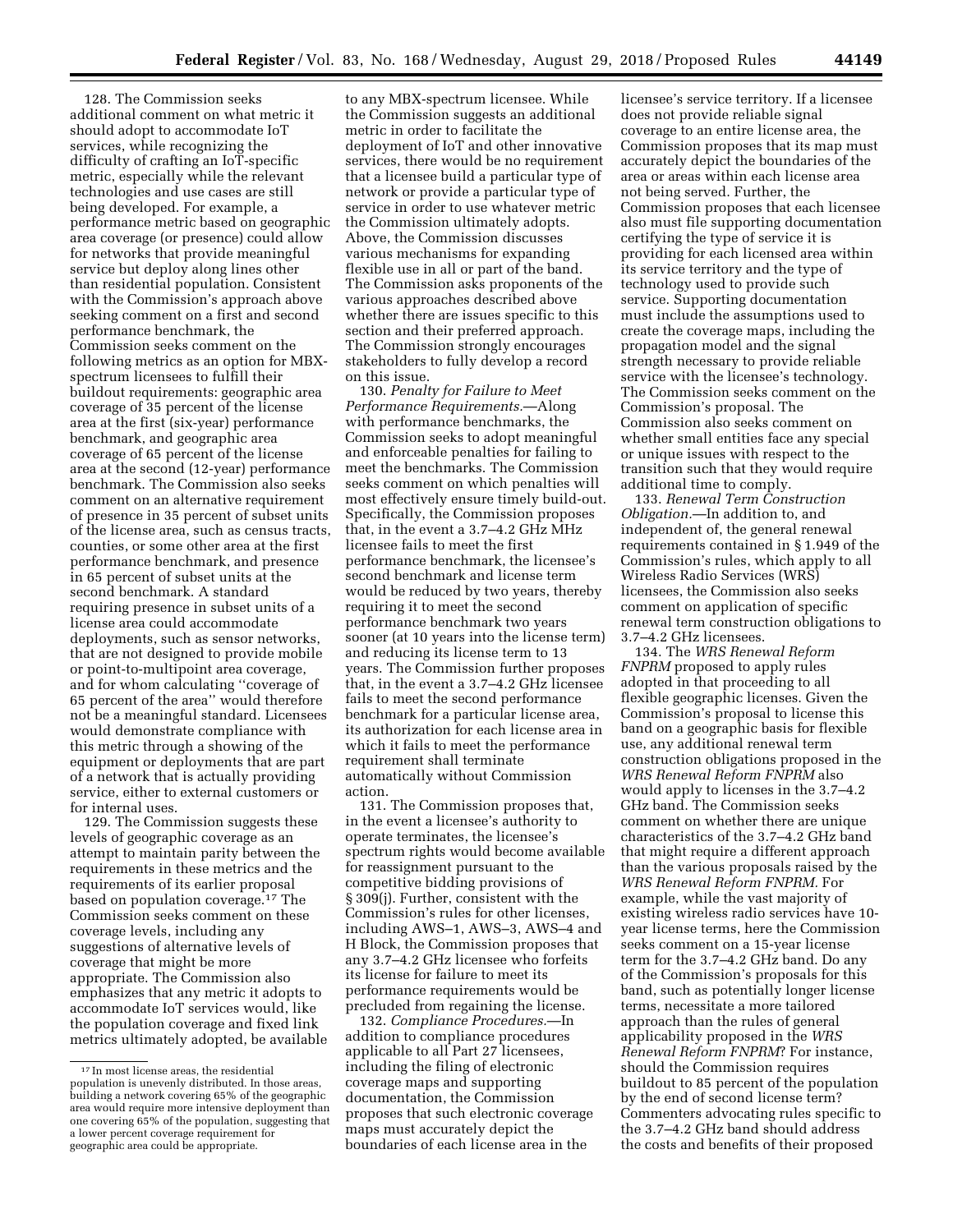rules and discuss how a given proposal will encourage investment and deployment in areas that might not otherwise benefit from significant wireless coverage. Above, the Commission discusses various mechanisms for expanding flexible use in all or part of the band. The Commission asks proponents of the various approaches described above whether there are issues specific to this section and their preferred approach. The Commission seeks comment on whether to require an applicant deploying IoT applications in the 3.7– 4.2 GHz band to exceed its original construction metric by an additional five percent in its next full renewal term.

135. *Competitive Bidding Procedures.*— The Commission seeks comment above on the types of licenses for the 3.7–4.2 GHz band that would best serve the public interest. In the event that the Commission accepts mutually exclusive applications for licenses in the band, the Commission will grant the licenses through a system of competitive bidding, consistent with the Commission's statutory mandate. Accordingly, the Commission seeks comment on a number of proposals relating to competitive bidding for licenses for spectrum in this band, including the costs and benefits of those proposals.

136. Consistent with the competitive bidding procedures the Commission has used in previous auctions, the Commission proposes that the Commission would conduct any auction for licenses for spectrum in the 3.7–4.2 GHz band in conformity with the general competitive bidding rules set forth in part 1, subpart Q, of the Commission's rules. Specifically, the Commission proposes to employ the part 1 rules governing competitive bidding design, designated entity preferences, unjust enrichment, application and certification procedures, payment procedures, reporting requirements, and the prohibition on certain communications between auction applicants. Under this proposal, such rules would be subject to any modifications that the Commission may adopt for its part 1 general competitive bidding rules in the future. In this *NPRM,* the Commission seeks comment on general application of the part 1 competitive bidding rules to any auction of 3.7–4.2 GHz licenses. The Commission also seeks comment on whether any of the Commission's part 1 rules would be inappropriate or should be modified for an auction of licenses in this frequency band. In particular, the Commission seeks comment on the

following proposals for bidding credits for designated entities in this band. As with other flexible use licenses in recent years, the Commission proposes in this band to adopt bidding credits for the two larger designated entity business sizes provided in the part 1 rules. The Commission also proposes to offer rural service providers a designated entity bidding credit for licenses in this band. Commenters addressing these proposals should consider what details of licenses in the band may affect whether designated entities will apply for them. The Commission seeks comment on new or revised rules that would be necessary to implement an incentive auction if the Commission adopted that approach. Would a tailored version of the rules adopted for the reverse auction portion of the broadcast incentive auction be appropriate?

## c. Technical Rules

137. *Power Limits for Fixed and Base Stations.*—The current rules for AWS–1, AWS–3 and AWS–4 limit base station power in non-rural areas to 1640 watts EIRP for emission bandwidths less than one megahertz and to 1640 watts per MHz EIRP for emission bandwidths greater than one megahertz and they double these limits (3280 watts EIRP or 3280 watts/MHz) in rural areas. The same limits apply to broadband PCS stations. There are a few services that have a power limit of 2000 Watts per MHz, most notably, the recent 600 MHz band. In the Commission's experience the AWS limits have provided good service while avoiding harmful interference. Further, the higher power limit for rural areas may promote the Commission's goals of furthering rural deployment of broadband services. Therefore, the Commission proposes to extend  $\S 27.50(d)(1)–(2)$  to apply to both fixed and base stations in the 3.7–4.2 GHz MBX-spectrum. Thus, the power limits are proposed to be 1640 watts EIRP for emission bandwidths less than one megahertz and to 1640 watts per MHz EIRP for emission bandwidths greater than one megahertz. For operation in rural areas, defined as any county with population density of 100 or fewer persons per square mile, based upon the most recently available population statistics from the Bureau of the Census, the power limits are proposed to be 3280 watts EIRP for emission bandwidths less than one megahertz and to 3280 watts per MHz EIRP for emission bandwidths greater than one megahertz. These power limits apply to the sum of the power of all antenna elements of the fixed or base station. The Commission seeks comment on this proposal. Are the

power levels the Commission proposes sufficient to provide robust mobile broadband service as well as being practical and realistic in this particular spectrum? Alternatively, would the proposed power levels need to be reduced to avoid the blocking of receivers operating in the adjacent Citizen's Broadband Radio Service at 3.5–3.7 GHz? The Commission invites commenters who propose alternative solutions to provide specific technical details and thorough analysis to support their proposals.

138. It is anticipated that this new band may be able to accommodate much wider channel bandwidths than in the past. Current plans for 5G deployments are capable of channel bandwidths of as much as 100 MHz at frequencies below 6 GHz. There is some concern regarding the total power of a wide bandwidth channel when the power limit is specified as a power density level. Should the Commission propose a limit on the total power of a base station in order to relieve potential blocking? One possible solution is that the total power of a base station should be limited to 75 dBm EIRP, summed over all antenna elements, for fixed and base stations. The Commission seeks comment on this proposal.

139. The Commission notes that the power limit for most AWS services is specified based on an RMS-equivalent or average power measurement. This power measurement methodology is preferred for advanced digital modulation schemes that could create very short duration power spikes, while the overall power remains low. There are a few services whose power limit is specified based on a peak power measurement. The Commission proposes that the power limit be based on the average power measurement and seek comment on this proposal.

140. *Power Limits for Mobiles and Portables.*—The Commission proposes to limit the power of mobiles and portables in the 3.7–4.2 GHz MBX spectrum to 1 Watt (30 dBm). While power limits for flexible use mobile services vary in the Commission's rules (*e.g.,* 50 milliwatts per MHz EIRP for WCS, 2 Watts EIRP for PCS, 3 Watts ERP in the 600 MHz band, 1 Watt EIRP for the AWS–1 and AWS–3 uplink bands, and 2 Watts EIRP for the AWS–4 uplink band); most device operate at levels under 1 Watt to preserve battery life, meet exposure limits and meet power control requirements. The limit the Commission proposes falls within a range of values typically seen in AWS services, and should provide adequate power for the 5G mobile applications envisioned for the MBX spectrum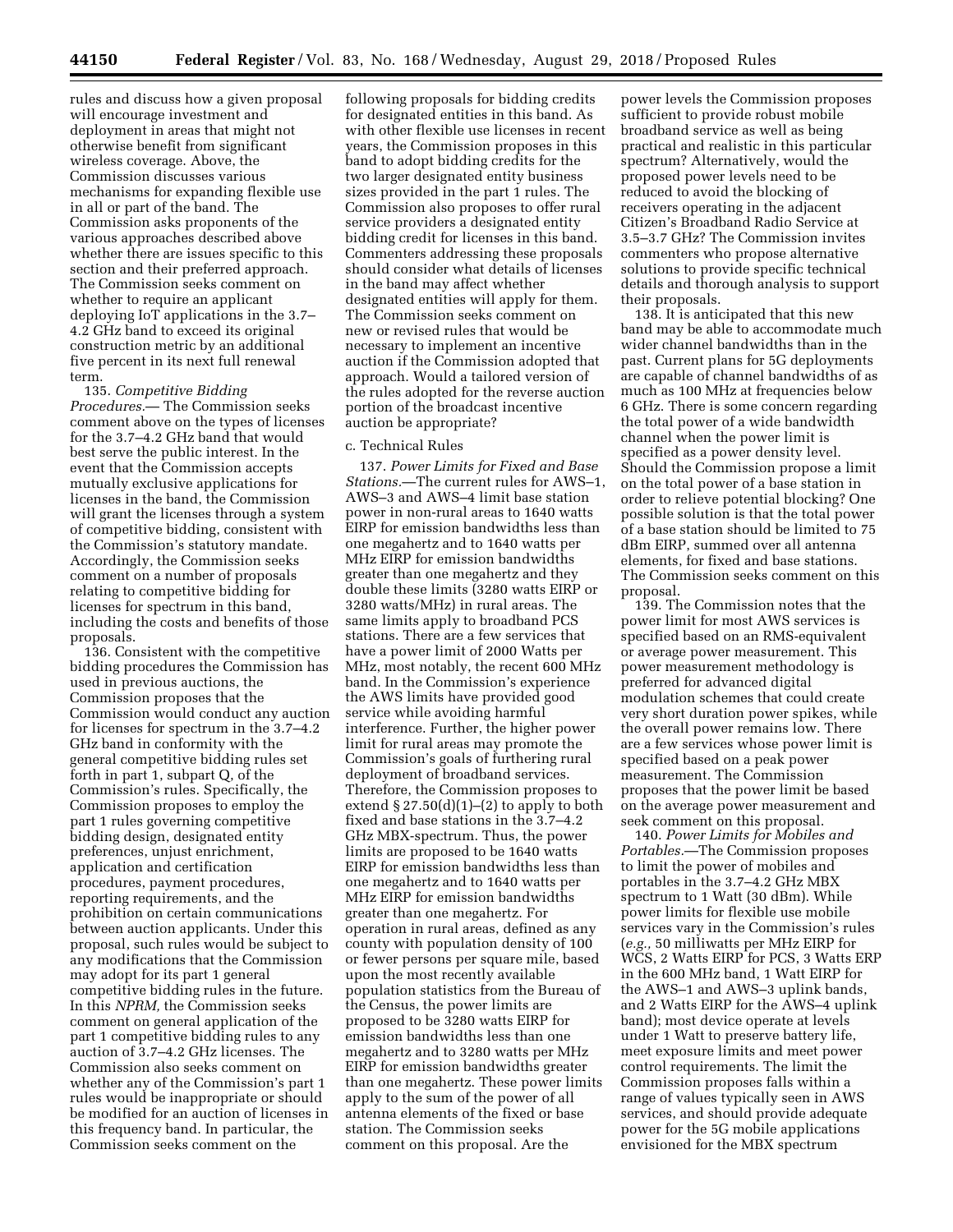considering the similarity in propagation characteristics for the MBXspectrum band and AWS bands. Indeed, most commercial services, including LTE, CDMA and UMTS, commonly deploy mobile devices which operate at a maximum output power of 23 dBm (200 milliwatts), regardless of higher FCC power limits. However, there are a few new power class II LTE devices being developed with slightly higher output power of 26 dBm. Similar devices are expected for the new 5G standard as well. This development warrants continued flexibility in the rules to allow for a wider range of devices types. The Commission seeks comment on this proposal. The Commission further proposes that mobile and portable stations operating in these bands must employ a means for limiting power to the minimum necessary for successful communications.

141. *Out of Band Emissions Limits.*— The limits the Commission sets on out of band emissions are important to protecting services in adjacent bands. This band is adjacent to the 3.5 GHz Citizens Broadband Radio Service and will also be adjacent to any service that remains in a portion of the 3.7–4.2 GHz FSS band after the Commission adopts and completes a transition plan. The Commission proposes that out of band emissions be kept to a level that will provide protection to incumbent services in adjacent bands, while allowing the full use of the new band. The Commission proposes to apply the longstanding limit on out of band emissions of  $-13$  dBm/MHz at the authorized channel edge as measured at the antenna terminals. This out of band emission level has been used successfully to protect adjacent operations from harmful interference in several AWS bands. The Commission seeks comment on this proposal and whether to apply more stringent out of band emission limits beyond the band edge, as described below.

142. The out of band emission limits that the Commission adopts for the MBX spectrum will depend on the characteristics of the services likely to be deployed in the MBX spectrum and the coexistence needs of services in the adjacent bands. Notably, to ensure effective coexistence with adjacent band services, it may be necessary to adopt more stringent out of band emission limits beyond the edges of the band. For example, in the Citizens Broadband Radio Service, the Commission limits out of band emission to  $-25$  dBm/MHz at or beyond 10 megahertz outside of the band edge and  $-40$  dBm/MHz at or beyond 20 megahertz outside of the

band edge. The Commission seeks comment on the out of band emission limits that will be needed to facilitate widespread deployment of next generation wireless services in the MBX spectrum while ensuring effective coexistence with the services operating in the adjacent bands. Commenters should analyze the costs and benefits of different options and provide detailed technical analysis in support of their proposals.

143. To fully define an emissions limit, the Commission's rules generally specify details on how to measure the power of the emissions, such as the resolution bandwidth. For most AWS bands, the resolution bandwidth used to determine compliance with this limit for base stations is one megahertz or greater, except that within one megahertz of the channel edge where a resolution bandwidth of at least one percent of the emission bandwidth of the fundamental emission of the transmitter may be employed. Rather than allow use of a bandwidth dependent resolution bandwidth near the channel edge, the Upper Microwave Flexible Use Service (UMFUS) rules under Part 30 instead specify use of a one megahertz resolution bandwidth but allow an out of band emission limit of ¥5 dBm per megahertz from the channel edge out to 10 percent of the channel. Considering that the MBX spectrum, like UMFUS, will likely employ much larger signal bandwidths than AWS, should the MBX spectrum rules adopt the AWS approach to defining the resolution bandwidth or follow the UMFUS approach?

144. Finally, should the same out of band emission limits apply to both base stations and mobile handsets? While the Commission finds that mobile handsets can meet the out of band emission limit the Commission has proposed, they also operate at lower power levels and their size could restrict the implementation of more stringent emission limits that would require nonstandard filtering. However, base station equipment may have more flexibility to implement more stringent filters if necessary to protect adjacent services. The Commission seeks comment on all aspects of the emission limits for mobile and portable devices as part of the discussion above.

145. *Coexistence with FSS Operations Above the MBX Spectrum.*—The Commission seeks comment on whether additional technical protection criteria, beyond out of band emission limits, are necessary to ensure effective coexistence with adjacent band FSS operations. As discussed above, several of the transition mechanisms under consideration could make available a

portion of the 3.7–4.2 GHz band available for flexible use, while allowing continued widespread FSS operations in adjacent portions of the band. For example, under the proposal submitted by Intelsat and SES, the 3700–3800 MHz portion of the band would be initially cleared for flexible use along with an additional 40 to 60 megahertz of guard band adjacent to and above it. As part of the clearing process, Intelsat and SES have proposed to install a filter or replace the Low Noise Block converter (LNB) in every earth station so as to prevent 5G transmission in the 3700– 3800 MHz from saturating the LNB of the earth stations. Intelsat and SES state that they are working with manufacturers to define the desired filter characteristics such as the rejection, roll-off, and insertion loss, but have not provided any specific numbers. The Commission seeks comment on whether such additional requirements are necessary to ensure coexistence with adjacent band operations.

146. In general, the width of the guard band and roll-off of the filter determine the amount of out-of-band rejection provided to a receiver. The Commission seeks comment on the earth station receiver protection criteria, necessary rejection performance from the external filter, and amount of spectrum it requires for the filter roll off. Should the protection limit of the FSS earth stations be based solely on interference-to-noise ratio (I/N) regardless of the actual FSS carrier power and/or earth station configuration? Should the Commission establish a baseline FSS earth station configuration (antenna, LNB, receiver) for any interference and protection assumptions? Given the signal strength differential between the terrestrial and satellite systems, can terrestrial wireless base or mobile stations cause saturation of the LNB of FSS earth stations? Could an external filter be tunable across 3700–4200 MHz band? Will there be a minimum distance separation required between MBX transmitters and earth station receivers? What are the tradeoffs among filter performance, required guard band, level of protection, and cost of such filter? The Commission requests commenters to provide details of assumptions and analysis including MBX transmit power level, earth station protection limit, propagation model, antenna aperture and off-axis isolation.

147. Alternatively, should the Commission define the MBX transmit power limit, out of band emission limits, and guard band and allow the satellite service providers to determine how to protect the earth station receivers? The Commission typically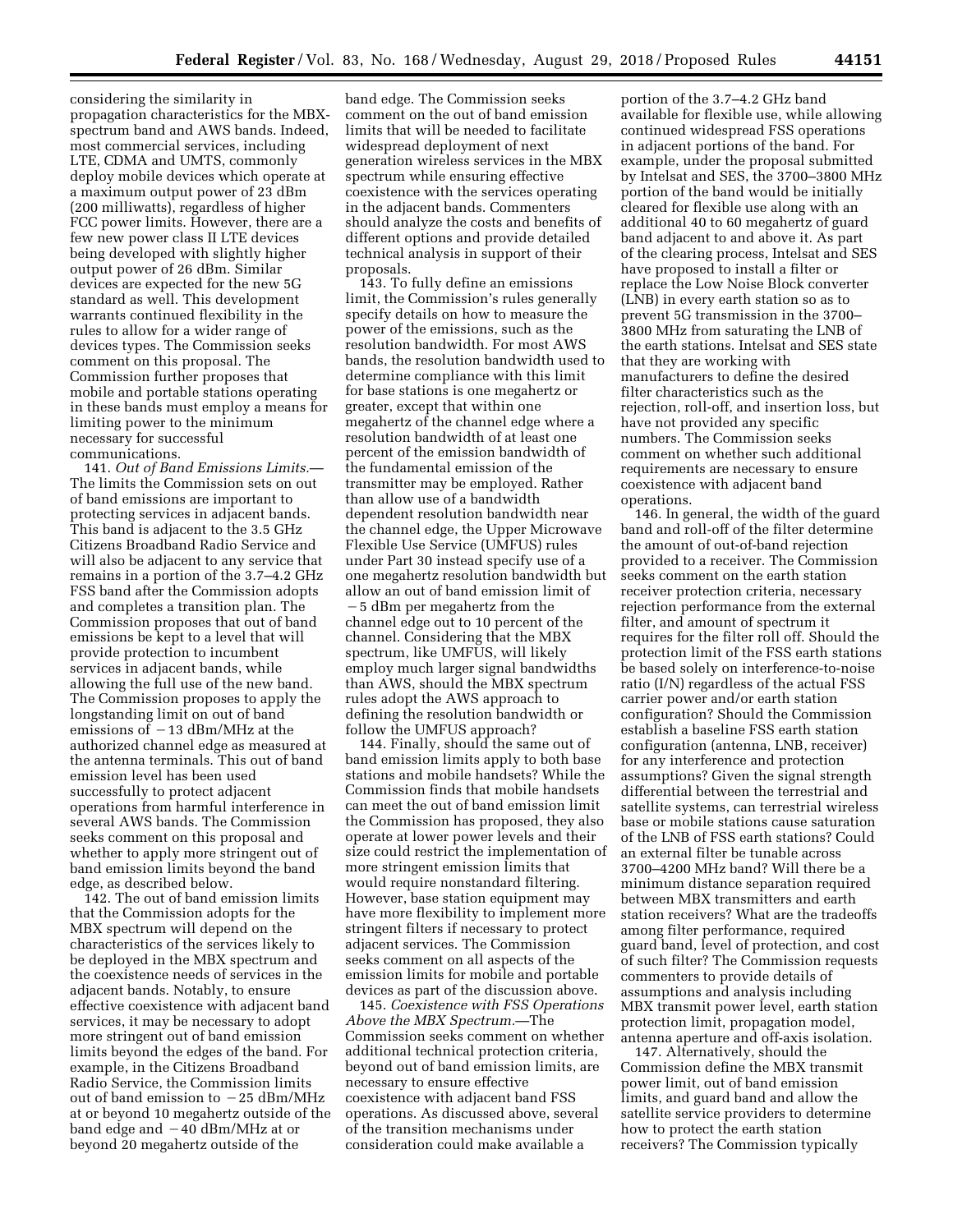does not specify receiver performance, and there are many variables that contribute to the receiver blocking performance from strong transmit signals in an adjacent band, including external filter, low-noise amplifier (LNA), mixer and other RF components, and digital signal processing in the baseband. Given the current design and operation of the earth stations, each earth station receiver may be impacted differently for a given MBX transmit power. Therefore, it may be more practical for satellite service providers to determine how to protect the earth station receivers given the allowed transmit power level and out of band emission limits. The Commission seeks comment on this proposal.

148. The guard band used for receiver filter rejection can also be used to enhance the out of band emission performance of MBX transmitters. The Commission seeks comment on the out of band emission limit necessary at the upper end of guard band in order to ensure coexistence with earth station receivers. Does this out of band emission limit allow ubiquitous operation of base stations and mobile stations or does it require a minimum distance separation from earth station receivers? The Commission requests commenters to include proposed out of band emission at the upper end of guard band, propagation model, antenna gains and off-axis isolation between MBX transmitters and earth station receivers in their analysis. The Commission also seeks comment on whether this guard band could be used for other purposes such as coordinated fixed point-tomultipoint operations, a low power wireless broadband system, indoor-only system, or unlicensed use.

149. *Coexistence with FSS Operations in the MBX Spectrum.* There may be some FSS earth stations operating cochannel with MBX, depending on the mechanisms of expanding flexible use as described above. The Commission seeks comment on the coexistence challenges between terrestrial mobile services and the FSS earth stations that may remain in the cleared spectrum and on any specific rules that should be adopted to ensure effective coexistence between these services. In other bands, the Commission has adopted exclusion or coordination zones to protect cochannel FSS earth stations from harmful interference. Would exclusion zones or coordination zones be appropriate to protect any existing FSS earth stations in the MBX spectrum? If so, how should the size of the exclusion zone or coordination zone be determined? Should the Commission instead specify interference protection limits that the

terrestrial systems must meet to protect the earth stations? Such protection limits could take the form, for example, of an interference-to-noise ratio (I/N), carrier to interference-plus-noise ratio  $(C/I+N)$ ,<sup>18</sup> or a power density at the FSS receiver. If so, how would such a protection limit be modeled and enforced? In applying a protection limit, exclusion zone, or coordination zone, how should the aggregate interference from multiple base stations and associated mobile devices from the different MBX licensees be taken into account? Should the Commission require that earth stations remaining in the band be moved to less populated areas or can RF shielding of earth stations be employed to reduce the size of exclusion or coordination zones?

150. *Coexistence with FSS Operation Below 3700 MHz.*—There are 120 FSS earth stations that are authorized in the 3600–3700 MHz band. Yet, unlike FSS earth stations operating above 3800 MHz, Intelsat and SES have not proposed any particular means of protecting these earth stations against interference. Given that there will be no guard band to help prevent interference in this band, should operators of these stations be included in any transition mechanisms, including possible relocation to transponders above the MBX spectrum? How should these earth stations be treated during any transition process that is adopted for the MBX spectrum? If an earth station continues to receive signals below 3700 MHz, could the receiver be modified to protect the LNB from the MBX transmitters (*e.g.,* by adding a filter)? The Commission seeks comment on alternative means for mitigating interference to protect any continued FSS downlink operation below 3700 MHz.

151. The Commission seeks comment and quantitative analysis to demonstrate if the proposed MBX spectrum power and emission limits are sufficient, without additional mitigation methods, to protect any FSS earth station operation below 3700 MHz. The Commission expects that a minimum propagation loss plus additional attenuation would be required to protect FSS earth stations below 3700 MHz, depending on the separation distance between FSS and MBX-spectrum transmitters, the RF propagation environment, and FSS antenna (gain) orientation. Would exclusion zones or coordination zones be required around the earth stations?

152. The Commission seeks comment on the achievable RF shielding around the FSS earth stations and the cost thereof. Would using RF shielding be sufficient to protect FSS earth stations below 3700 MHz? In addition, or alternatively, would it be possible for the MBX spectrum licensees to engineer around the FSS antenna sites, such that the predicted propagation loss and additional attenuation of base/mobile emissions (fundamental power and out of band emission) would be sufficient to ensure that co-channel/out of band emission and blocking FSS thresholds were not exceeded?

153. *Coexistence with Telemetry, Tracking, and Command.*—FSS Earth stations that are used for telemetry, tracking and command of satellites have assignments near 3700 MHz, 3950 MHz, and 4200 MHz. These telemetry, tracking and command licenses may list widely varying bandwidths in IBFS. Most assignments are no more than 1– 2 megahertz wide; however, others are less specific, and are recorded across the entire passband of the earth station receiver (*i.e.,* 3625–4200 MHz). Since there are a limited number of telemetry, tracking and command earth stations, should the Commission consider protection on a case-by-case basis through coordination between MBXspectrum licensees and FSS earth station operators? What are the appropriate coexistence criteria for telemetry, tracking and command receivers 19 and do they differ from other earth station receivers? What interference mitigation techniques could be used to protect telemetry, tracking and command earth stations? For example, could RF shielding effectively reduce the interference to the telemetry, tracking and command earth stations? The Commission also seeks comment on whether telemetry, tracking and command earth stations located in or near densely populated areas could be relocated to more remote locations and, if so, how much such relocations would cost. Because telemetry, tracking and command transmissions are a function of satellite design and cannot be changed following launch, the Commission recognizes that earth stations receiving telemetry, tracking and command transmissions in the

<sup>&</sup>lt;sup>18</sup>The carrier power is the power received by the earth station from the satellite.

<sup>19</sup>The Commission has adopted specific rules to protect TT&C earth stations that operate in in and adjacent to the 3.55–3.7 GHz band. These rules require that the aggregate passband RF power spectral density at the output of a reference RF filter and antenna at the location of a TT&C FSS earth station produced by all Citizens Broadband Service Devices within 40km of the earth station shall not exceed a median RMS value of  $-129$  dBm/MHz. *See* 47 CFR 96.17.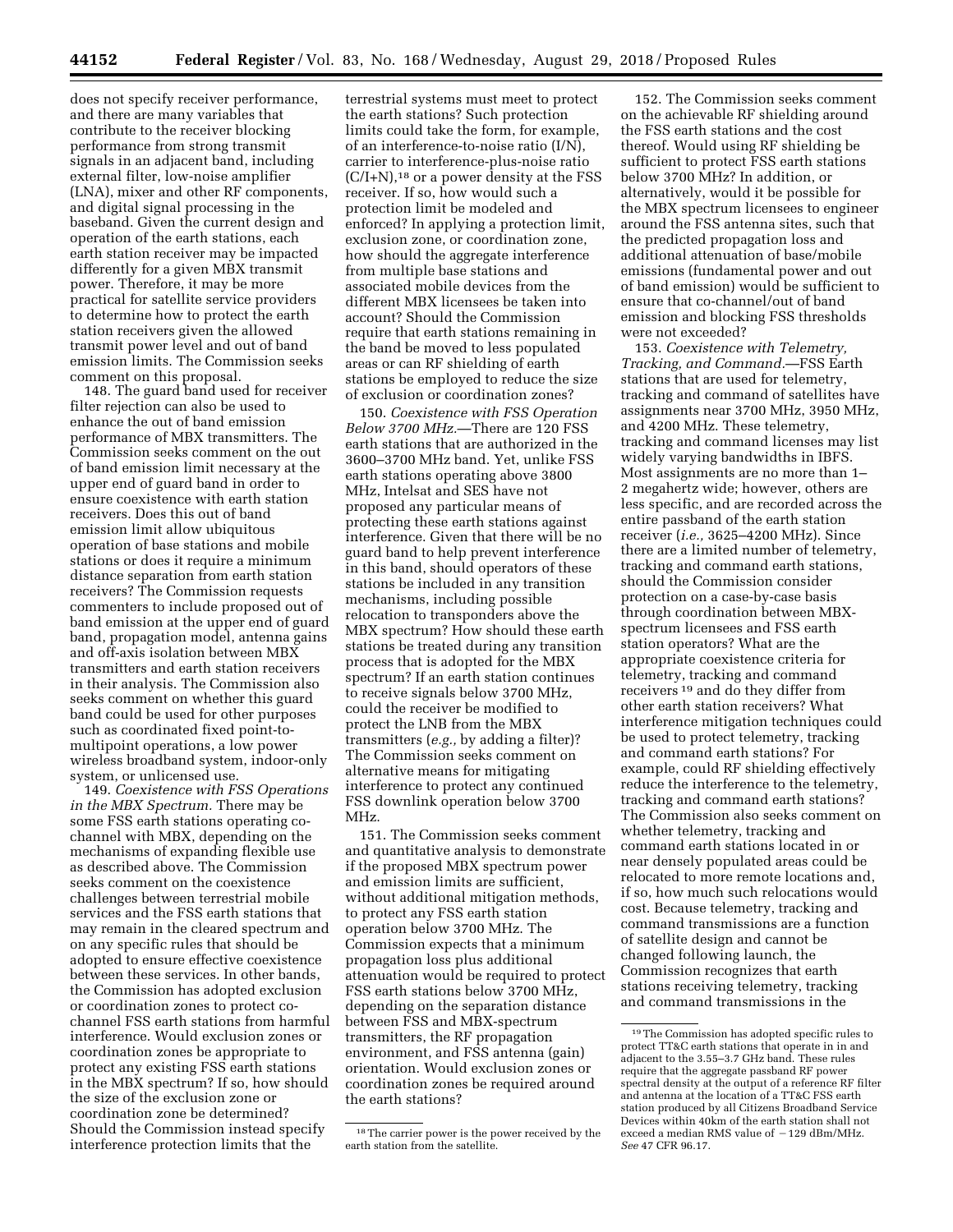MBX spectrum will require protection for the lifetime of the satellite. The Commission seeks comment on if protection of these operations would require a different approach depending on whether telemetry, tracking and command earth stations are within or outside of the MBX spectrum.

154. *Coexistence with Citizens Broadband Radio Service Operations in the 3550–3700 MHz Band.*—The Commission seeks comment on the compatibility between Citizens Broadband Radio Service and MBX systems, including the suitability of the out of band emission limit proposed above.20 One concern about deploying a robust mobile broadband service adjacent to the Citizens Broadband Radio Service arises from the relatively higher power limits proposed above. One possibility for preventing interference between the services would be to impose adjacent channel power limits that could limit the differential between power levels for adjacent stations operating in the same area. Such a limit would be specified as a ratio between the total power in the channels immediately adjacent to an MBX-spectrum station to the total power in the MBX-spectrum station's emission bandwidth. Should the Commission specify such a ratio for MBX-spectrum devices, and if so, what limit would be appropriate?

155. *Field Strength Limit and Market Boundaries.*—If the Commission ultimately decide to license the MBX spectrum based on geographic service areas that are less than nationwide, the Commission will have to ensure that such licensees do not cause interference to co-channel systems operating along common geographic borders. The current rules for AWS–1, AWS–3 and AWS–4 address the possibility of harmful co-channel interference between geographically adjacent licenses by setting a field strength limit from base stations of 47 dB $\mu$ V/m at the edge of the license area. In the 600 MHz band, the Commission adopted a field strength limit of 40  $d$ B $\mu$ V/m. In the UMFUS rules, the Commission adopted

a limit of  $-76$  dBm/m<sup>2</sup>/MHz at a height of 1.5 meters above ground at the border of a licensee's service area.

156. The 47  $dB\mu V/m$  limit that has been used in the AWS rules was developed at a time when signal bandwidths were much smaller than are likely to be used in the MBX spectrum. Furthermore, the  $47 \text{ dB}$  $\mu$ V/m limit did not have an associated bandwidth. In the H Block proceeding, Sprint requested that the Commission modify the boundary limit to set a reference measurement bandwidth of 1 MHz, with the aim of limiting boundary power density to the equivalent of that first applied to PCS systems in 1993. At that time, operators were deploying mostly Digital AMPS, PCS1900 and CDMA technologies, which had channel bandwidths of 30 kHz, 200 kHz and 1.25 MHz, respectively. Sprint claims that because today's LTE transmissions operate on much wider bandwidths up to 20 MHz, a 47  $dB\mu V/m$  limit measured over the full channel bandwidth will effectively result in a comparatively lower power level. Sprint proposed to adjust the field strength limit from 47  $dB\mu V/m$  to 62  $dB\mu V/m$  per MHz. Verizon has made a similar claim in the Incentive Auctions proceeding, proposing a field strength limit of 50  $dB\mu V/m$  per MHz.

157. The Commission agrees with Sprint and Verizon that the market boundary limit should be related to the signal bandwidth. The Commission proposes to adopt the same  $-76$  dBm/ m2/MHz power flux density limit at the service area boundaries as is used for the UMFUS rules. This UMFUS limit was calculated based on an interference criterion of 0 dB I/N and made assumptions about a typical antenna gain. The Commission seeks comment on whether the interference criterion and technical assumptions are appropriate

158. Finally, the Commission proposes that adjacent affected area licensees may voluntarily agree upon higher field strength boundary levels. This concept is already codified in the field strength rules for both PCS and AWS services, as Sprint acknowledges. Accordingly, to maintain consistency with the PCS and other AWS bands, the Commission proposes to permit adjacent area licensees to agree to a higher field strength limit

159. *Antenna Height Limits.*—The Commission proposes, as discussed below, that the flexible antenna height rules that apply to AWS–1 and AWS– 3 should generally also apply to MBX spectrum. Specific antenna height restrictions for AWS–1 and AWS–3 base stations are not set forth in part 27 of the Commission rules. However, all part 27 services are subject to § 27.56, which bans antenna heights that would be a hazard to air navigation. Furthermore, the limitations of field strength at the geographical boundary of the license discussed above also effectively limit antenna heights. The Commission similarly proposes that no unique antenna height limits are needed for MBX-spectrum facilities; rather, the Commission believes that the general height restrictions are sufficient. The Commission seeks comment on this proposal, including the costs and benefits of the proposal and any alternatives. The Commission does not propose a height limit for fixed stations in the MBX spectrum. Although fixed stations were limited to 10 meters above ground in the AWS–1 band and were prohibited in the AWS–3 band. There are no antenna height limits for fixed stations in the AWS–4 band, since, unlike the former, it is not directly adjacent to certain Federal incumbents. Using this same reasoning, the Commission proposes no antenna height limits for fixed operation in the MBX spectrum. The Commission seeks comment on this proposal and request technical support for any alternative proposals.

160. *Canadian and Mexican Coordination.*—Section 27.57(c) of the Commission's rules provide that several AWS services, including WCS, AWS–1, AWS–3, AWS–4 and the H Block, are subject to international agreements with Mexico and Canada. The Commission proposes to apply the same limitation to the new MBX spectrum. Until such time as any adjusted agreements between the United States, Mexico, and/or Canada can be agreed to, operations must not cause harmful interference across the border, consistent with the terms of the agreements currently in force. The Commission notes that further modification (of the proposed or final rules) might be necessary in order to comply with any future agreements with Canada and Mexico regarding the use of these bands. The Commission seeks comment on this issue, including the costs and benefits of alternative approaches to this issue.

161. *General Part 27 Rules—*There are several additional technical rules applicable to all Part 27 services, including §§ 27.51 Equipment authorization, 27.52 RF safety, 27.54 Frequency stability, 27.56 Antennas structures; air navigation safety, and 27.63 Disturbance of AM broadcast station antenna patterns. As operations in the MBX spectrum will be a Part 27 service, the Commission proposes that all of these general Part 27 rules should

<sup>20</sup> In the Citizens Broadband Radio Service, the Commission has adopted out-of-channel emission limits of  $-13$  dBm/MHz starting at the channel edges and -25 dBm/MHz beyond 10 megahertz of the channel edges. Additionally, the Commission adopted an out of band emission limit of  $-40$  dBm/ MHz beyond 20 megahertz of the 3.5 GHz band edges. 47 CFR 96.41(e). The Commission is currently considering proposals to change the emission limits based on claims that more relaxed limits are necessary to facilitate wider channels in the 3.5 GHz band. *See Promoting Investment in the 3550–3700 MHz Band,* Notice of Proposed Rulemaking and Order Terminating Petitions, 32 FCC Rcd 8071, 8089–8092 paragraph. 50 through 58 (2017).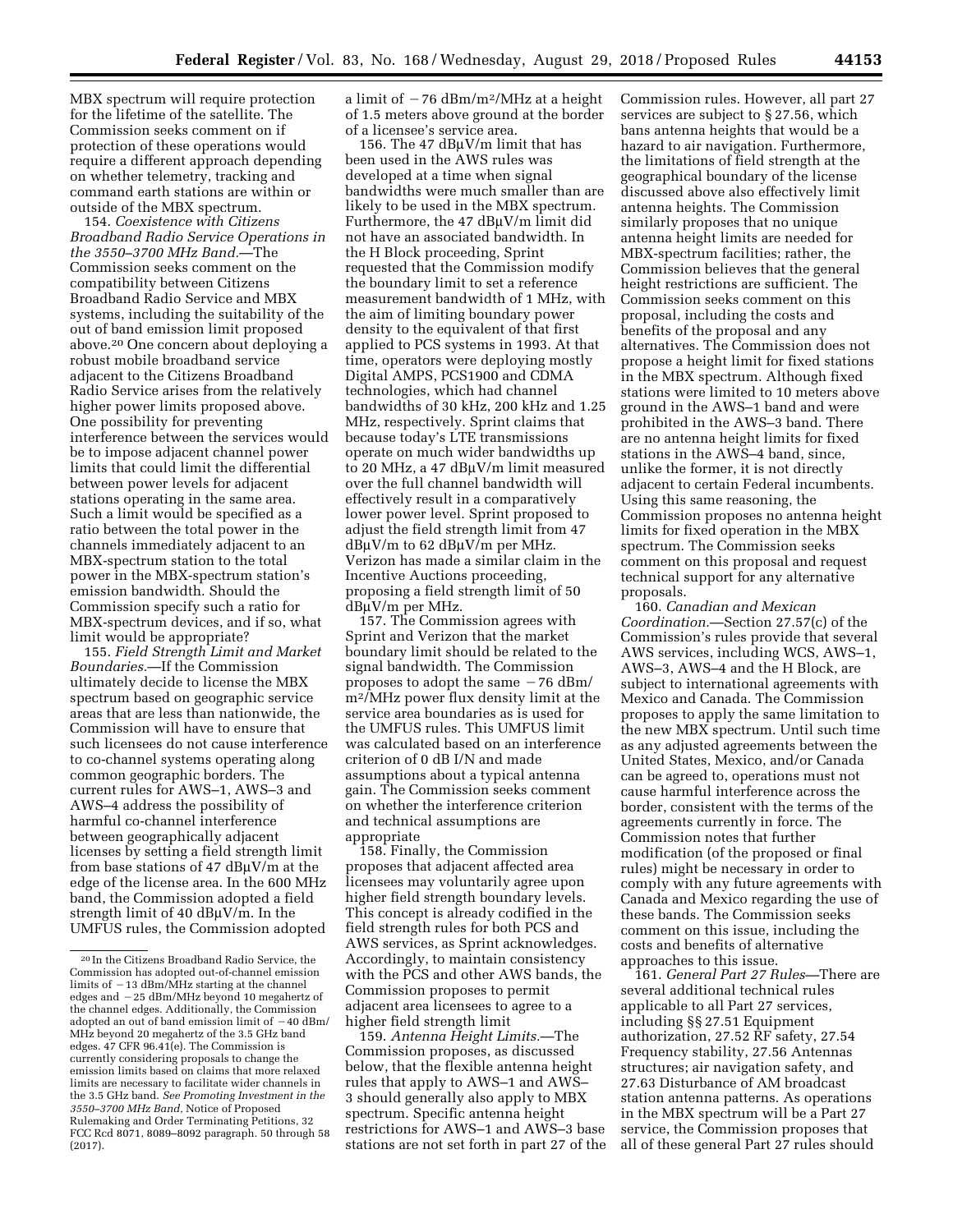apply to all MBX-spectrum licensees, including licensees who acquire their licenses through partitioning or disaggregation (to the extent the rules permit such aggregation). The Commission seeks comment on this approach, including its costs and benefits.

# **IV. Initial Regulatory Flexibility Analysis**

162. As required by the Regulatory Flexibility Act of 1980, as amended (RFA), the Commission has prepared this Initial Regulatory Flexibility Analysis (IRFA) of the possible significant economic impact on a substantial number of small entities by the policies and rules proposed in this *NPRM.* The text of the IRFA is set forth in Appendix B of the NPRM. Written comments are requested on this IRFA. Comments must be identified as responses to the IRFA and must be filed by the deadlines for comments on the *NPRM.* The Commission will send a copy of the *NPRM,* including this IRFA, to the Chief Counsel for Advocacy of the Small Business Administration (SBA). In addition, the *NPRM* and IRFA (or summaries thereof) will be published in the **Federal Register**.

## *A. Need for, and Objectives of, the Proposed Rules*

163. The *NPRM* seeks comment and makes proposals on a range of potential opportunities for more intensive fixed or flexible uses—particularly for wireless broadband services—in 500 megahertz of mid-band spectrum between 3.7–4.2 GHz (the band). In doing so, the *NPRM* proposes to add a mobile, except aeronautical mobile, allocation to the band and seeks comment on transitioning all or part of the band to terrestrial wireless broadband services. The actions are another step in the Commissions efforts to close the digital divide by providing wireless broadband connectivity across the nation and to secure U.S. leadership in the next generation of wireless services, including fifth-generation (5G) wireless, Internet of Things (IoT), and other advanced spectrum-based services.

164. In this proceeding, the Commission is pursuing the joint goals of making spectrum available for new wireless uses while effectively accommodating incumbent Fixed Satellite Service (FSS) and Fixed Service (FS) operations in the band. The *NPRM* seeks comment on various proposals for transitioning all or part of the band for flexible use. The *NPRM*  also proposes and seeks comment on revisions to Parts 25 and 101 of the

Commission's rules to promote more intensive fixed use of the band. Additionally, as part of the Commission's proposal to add a mobile, except aeronautical mobile, allocation, and to develop rules that would enable the band to be transitioned for more intensive fixed and flexible uses, the Commission encourages commenters to discuss and quantify the costs and benefits associated with any proposed approach along with other helpful technical or procedural details.

165. The 3.7–4.2 GHz band is currently allocated in the United States exclusively for non-federal use on a primary basis for the FSS (space-to-Earth) and the FS. For FSS, the 3.7–4.2 GHz band (space-to-Earth or downlink) is paired with the 5.925–6.425 GHz band (Earth-to-space or uplink), and collectively these bands are known as the ''conventional C-band.'' Domestically, satellite operators use this band to provide downlink signals of various bandwidths to licensed transmit receive, registered receive-only, and unregistered receive-only earth stations throughout the United States. Geostationary orbit (GSO) FSS satellites operating in the C-band typically have 24 transponders, each with a bandwidth of 36 megahertz received by one or more earth stations. Predominant GSO FSS uses include delivery of programming content to television and radio broadcasters, including transportable antennas used to cover live news and sports events, cable television and small master antenna systems, as well as the backhaul of telephone and data traffic. The band is also used for reception of telemetry signals transmitted by satellites, typically near 3.7 or 4.2 GHz.

166. Mid-band spectrum, in conjunction with lower and higher bands, is well suited for next generation wireless broadband services due to the combination of favorable propagation characteristics (as comparted to bands above 24 GHz) and the opportunity for additional channel re-use (as compared to bands below 3.7 GHz). With the everincreasing demand for more data on mobile networks, wireless network operators have increasingly focused on providing more data capacity rather than providing coverage over large areas from individual base stations. One technique for providing increased capacity is to use smaller cell sizes—i.e*.,*  have each base station provide coverage over a smaller area. Using higher frequencies can be advantageous for deploying a higher density of base stations. The decreased propagation distances at higher frequencies reduces the interference between base stations using the same frequency, thereby

allowing base stations to be more densely packed and increasing the overall system capacity. Therefore, midband spectrum presents wireless providers with the opportunity to deploy base stations using smaller cells to get higher spectrum reuse than the lower frequency bands while still providing indoor coverage. Relative to higher bands, mid-band spectrum also offers favorable propagation characteristics for fixed wireless broadband services in less densely populated areas.

167. In the *NPRM* the Commission proposes to add a non-federal mobile, except aeronautical mobile, service allocation to the 3.7–4.2 GHz band, and based on the Commission's conclusion that co-channel sharing is not feasible, the Commission seeks comment on several proposals to clear all or part of the band for flexible use. Because the *NPRM* seeks comment on several alternate approaches for making portions of the band available for flexible use, the appropriate operational and technical restrictions on terrestrial and FSS use of the band will depend on the selected mechanism for expanding flexible use in the band. Specifically, the *NPRM* seeks comment on three potential mechanisms for expanding flexible use in the 3.7–4.2 GHz band: (1) A market-based mechanism, (2) auctions mechanisms, and (3) alternative mechanisms. In pursuing the Commission's goal of creating additional opportunities for wireless broadband in mid-band spectrum, under each approach, the Commission seeks to balance incumbent interests, speed to market, and efficiency of use.

#### *B. Legal Basis*

168. The proposed action is taken pursuant to sections 1, 2, 3, 4(i), 7, 201, 301, 302, 303, 304, 307, 308, 309, and 310 of the Communications Act of 1934, as amended, 47 U.S.C. 151, 152, 153, 154(i), 157, 201, 301, 302, 303, 304, 307, 308, 309, 310, and section 706 of the Telecommunications Act of 1996, as amended, 47 U.S.C. 1302.

## *C. Description and Estimate of the Number of Small Entities To Which the Proposed Rules Will Apply*

169. The RFA directs agencies to provide a description of—and where feasible, an estimate of—the number of small entities that may be affected by the rules, if adopted. The RFA generally defines the term ''small entity'' as having the same meaning as the terms ''small business,'' ''small organization,'' and ''small governmental jurisdiction.'' In addition, the term ''small business'' has the same meaning as the term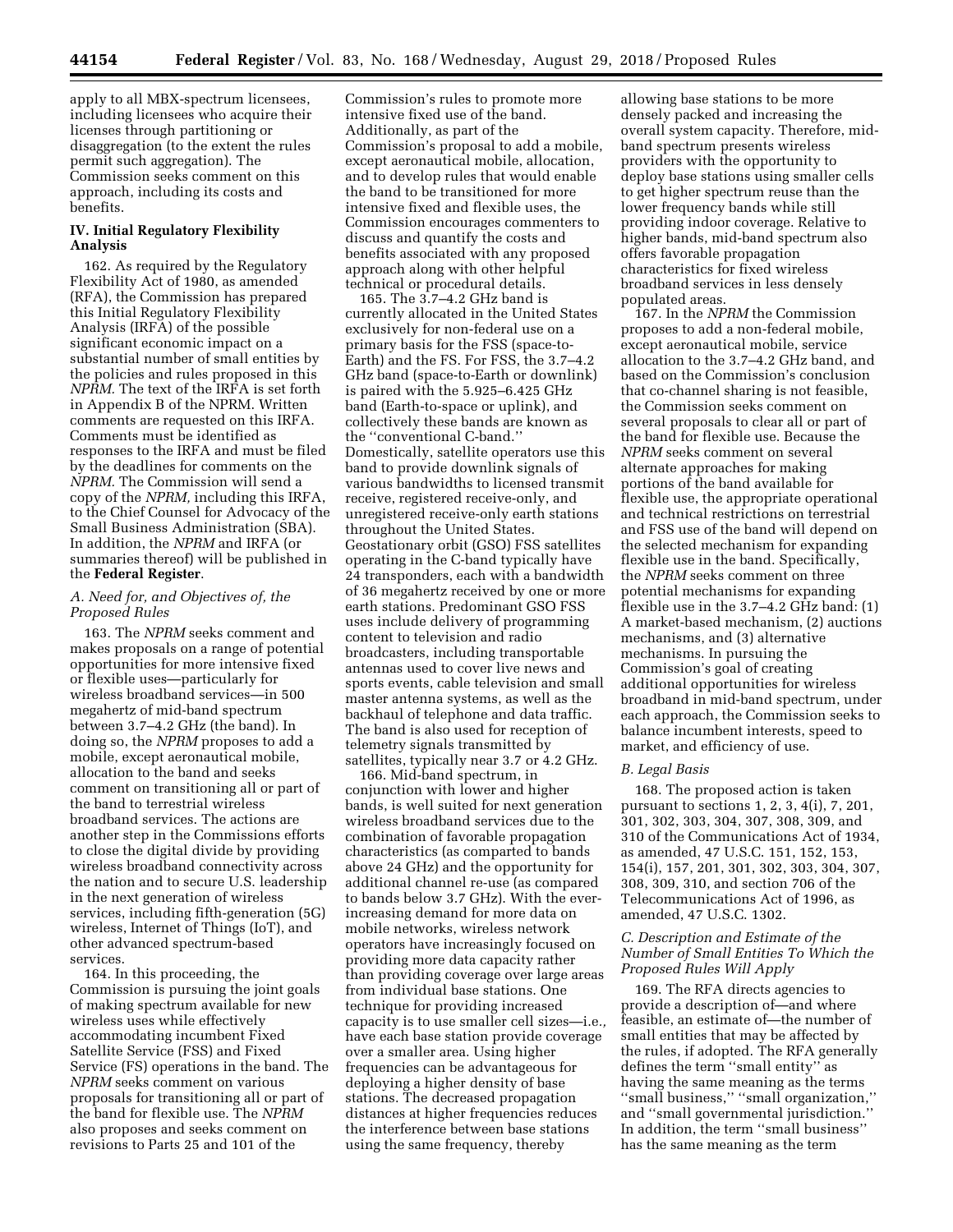''small business concern'' under the Small Business Act. A small business concern is one that: (1) Is independently owned and operated; (2) is not dominant in its field of operation; and (3) satisfies any additional criteria established by the SBA.

170. *Small Businesses, Small Organizations, and Small Governmental Jurisdictions.* The Commission's action may, over time, affect small entities that are not easily categorized at present. The Commission therefore describes here, at the outset, three broad groups of small entities that could be directly affected herein. First, while there are industry specific size standards for small businesses that are used in the regulatory flexibility analysis, according to data from the SBA's Office of Advocacy, in general a small business is an independent business having fewer than 500 employees. These types of small businesses represent 99.9 percent of all businesses in the United States, which translates to 28.8 million businesses.

171. Next, the type of small entity described as a ''small organization'' is generally ''any not-for-profit enterprise which is independently owned and operated and is not dominant in its field.'' Nationwide, as of August 2016, there were approximately 356,494 small organizations based on registration and tax data filed by nonprofits with the Internal Revenue Service (IRS).

172. Finally, the small entity described as a ''small governmental jurisdiction'' is defined generally as ''governments of cities, counties, towns, townships, villages, school districts, or special districts, with a population of less than fifty thousand.'' U.S. Census Bureau data from the 2012 Census of Governments indicate that there were 90,056 local governmental jurisdictions consisting of general purpose governments and special purpose governments in the United States. Of this number there were 37,132 General purpose governments (county, municipal and town or township) with populations of less than 50,000 and 12,184 Special purpose governments (independent school districts and special districts) with populations of less than 50,000. The 2012 U.S. Census Bureau data for most types of governments in the local government category show that the majority of these governments have populations of less than 50,000. Based on this data we estimate that at least 49,316 local government jurisdictions fall in the category of ''small governmental jurisdictions.''

173. *Wireless Telecommunications Carriers (except Satellite).* This industry

comprises establishments engaged in operating and maintaining switching and transmission facilities to provide communications via the airwaves. Establishments in this industry have spectrum licenses and provide services using that spectrum, such as cellular services, paging services, wireless internet access, and wireless video services. The appropriate size standard under SBA rules is that such a business is small if it has 1,500 or fewer employees. For this industry, U.S. Census data for 2012 show that there were 967 firms that operated for the entire year. Of this total, 955 firms had employment of 999 or fewer employees and 12 had employment of 1000 employees or more. Thus under this category and the associated size standard, the Commission estimates that the majority of wireless telecommunications carriers (except satellite) are small entities.

174. *Satellite Telecommunications.*  This category comprises firms ''primarily engaged in providing telecommunications services to other establishments in the telecommunications and broadcasting industries by forwarding and receiving communications signals via a system of satellites or reselling satellite telecommunications.'' Satellite telecommunications service providers include satellite and earth station operators. The category has a small business size standard of \$32.5 million or less in average annual receipts, under SBA rules. For this category, U.S. Census Bureau data for 2012 show that there were a total of 333 firms that operated for the entire year. Of this total, 299 firms had annual receipts of less than \$25 million. Consequently, the Commission estimates that the majority of satellite telecommunications providers are small entities.

*D. Description of Projected Reporting, Recordkeeping, and Other Compliance Requirements for Small Entities* 

175. The potential rule changes proposed in this *NPRM,* if adopted, could impose some new reporting, recordkeeping, or other compliance requirements on some small entities. In addition to the proposed rule changes associated with the proposed mechanisms for expanding flexible use in the 3.7–4.2 GHz band, there could be new service rule compliance obligations. For new licensed flexible uses in the 3.7–4.2 GHz band, the *NPRM*  seeks comment on various service rules that should apply, including construction benchmarks and technical operating requirements. In the event the Commission adopts the proposed

service rules and issues licenses for flexible use in the band, any small entity licensee would be required to satisfy construction requirements, and comply with limits on power, out of band emissions, field strength, antenna height, and other existing coordination requirements. Licensees would be responsible for making certain construction demonstrations with the Commission through the Universal Licensing System showing that they have satisfied the relevant construction benchmarks.

176. The projected reporting, recordkeeping, and other compliance requirements proposed in the *NPRM*  will apply to all entities in the same manner. The Commission believes that applying the same rules equally to all entities in this context promotes fairness. The revisions the Commission may ultimately adopt however, should benefit small entities by giving them more information about opportunities in the 3.7–4.2 GHz band, more flexibility to provide a wider range of services, and more options for gaining access to wireless spectrum.

177. *Application/Petition Freeze & Part 25 and 101 Modifications.*  Applications for new or modified earth stations, applications for new or modified fixed microwave stations, and applications for new space stations operating in the 3.7–4.2 GHz band were previously frozen by the International, Wireless Telecommunications, and Public Safety and Homeland Security Bureaus.21 The Bureaus took these actions to preserve the current landscape of authorized operations while the Commission proceeded with an ongoing inquiry into the possibility of permitting mobile broadband use and more intensive fixed use of the band in this proceeding. To reexamine the existing full-band, full-arc coordination policy, the *NPRM* proposes to revise the Commission's rules to bar new applications for space station licenses

<sup>21</sup>On April 19, 2018, the staff froze applications for new or modified fixed microwave stations and earth stations in the 3.7–4.2 GHz band to preserve the current landscape of authorized operations pending action as part of the Commission's ongoing inquiry into the possibility of permitting mobile broadband use and more intensive fixed use of the band through this proceeding. To provide the Commission and commenters with more accurate information about existing earth stations, however, the International Bureau, as a limited exception to the freeze, concurrently opened a 90-day window during which entities that own or operate existing FSS earth stations in the 3.7–4.2 GHz band could file an application to register or license the earth station, or file an application to modify an existing registration or license. On June 21, 2018, the International Bureau extended this filing-window for an additional 90 days until October 17, 2018, and also imposed a freeze on new space stations in the 3.7–4.2 GHz band.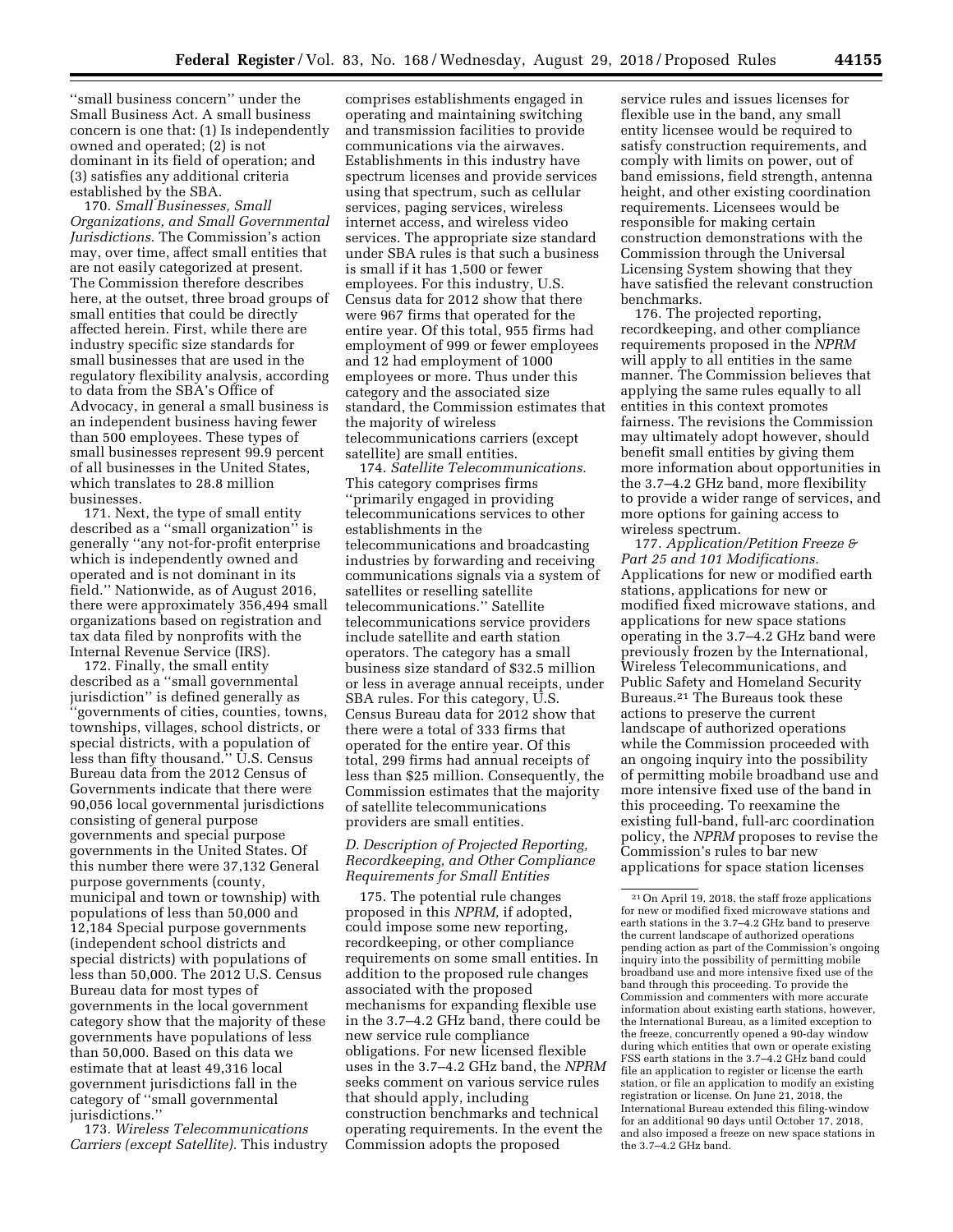and new petitions for market access concerning space-to-Earth operations in the 3.7–4.2 GHz band. Additionally, the *NPRM* seeks comment on modifying the Commission's part 25 rules to require operators of licensed or registered FSS earth stations receiving in the 3.7–4.2 GHz band to coordinate only the specific combinations of frequency, azimuth, and elevation angle that they regularly use and that such technical information be reflected on each earth station application and authorization. The *NPRM* seeks comment on whether this information should form the basis for protection from terrestrial stations.

178. The *NPRM* further proposes to update IBFS to remove 3.7–4.2 GHz band earth station licenses or registrations for which the licensee or registrant does not file the certifications required in the *Order* (to the extent they registered before April 19, 2018) and, more specifically, proposes that an earth station licensed or registered in IBFS be automatically terminated unless the licensee or registrant timely files the certification required by the *Order.* The *NPRM* seeks comment on revising the part 25 rules to limit eligibility to file applications for earth station licenses or registrations to incumbent earth stations, including comments on the relative costs and benefits of such a restriction.

179. The *NPRM* proposes to define incumbent earth stations as only those earth stations that (1) were operational as of April 19, 2018, (2) are licensed or registered in IBFS, or had a pending application for license or registration as of October 17, 2018, and (3) the licensee/registrant timely filed the certification required by the *Order.* The Commission further proposes that unregistered FSS earth stations lawfully receiving transmissions could continue to operate on an unprotected basis. The Commission seeks comment on whether incumbents that are small entities face any special or unique issues with respect to the transition such that they should be defined differently or have different obligations.

180. Because the Commission's consideration of some transition options may benefit from additional, more granular information on FSS earth station and space station operations in the band, the *NPRM* seeks comment on whether to seek additional information from FSS earth station or space station operators,22 including information on transponder use, satellite points of

communication, and other technical and operational data that would provide a more detailed picture of the actual usage of the band. The Commission also seeks comment on whether small entities face any special or unique issues with respect to proposed information collections such that they would require certain accommodations or additional time to comply. Commenters have been asked to describe, with specificity, how any additional information collection would support a given transition proposal and should provide a detailed assessment of the costs and benefits of such additional collections.

181. Comments have also been sought by the Commission on amending § 101.101 of the Commission's rules to permit point-to-multipoint FS broadband service in a portion of the 3.7–4.2 GHz band. In order to accommodate point-to-multipoint operations, the *NPRM* seeks comment on several amendments that may be necessary to part 25 and part 101 of the Commission's rules that currently apply to FS. The part 25 and 101 rules that would apply to point-to-multipoint FS operators would include regulatory requirements and restrictions including power limits, frequency coordination, and potential construction requirements. The *NPRM* also seeks comment on the appropriate channel plan, power limits, service areas, antenna standards, and construction requirements for point-to-multipoint operations in the band. Further, the NPRM seeks comment on any necessary technical requirements for frequency coordination between point-tomultipoint FS applicants and licensees and other operators in the band, including equipment authorizations for client devices that may be operated by persons other than those duly authorized by the licensee. The *NPRM*  also seeks comment on whether to sunset the existing point-to-point FS operations in the band.

182. *Transitioning Mechanisms.* The transition to more intensive fixed and flexible use in the 3.7–4.2 GHz band will require Commission action to clear existing incumbent users from the band. The *NPRM* discusses various mechanisms for clearing incumbent users from the band. Each of these potential mechanisms for transitioning the band to flexible use—(1) a marketbased mechanism, (2) auctions mechanisms, (3) alternative mechanisms—would require small entities that are incumbent operators in the band to participate in some sort of negotiation and agreement (either through the secondary market or through a Commission-administered

auction) to reassign their spectrum access rights. Incumbents operating in the spectrum designated for new licensed flexible use would further be required to relocate their operations to different bands, potentially requiring reconfiguration or replacement of their existing facilities. However, once relocated, such operators and licensees would remain subject to the same Commission rules and obligations under which they are already operating.

183. In light of the differing approaches to transitioning the band to flexible use and the obligations that would result, the *NPRM* seeks comment from the parties on each mechanism. Specifically, for the market-based mechanism, the *NPRM* seeks comment on whether the Commission should adopt rules that would enable a marketbased mechanism to the clearing of incumbents from some or all of the 3.7– 4.2 GHz band, introducing flexible use in the band or encouraging more intensive fixed use while simultaneously protecting critical services offered by incumbents (*i.e.,* FSS space stations, FSS earth stations, FS licensees). Under such an approach, the Commission would seek to encourage incumbent FSS operators to voluntarily clear the spectrum. Satellite operators in the band could choose to make some or all of their spectrum available to terrestrial operators on the secondary market. In return, terrestrial operators would compensate affected incumbents. A secondary market approach could make spectrum available more quickly than other available mechanisms, such as an auction, and thus could facilitate rapid deployment of next generation wireless broadband networks. Moreover, such an approach could leverage the technical and operational knowledge of satellite space station operators while relying on market incentives to promote economic efficiency. The *NPRM* seeks comment on whether a market-based mechanism could effectively and rapidly facilitate new terrestrial deployments in the band.

184. More specifically, the *NPRM*  states that a transition under a marketbased mechanism could be undertaken in a four-step process. The first step would involve the industry voluntarily forming a Transition Facilitator composed of eligible C-band satellite operators. In the second step, the Transition Facilitator would negotiate with any interested terrestrial operators and incumbent users. In the third step, the Commission would review the Transition Facilitator's plan and conditionally authorize terrestrial licenses in the band. And in step four, the Transition Facilitator would clear

<sup>22</sup> In the *Order,* the Commission directed temporary fixed or transportable FSS earth station operators and FSS space station operators in the 3.7–4.2 GHz band to provide certain information on their current operations.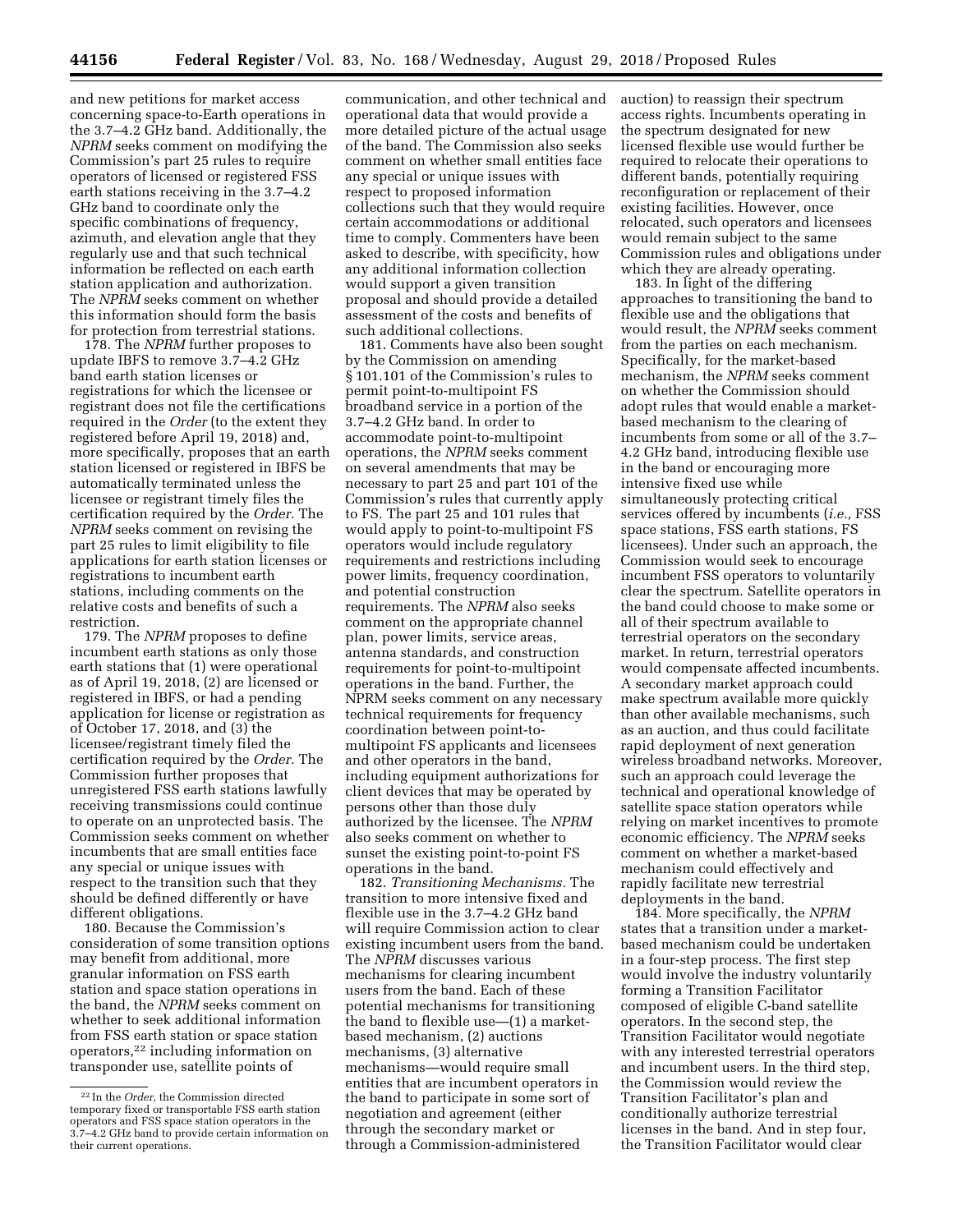the negotiated-for spectrum, making it available for flexible use while protecting incumbent earth stations through a variety of potential means. The *NPRM* notes as well that a marketbased process need not be a one-time event—a Transition Facilitator could negotiate with parties for compensation and protection, seek Commission review and conditional authorization, and clear new spectrum multiple times to ensure the total spectrum dedicated to flexible use meets market demands.

185. For auctions as a transition mechanism, the *NPRM* seeks comment on approaches using the Commission's general auction authority to introduce flexible use in the 3.7–4.2 GHz band. Incentive auctions provide the Commission with new tools to make additional spectrum available for broadband. Incentive auctions are a voluntary, market-based means of repurposing spectrum by encouraging licensees to compete to voluntarily relinquish spectrum usage rights in exchange for a share of the proceeds from an auction of new licenses to use the repurposed spectrum. The *NPRM*  therefore seeks comment on whether an incentive auction could work in the context of the 3.7–4.2 GHz band.

186. Recognizing that the band's incumbent structure presents unique issues distinct from those present in the broadcast incentive auction, the *NPRM*  seeks comment on possible approaches to inducing satellite incumbents to reveal the least amount they must be paid to relinquish any given amount of spectrum. The *NPRM* also seeks comment on whether the Commission should accept applications for overlay licenses—assigned by competitive bidding if mutually exclusive applications for it were accepted—that would permit the overlay licensees to negotiate with incumbent licensees to clear all or part of the band and then transfer flexible use licenses in the secondary market. An overlay license authorizes operation for an entire geographic area but requires the licensee to protect existing incumbents from interference indefinitely, *i.e.,* until the rights are relinquished. The *NPRM* seeks comment on whether assigning overlay licenses in the band would expedite flexible use of more of the band compared with other approaches. Under this approach, the overlay licensee would have the right to flexible use of any spectrum that becomes available as a result of incumbents' relinquishing their spectrum usage rights. The *NPRM*  seeks comment on how other parties that would be affected by repurposing 3.7–4.2 GHz band spectrum should be treated, and whether the overlay

licensee or the satellite incumbents relinquishing spectrum should be required to provide incumbent earth station operators comparable replacement facilities or media.

187. With the auctions mechanism, the *NPRM* further seeks comment, as an alternative to paying satellite incumbents to relinquish spectrum usage rights, on conducting a reverse auction for satellite transponder capacity that could be used to replace lost C-band transponder capacity resulting from reallocating C-band spectrum to flexible use. Under this approach, an individual bidder in the reverse auction could contribute towards clearing spectrum. Potential bidders could be any FCC licensee that could make transponder capacity available in either C-band or Ku-band. Satellite bidders could offer capacity created by launching new satellites in vacant orbital slots and by relinquishing existing capacity. Satellite customers can offer capacity made available by substituting services (*e.g.* fiber) to fulfill their capacity needs, reducing the amount or quality of programming distributed, or using greater compression to reduce the capacity required to carry a given amount of programming or data. C-band transponder capacity that is lost due to the reduced amount of available spectrum and that was not relinquished in the reverse auction by C-band satellite operators, could be repacked onto replacement capacity for the life of those lost transponders. This would compensate C-band licensees for their lost capital investments, but not for the loss of their spectrum. The *NPRM* seeks comment on whether under this approach such additional compensation for the loss of spectrum should be accomplished by extending the length of time free replacement capacity is offered or by some other means, *e.g.,* a financial payment.

188. As another possible transition mechanism, the *NPRM* seeks comment on approaches that combine various elements of the mechanisms discussed above, as well as other mechanisms for transitioning all or part of the 3.7–4.2 GHz band for wireless broadband use. For example, the *NPRM* seeks comment on a hybrid approach under which the Commission would auction a majority of the band under traditional mechanisms and grant FSS operators flexible use authority (*i.e.,* allowing them to use a market-based approach) for the rest of the band so long as they timely clear the auctioned portion. The *NPRM* asks whether the Commission could use this approach or another combination of approaches to strike a

balance between incumbent and new entrant interests and, if so, how much of the band should be cleared under a traditional mechanism and how much could be left for FSS space station operators to clear under a market approach. The *NPRM* seeks comment on how the Commission can ensure the band is transitioned in a timely manner and whether a backstop mechanism should be triggered by a FSS operator's failure to clear the band in a timely manner. The *NPRM* asks commenters to provide data on the costs and benefits associated with any alternative mechanism over other possible or suggested methods.

189. Recognizing that the transition to flexible use licenses in the 3.7–4.2 GHz band will be complicated logistically and needs to be carried out promptly in order to get the repurposed spectrum into the hands of flexible use licensees to address spectrum needs, the *NPRM*  seeks comment on a range of transition issues applicable to each of the alternative mechanisms for expanding flexible use discussed above. The *NPRM*  seeks comment on reasonable deadlines for implementation of each mechanism, or other approaches suggested by commenters, including deadlines for incumbents to cease transmitting on a primary basis in the portion of the 3.7– 4.2 GHz band that becomes available for flexible use. The *NPRM* seeks comment on how to define the appropriate class of incumbents for protection and possible reimbursement purposes and the relative obligations and/or rights that each category of incumbents may have under each mechanism. Further, the *NPRM* seeks comment on what requirements and safeguards the Commission should adopt to ensure the timely and complete transition of all required incumbents pursuant to each mechanism for expanding flexible use in the band. Such requirements and safeguards could include, among others: Requiring all parties act in good faith; adopting a definition of comparable facilities; adopting financial or regulatory protections that can ensure that all transition obligations are satisfied in the event of bankruptcy or other events; and any technical rules that the Commission needs to adopt to apply specifically during the transition. Finally, the *NPRM* seeks comment on whether the Commission should seek additional information from FSS earth station and space station operators in the 3.7–4.2 GHz band that would provide additional clarity on the actual usage and availability of spectrum in the band.

190. Assuming that the Commission ultimately decides to add a mobile,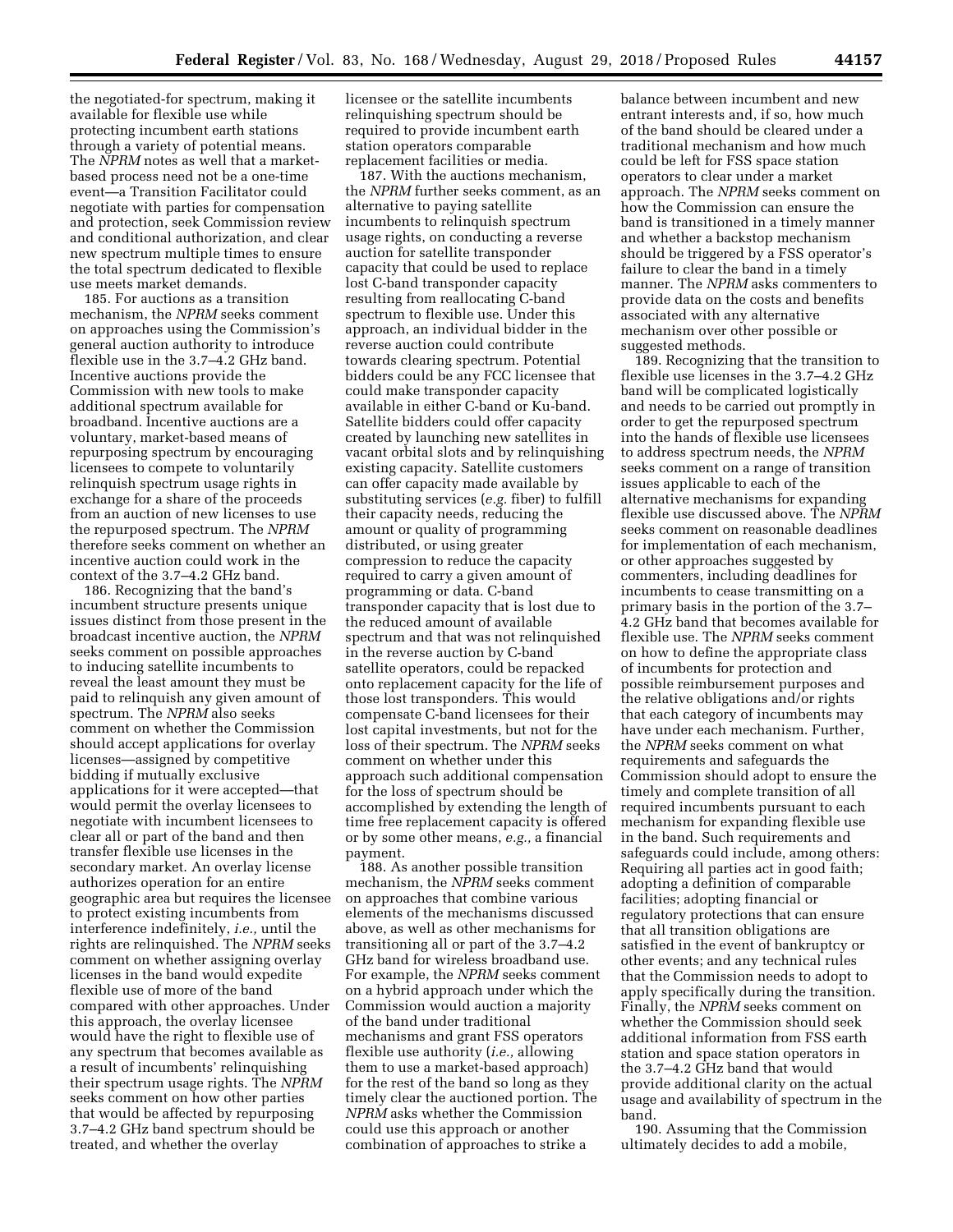except aeronautical mobile, allocation and make some or all of the 3.7–4.2 GHz band available for flexible use, the *NPRM* proposes and seeks comment on band plans, licensing and operating, and technical rules for the 3.7–4.2 GHz band spectrum that becomes available for terrestrial mobile and fixed flexible use. The *NPRM* proposes to license this spectrum under the Commission's flexible use, part 27 rules that permit licensees to provide any fixed or mobile service consistent with the allocations for this spectrum, subject to rules necessary to prevent or minimize harmful interference.

191. *Band Plan(s).* The *NPRM* seeks comment on whether to license according to part 27 nationwide or only in the contiguous 48 states and whether there are issues unique to any of the areas outside of the contiguous 48 that would make it impractical to transition all or part of the band to flexible use. The *NPRM* seeks comment on appropriate block size(s) to promote efficient and robust use of the band for next generation wireless technologies, including 5G. Recognizing that the 3.7– 4.2 GHz spectrum that becomes available for flexible use could be configured in any number of paired or unpaired modes, the *NPRM* seeks comment on a range of options for paired and/or unpaired blocks and the costs and benefits of particular approaches. Finally, consistent with the Commission's approach in several other bands used to provide fixed and mobile services, the *NPRM* proposes to license the 3.7–4.2 GHz Mid-Band Flexible Use (MBX) spectrum on an exclusive, geographic area basis. The *NPRM* seeks comment on an appropriate geographic license area size(s) for this band and asks commenters to discuss and quantify the economic, technical, and other public interest considerations of licensing on a PEA, county, nationwide, or other basis.

192. *Licensing and Operating Rules.*  In order to afford licensees the flexibility to align licenses in the 3.7– 4.2 GHz band with licenses in other spectrum bands governed by part 27 of the Commission's rules, the *NPRM*  proposes that licensees in the 3.7–4.2 GHz band comply with licensing and operating rules that are applicable to all part 27 services, including assignment of licenses by competitive bidding, flexible use, regulatory status, foreign ownership reporting, compliance with construction requirements, renewal criteria, permanent discontinuance of operations, partitioning and disaggregation, and spectrum leasing, and seeks comment on this approach. The *NPRM* also proposes an open

eligibility standard for licenses in the 3.7–4.2 GHz band and seeks comments on the proposal that should include a discussion of the costs and benefits of the open eligibility proposal on competition, innovation, and investment. The adoption of an open eligibility approach would not affect citizenship, character, or other generally applicable qualifications that may apply under the Commission's rules. The *NPRM* further seeks comment on a 15 year term for licenses in the 3.7–4.2 GHz band. Finally, in the event that the Commission assigns licenses for the 3.7–4.2 GHz band through competitive bidding, the Commission proposes to exclude from eligibility a person who has been, for reasons of national security, barred by any agency of the Federal Government from bidding on a contract, participating in an auction, or receiving a grant.

193. Regarding mobile spectrum holding policies, the Commission proposes not to adopt a pre-auction bright-line limit on the ability of any entity to acquire spectrum in the 3.7–4.2 GHz band through competitive bidding at auction similar to the Commission's approach in the *2017 Spectrum Frontiers Order and FNPRM.*  Additionally, if an auction is chosen as the mechanism to transition to flexible uses in the 3.7–4.2 GHz band, the Commission proposes to review holdings on a case-by-case basis when applications for initial licenses are filed post-auction to ensure that the public interest benefits of having a threshold on spectrum applicable to secondary market transactions are not rendered ineffective.

194. *Performance Requirements.* The *NPRM* seeks comment on requiring a 3.7–4.2 GHz band licensee, relying on mobile or point-to-multipoint service in accordance with the Commission's part 27 rules, to provide reliable signal coverage and offer service to at least forty-five (45) percent of the population in each of its license areas within six years of the license issue date (first performance benchmark), and to at least eighty (80) percent of the population in each of its license areas within 12 years from the license issue date (second performance benchmark). For licensees relying on point-to-point service, the *NPRM* seeks comment on requiring them to demonstrate within six years of the license issue date (first performance benchmark) that they have four links operating and providing service, either to customers or for internal use, if the population within the license area is equal to or less than 268,000. If the population within the license area is greater than 268,000, the *NPRM* seeks

comment on requiring a licensee relying on point-to-point service to demonstrate it has at least one link in operation and providing service per every 67,000 persons within a license area. Further, the *NPRM* seeks comment on requiring licensees relying on point-to-point service to demonstrate within 12 years of the license issue date (final performance benchmark) that they have eight links operating and providing service, either to customers or for internal use, if the population within the license area is equal to or less than 268,000. If the population within the license area is greater than 268,000, the *NPRM* seeks comment on requiring a licensee relying on point-to-point service to demonstrate it is providing service and has at least two links in operation per every 67,000 persons within a license area.

195. While the *NPRM* seeks comment on performance benchmarks based on population coverage applicable for a range of fixed and mobile services, the *NPRM* recognizes that 3.7–4.2 GHz licenses have flexibility to provide services potentially less suited to a population coverage metric. In particular, licensees providing Internet of Things-type fixed and mobile services may benefit from an alternative performance benchmark metric, and the *NPRM* seeks comment on the appropriate metric to accommodate such service offerings.

196. Along with performance benchmarks, the *NPRM* seeks comment on which penalties will most effectively ensure timely build-out. Specifically, the *NPRM* states that, in the event a 3.7– 4.2 GHz licensee fails to meet the first performance benchmark, the licensee's second benchmark and license term would be reduced by two years, thereby requiring it to meet the second performance benchmark two years sooner (at 10 years into the license term) and reducing its license term to 13 years. The *NPRM* proposes that, in the event a 3.7–4.2 GHz licensee fails to meet the second performance benchmark for a particular license area, its authorization for each license area in which it fails to meet the performance requirement shall terminate automatically without Commission action. Additionally, the Commission also proposes that, in the event a licensee's authority to operate terminates, the licensee's spectrum rights would become available for reassignment pursuant to the competitive bidding provisions of § 309(j). Further, consistent with the Commission's rules for other licenses, including AWS–1, AWS–3, AWS–4, and H Block, the *NPRM* proposes that any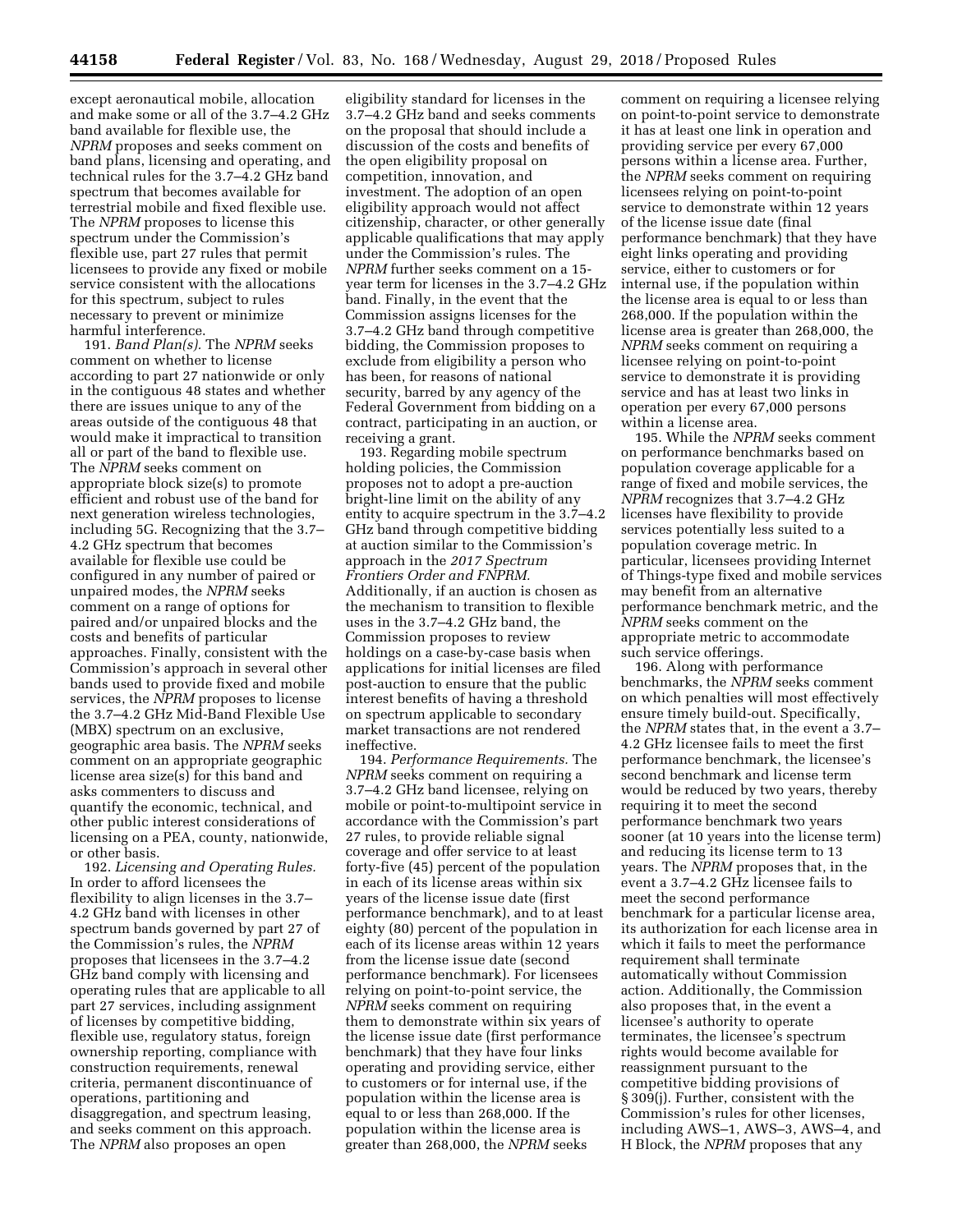3.7–4.2 GHz licensee who forfeits its license for failure to meet its performance requirements would be precluded from regaining the license.

197. *Compliance Procedures.* In addition to compliance procedures applicable to all part 27 licensees, including the filing of electronic coverage maps and supporting documentation, the *NPRM* proposes that such electronic coverage maps must accurately depict the boundaries of each license area in the licensee's service territory. If a licensee does not provide reliable signal coverage to an entire license area, the *NPRM* proposes that its map must accurately depict the boundaries of the area or areas within each license area not being served. Further, the *NPRM* proposes that each licensee also must file supporting documentation certifying the type of service it is providing for each licensed area within its service territory and the type of technology used to provide such service. Supporting documentation must include the assumptions used to create the coverage maps, including the propagation model and the signal strength necessary to provide reliable service with the licensee's technology. The Commission seeks comment on these proposals. The Commission also seeks comment on whether small entities face any special or unique issues with respect to the transition such that they would require additional time to comply.

198. *Renewal Term Construction Obligations.* The *WRS Renewal Reform FNPRM* proposed to apply rules adopted in that proceeding to all flexible geographic licenses. Given the proposal to license this band on a geographic basis for flexible use, any additional renewal term construction obligations proposed in the *WRS Renewal Reform FNPRM* also would apply to licenses in the 3.7–4.2 GHz band. Accordingly, the *NPRM* seeks comment on whether there are unique characteristics of the 3.7–4.2 GHz band that might require a different approach than the various proposals raised by the *WRS Renewal Reform FNPRM.* 

199. *Competitive Bidding Procedures.*  Consistent with the competitive bidding procedures the Commission has used in previous auctions, the *NPRM* proposes that the Commission would conduct any auction for licenses for spectrum in the 3.7–4.2 GHz band in conformity with the general competitive bidding rules set forth in part 1, Subpart Q, of the Commission's rules. Specifically, the *NPRM* proposes to employ the part 1 rules governing competitive bidding design, designated entity preferences, unjust enrichment, application and

certification procedures, payment procedures, reporting requirements, and the prohibition on certain communications between auction applicants. Under this proposal, such rules would be subject to any modifications that the Commission may adopt for its part 1 general competitive bidding rules in the future. The *NPRM*  seeks comment on whether any of the Commission's part 1 rules would be inappropriate or should be modified for an auction of licenses in this frequency band. In particular, the *NPRM* seeks comment on the following proposals for bidding credits for designated entities in this band. As with other flexible use licenses in recent years, the *NPRM*  proposes to adopt in this band, bidding credits for the two larger designated entity business sizes provided in the part 1 rules. The *NPRM* also proposes to offer rural service providers a designated entity bidding credit for licenses in this band. The *NPRM* asks commenters addressing these proposals to consider what details of licenses in the band may affect whether designated entities will apply for them.

200. *Technical Rules.* Consistent with existing rules for other advanced wireless services, the *NPRM* proposes power limits for fixed and base stations of 1640 watts EIRP for emission bandwidths less than one megahertz and to 1640 watts per MHz EIRP for emission bandwidths greater than one megahertz. For mobiles and portables in the 3.7–4.2 GHz band, the *NPRM*  proposes to limit the power to 1 Watt (30 dBm). The *NPRM* also proposes that the power limit measurement methodology be based on the average power measurement and seeks comment on this proposal. Additionally, the *NPRM* proposes that mobile and portable stations operating in the 3.7– 4.2 GHz band must employ a means for limiting power to the minimum necessary for successful communications.

201. For out-of-band-emissions, the *NPRM* proposes that emissions be kept to a level that will provide protection to incumbent services in adjacent bands, while allowing the full use of the new band, and therefore proposes to apply the longstanding limit on out-of-bandemission of  $-1\bar{3}$  dBm/MHz at the authorized channel edge as measured at the antenna terminals. Further, the *NPRM* seeks comment on whether additional technical protection criteria, beyond out-of-band-emission limits, are necessary to ensure effective coexistence with adjacent band FSS operations.

202. To implement field strength limit at market boundaries, the *NPRM* 

proposes to adopt a  $-76$  dBm/m<sup>2</sup>/MHz power flux density limit at the service area boundaries, and further proposes that adjacent affected area licensees may voluntarily agree upon higher field strength boundary levels and to permit such agreement. Regarding antenna height, the *NPRM* proposes that the part 27 flexible antenna height rules that apply to AWS–1 and AWS–3 should generally also apply to MBX spectrum, that no unique antenna height limits are needed for MBX-spectrum facilities and that no antenna height limits are needed for fixed operation in the MBX spectrum. The Commission seeks comments on these proposals, including cost and benefit information.

203. For new MBX spectrum, the *NPRM* proposes to apply the limitations to Canada and Mexico from § 27.57(c) of the Commission's rules that provide that several AWS services, including WCS, AWS–1, AWS–3, AWS–4 and H Block are subject to international agreements with Mexico and Canada. Lastly, the *NPRM* proposes that several additional technical rules applicable to all part 27 services, including §§ 27.51 Equipment authorization, 27.52 RF safety, 27.54 Frequency stability, 27.56 Antennas structures; air navigation safety, and 27.63 Disturbance of AM broadcast station antenna patterns should apply to all MBX-spectrum licensees, including licensees who acquire their licenses through partitioning or disaggregation (to the extent the rules permit such aggregation). The Commission seeks comment on this approach, including its costs and benefits.

## *E. Steps Taken To Minimize the Significant Economic Impact on Small Entities, and Significant Alternatives Considered*

204. The RFA requires an agency to describe any significant, specifically small business, alternatives that it has considered in reaching its proposed approach, which may include the following four alternatives (among others): ''(1) The establishment of differing compliance or reporting requirements or timetables that take into account the resources available to small entities; (2) the clarification, consolidation, or simplification of compliance and reporting requirements under the rule for small entities; (3) the use of performance rather than design standards; and (4) an exemption from coverage of the rule, or any part thereof for small entities.''

205. In this proceeding, the Commission seeks to identify potential opportunities for additional flexible access—particularly for wireless broadband services—in 500 megahertz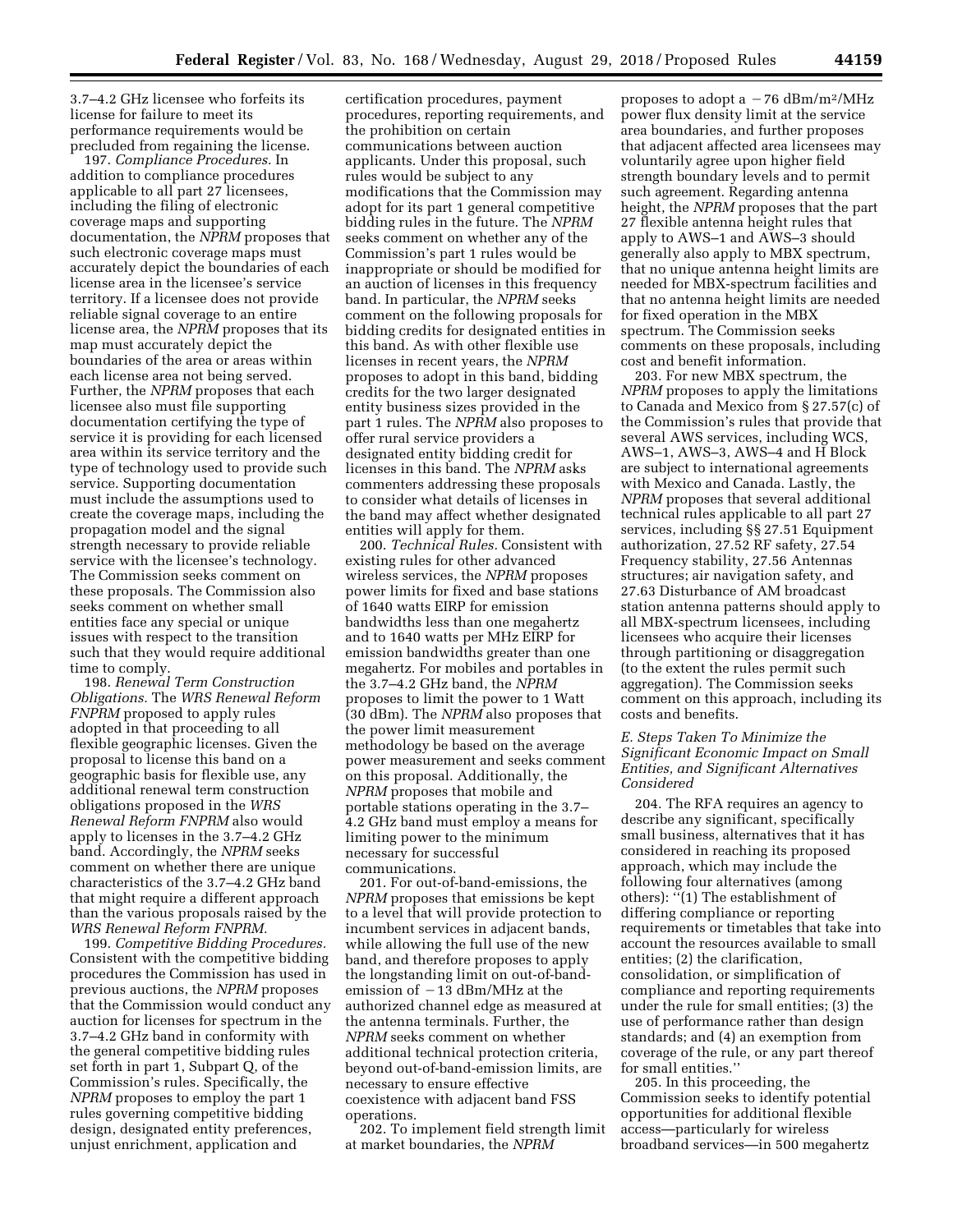of mid-band spectrum between 3.7–4.2 GHz. While lacking specific data in general, which includes data on small entities, the Commission has taken steps to enable it to minimize the economic burden on small entities that could occur if some of the rule changes or approaches proposed in the *NPRM* are adopted. Throughout the *NPRM,* the Commission seeks comment on whether small entities face any special or unique issues with respect to the information collection such that they would require certain accommodations or additional time to comply. The Commission also seeks comment on modifications that could be made to the Commission's rules regarding administrative processes that would reduce the economic impacts of proposed rule changes on small entities. Seeking comments specifically targeting small entities should provide the Commission with the requisite data to consider the most cost-effective approach to minimize the economic impact for such entities while achieving its statutory objectives.

206. With respect to the application freeze and information collection for incumbent earth stations operating in the 3.7–4.2 GHz band, the Commission has taken several steps to reduce the economic burden of its actions. During the freeze on new earth station applications and filing window for incumbent FSS earth station operators, the International Bureau granted a temporary waiver of the frequency coordination requirement in the band. To ensure that earth station data contained in the Commission's IBFS remains accurate to facilitate frequency coordination and maximize efficient use of the spectrum, the *NPRM* seeks comment on whether, for a constructed and operational earth station, any combination of frequency, azimuth, and elevation listed in the license or registration that is unused for more than, *e.g.,* 180 days, must be deleted from the license or registration. By proposing to delete data for earth stations that are unused, the *NPRM*  seeks to minimize unnecessary constraints on successful frequency coordination of new operations, which reduces the economic impact on small entities, who often have more limited resources to allocate towards such regulatory compliance burdens. The *NPRM* also proposes to adopt specific definitions of each class of incumbents that would require protection and be entitled to possible reimbursement for clearing the band. This proposal has the dual benefit to small entities of creating a means for compensating any unexpected costs they may experience

as a result of transitioning the band to flexible use, as well as providing a clear definition of the class of operators that requires interference protection and coordination, thereby avoiding overly burdensome and unnecessary obligations.

207. The *NPRM* seeks comment on several ways to facilitate more intensive fixed use of the 3.7–4.2 GHz band by allowing point-to-multipoint operations in the band through rules that will promote more efficient use of the limited spectrum available. In doing so, the *NPRM* makes several proposals to reduce the burden of frequency coordination for any new point-tomultipoint licensees, which would benefit small entities, and seeks comment on rules that are narrowly tailored to the needs of point-tomultipoint operations in particular, without the need for unnecessary regulatory burdens. The *NPRM* seeks comment on subjecting point-tomultipoint FS applicants to an expedited coordination process with mandatory electronic notification and response, and on the possibility of adopting an automated coordination process for point-to-multipoint FS applications. The *NPRM* asks commenters to discuss specifically any modifications that could be made to the Commission's coordination rules that would reduce the economic impact on small entities. In seeking comment on the appropriate construction requirements to apply to point-tomultipoint operations, the *NPRM* asks commenters to consider the economic impact on consumers and businesses in rural communities and areas that are unserved or underserved by current broadband providers, as well as any economic impact on small businesses.

208. The *NPRM* discusses various proposals to reallocate and transition the 3.7–4.2 GHz band to more intensive fixed and flexible use, and seeks comment on ways to minimize the economic impact of any rule changes specifically with respect to small entities. For example, in seeking comment on whether to seek additional information from FSS earth station registrants or space station licensees, the *NPRM* asks whether small entities face any special or unique issues with respect to the information collection such that they would require certain accommodations or additional time to comply.

209. Further, in its discussion of the three potential mechanisms for transitioning the band to flexible use— (1) market-based mechanism, (2) auctions mechanisms, (3) alternative mechanisms—the Commission seeks

specific comment on the costs, benefits, and potential economic impact on small businesses, and asks commenters to discuss any rules or procedures that could be implemented to ensure that the needs of these communities and businesses are adequately addressed. Each of these transition mechanisms rely heavily on a competitive marketplace to set the value of spectrum and compensate incumbents for the costs of relocating, reconfiguring, and potentially lost opportunity cost. Specifically, for small entities that may be incumbent satellite or earth station operators in the band, the Commission is focused on facilitating competition in the band and ensuring that all relevant interests, not just those of the largest companies, are represented. This will help to reduce the potential economic impact on small entities.

210. The *NPRM* also seeks comment on applying 15-year license terms for any licensees issued in the 3.7–4.2 GHz band. Specifically for small entities who must allocate resources carefully over the length of their license term, and have more limited funds should they be required to compete at auction for a particular license, the certainty of a longer license term would provide licensees with sufficient incentive to make the long-term investments necessary for compliance.

211. The Commission finds an overriding public interest in encouraging investment in wireless networks, facilitating access to scarce spectrum resources, and promoting the rapid deployment of mobile services to Americans. All licensees, including small entities, play a crucial role in achieving these goals. Thus while the *NPRM* does not propose any exemption for small entities, as mentioned above, the Commission seeks comment on alternative obligations, timing for implementation, scope of subject licenses, penalties for failure, and other measures that could accommodate the needs and resources of small entities. The Commission will carefully consider these matters as it relates to small entities before adopting final rules in this proceeding.

*F. Federal Rules That May Duplicate, Overlap, or Conflict With the Proposed Rules* 

#### 212. None.

#### **V. Ordering Clauses**

213. *It is ordered,* pursuant to the authority found in sections 1, 2, 3, 4(i), 7, 201, 301, 302, 303, 304, 307, 308, 309, and 310 of the Communications Act of 1934, 47 U.S.C. 151, 152, 153, 154(i), 157, 201, 301, 302, 303, 304, 307, 308,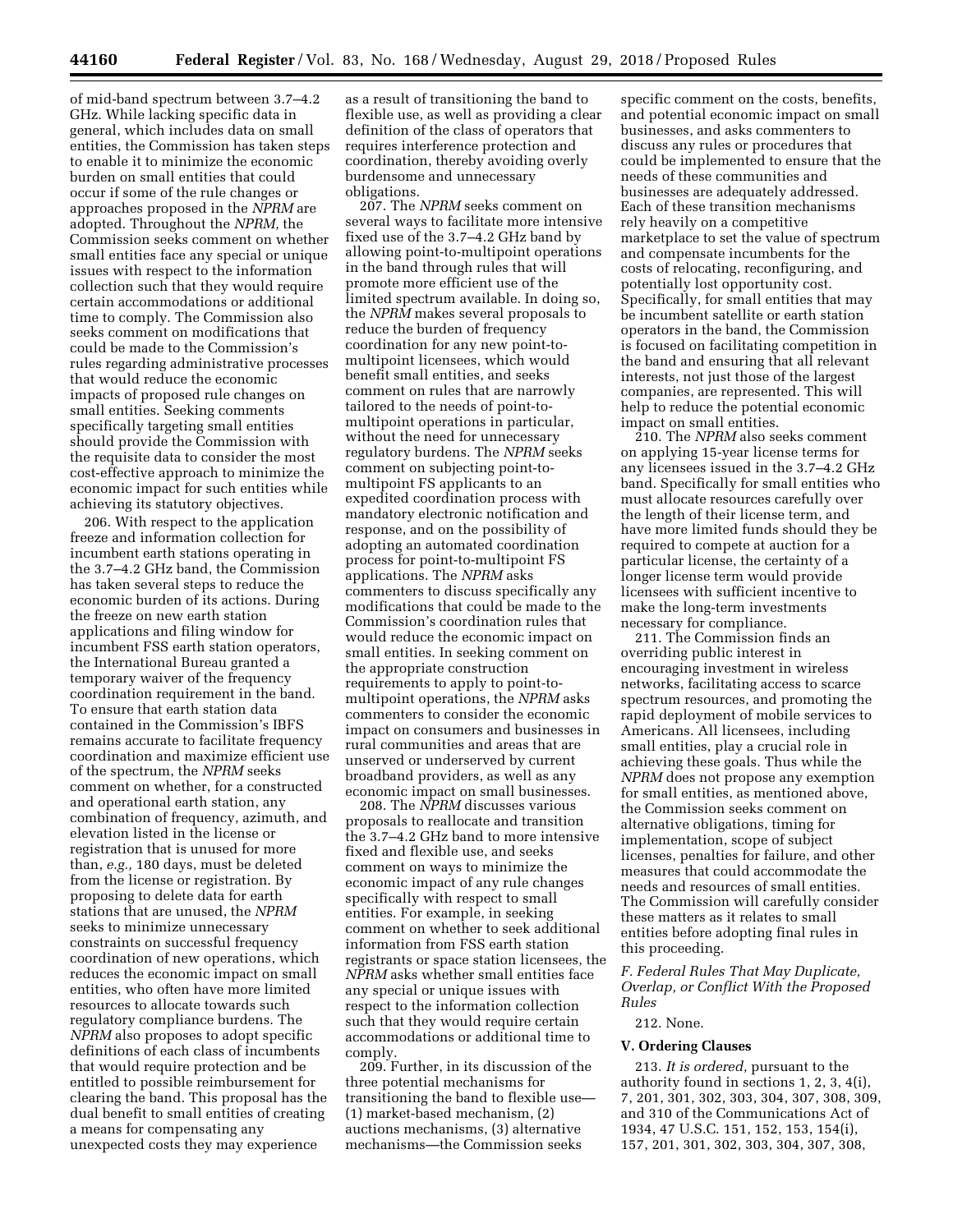309, 310, and section 706 of the Telecommunications Act of 1996, as amended, 47 U.S.C. 1302, and 1.411 of the Commission's Rules, 47 CFR 1.411, that this Notice of Proposed Rulemaking *is hereby adopted.* 

214. *It is further ordered* that *notice is hereby given* of the proposed regulatory changes described in this Notice of Proposed Rulemaking, and that comment is sought on these proposals.

215. *It is further ordered* that the Petition for Rulemaking filed by the Broadband Access Coalition on June 21, 2017, RM–11791, *is granted* to the extent indicated herein and is otherwise denied.

216. *It is further ordered* that the Petition for Rulemaking filed by the Fixed Wireless Communications Coalition, Inc, on October 11, 2016, RM–11778, *is granted* to the extent indicated herein and is otherwise denied.

217. *It is further ordered* that the Commission's Consumer and Governmental Affairs Bureau, Reference Information Center, *shall send* a copy of this Notice of Proposed Rulemaking, including the Initial Regulatory Flexibility Analysis, to the Chief Counsel for Advocacy of the Small Business Administration.

## **List of Subjects 47 CFR Parts 1, 2, 25 and 27**

Practice and procedure, Communications common carrier, Communications equipment, Reporting and recording requirements, Satellites.

Federal Communications Commission. **Marlene Dortch,** 

*Secretary.* 

#### **Proposed Rules**

For the reasons discussed in the preamble, the Federal Communications Commission proposes to amend 47 CFR parts 1, 2, 25, and 27 as follows:

## **PART 1—PRACTICE AND PROCEDURE**

■ 1. The authority citation for part 1 continues to read as follows:

**Authority:** 47 U.S.C. 151, 154(i), 154(j), 155, 157, 160, 201, 225, 227, 303, 309, 332, 1403, 1404, 1451, 1452, and 1455, unless otherwise noted.

■ 2. Amend § 1.907 by revising the definition of ''Covered Geographic Licenses'' to read as follows:

#### **§ 1.907 Definitions.**

\* \* \* \* \* *Covered Geographic Licenses.*  Covered geographic licenses consist of the following services: 1.4 GHz Service (part 27, subpart I); 1.6 GHz Service (part 27, subpart J); 24 GHz Service and Digital Electronic Message Services (part 101, subpart G); 218–219 MHz Service (part 95, subpart F); 220–222 MHz Service, excluding public safety licenses (part 90, subpart  $\overline{T}$ ); 600 MHz Service (part 27, subpart N); 700 MHz Commercial Services (part 27, subpart F and H); 700 MHz Guard Band Service (part 27, subpart G); 800 MHz Specialized Mobile Radio Service (part 90, subpart S); 900 MHz Specialized Mobile Radio Service (part 90, subpart S); Mid-Band Flexible Use Service (part 27, subpart O); Advanced Wireless Services (part 27, subparts K and L); Air-Ground Radiotelephone Service (Commercial Aviation) (part 22, subpart G); Broadband Personal Communications Service (part 24, subpart E); Broadband Radio Service (part 27, subpart M); Cellular Radiotelephone Service (part 22, subpart H); Dedicated Short Range Communications Service, excluding

public safety licenses (part 90, subpart M); H Block Service (part 27, subpart K); Local Multipoint Distribution Service (part 101, subpart L); Multichannel Video Distribution and Data Service (part 101, subpart P); Multilateration Location and Monitoring Service (part 90, subpart M); Multiple Address Systems (EAs) (part 101, subpart O); Narrowband Personal Communications Service (part 24, subpart D); Paging and Radiotelephone Service (part 22, subpart E; part 90, subpart P); VHF Public Coast Stations, including Automated Maritime Telecommunications Systems (part 80, subpart J); Upper Microwave Flexible Use Service (part 30); and Wireless Communications Service (part 27, subpart D).

 $\blacksquare$  3. Amend § 1.9005 by adding paragraph (mm) to read as follows:

# **§ 1.9005 Included services.**  \* \* \* \* \*

\* \* \* \* \*

(mm) The Mid-Band Flexible Use Service in the 3700–4200 MHz band.

## **PART 2—FREQUENCY ALLOCATIONS AND RADIO TREATY MATTERS; GENERAL RULES AND REGULATIONS**

■ 4. The authority citation for part 2 continues to read as follows:

**Authority:** 47 U.S.C. 154, 302a, 303, and 336, unless otherwise noted.

■ 5. Amend § 2.106, the Table of Frequency Allocations, by revising page 41 and, under ''Non-Federal Government (NG) Footnotes,'' adding footnote NG182 to read as follows:

#### **§ 2.106 Table of Frequency Allocations.**

\* \* \* \* \* **BILLING CODE 6712–01–P**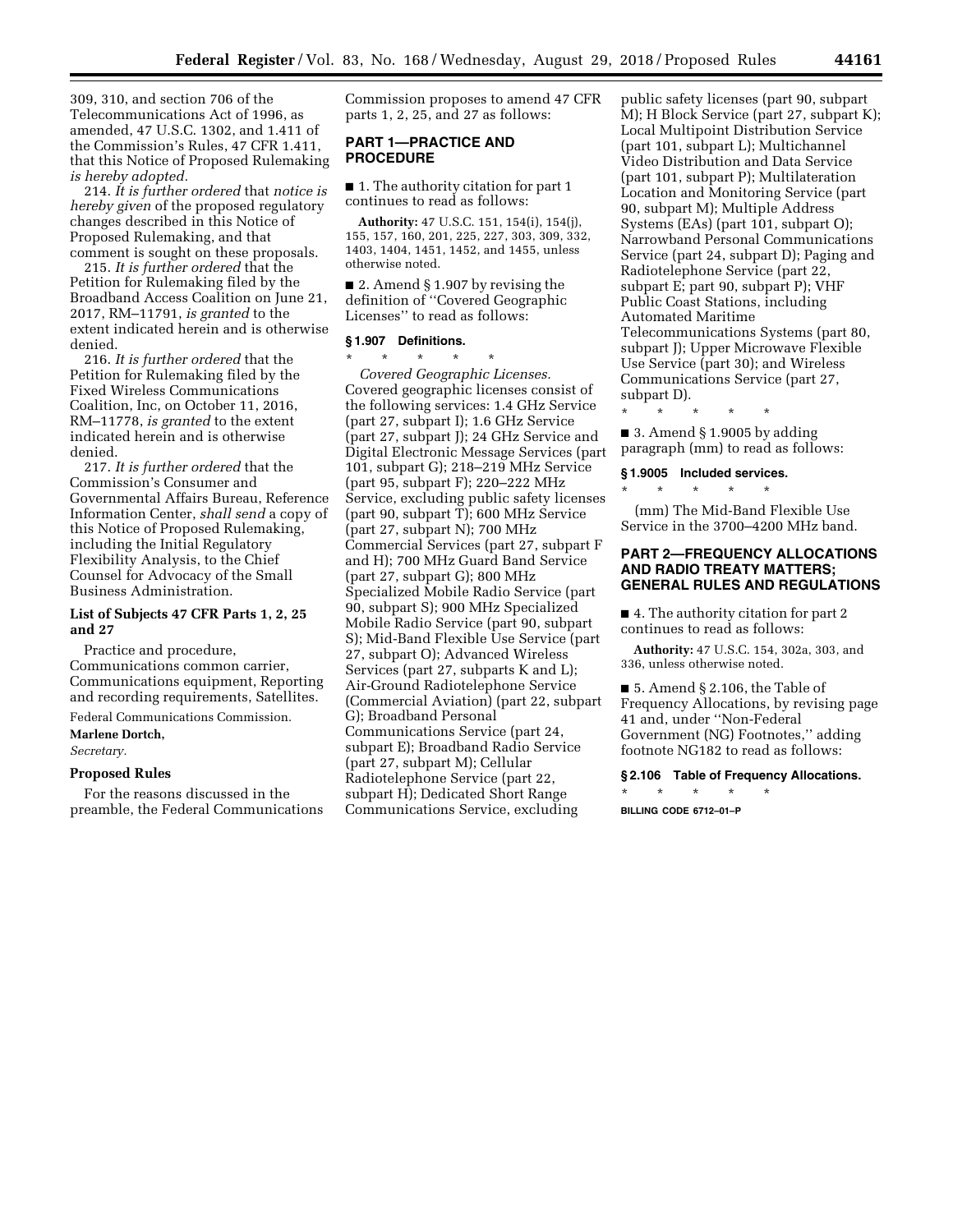|                     | 3500-5460 MHz (SHF)<br>Table of Frequency Allocations<br>International Table |                                   |                                  | United States Table                           |                          |
|---------------------|------------------------------------------------------------------------------|-----------------------------------|----------------------------------|-----------------------------------------------|--------------------------|
| Region 1 Table      | Region 2 Table                                                               | Region 3 Table                    | Federal Table                    | Non-Federal Table                             | FCC Rule Part(s)         |
| (See previous page) | 3500-3700                                                                    | 3500-3600                         | 3500-3550                        | 3500-3550                                     |                          |
|                     | <b>FIXED</b>                                                                 | <b>FIXED</b>                      | RADIOLOCATION G59                | Radiolocation                                 | Private Land Mobile (90) |
|                     | FIXED-SATELLITE                                                              | FIXED-SATELLITE (space-to-Earth)  | AERONAUTICAL RADIONAVIGATION     |                                               |                          |
|                     | (space-to-Earth)                                                             | MOBILE except aeronautical mobile | (ground-based) G110<br>3550-3650 | 3550-3600                                     |                          |
|                     | MOBILE except aeronautical<br>mobile                                         | 5.433A                            | RADIOLOCATION G59                | <b>FIXED</b>                                  | Citizens Broadband (96)  |
|                     | Radiolocation 5.433                                                          | Radiolocation 5.433               | AERONAUTICAL RADIONAVIGATION     | MOBILE except aeronautical mobile             |                          |
|                     |                                                                              |                                   | (ground-based) G110              |                                               |                          |
|                     |                                                                              |                                   |                                  | US105 US433                                   |                          |
| 3600-4200           |                                                                              | 3600-3700                         |                                  | 3600-3650                                     |                          |
| <b>FIXED</b>        |                                                                              | <b>FIXED</b>                      |                                  | <b>FIXED</b>                                  | Satellite                |
| FIXED-SATELLITE     |                                                                              | FIXED-SATELLITE (space-to-Earth)  |                                  | FIXED-SATELLITE (space-to-Earth)              | Communications (25)      |
| (space-to-Earth)    |                                                                              | MOBILE except aeronautical mobile |                                  | US107 US245                                   | Citizens Broadband (96)  |
| Mobile              |                                                                              | Radiolocation 5.433               |                                  | MOBILE except aeronautical mobile             |                          |
|                     |                                                                              |                                   | US105 US107 US245 US433          | US105 US433                                   |                          |
|                     |                                                                              |                                   | 3650-3700                        | 3650-3700                                     |                          |
|                     |                                                                              |                                   |                                  | <b>FIXED</b>                                  |                          |
|                     |                                                                              |                                   |                                  | FIXED-SATELLITE (space-to-Earth)              |                          |
|                     |                                                                              |                                   |                                  | NG169 NG185                                   |                          |
|                     |                                                                              |                                   |                                  | MOBILE except aeronautical mobile             |                          |
|                     |                                                                              | 5.435                             | US109 US349                      | US109 US349                                   |                          |
|                     | 3700-4200                                                                    |                                   | 3700-4200                        | 3700-4200                                     | Satellite                |
|                     | <b>FIXED</b>                                                                 |                                   |                                  | <b>FIXED</b>                                  | Communications (25)      |
|                     | FIXED-SATELLITE (space-to-Earth)                                             |                                   |                                  | FIXED-SATELLITE (space-to-Earth) NG180, NG182 | Wireless                 |
|                     | MOBILE except aeronautical mobile                                            |                                   |                                  |                                               |                          |

 $\mathbf \mathbf I$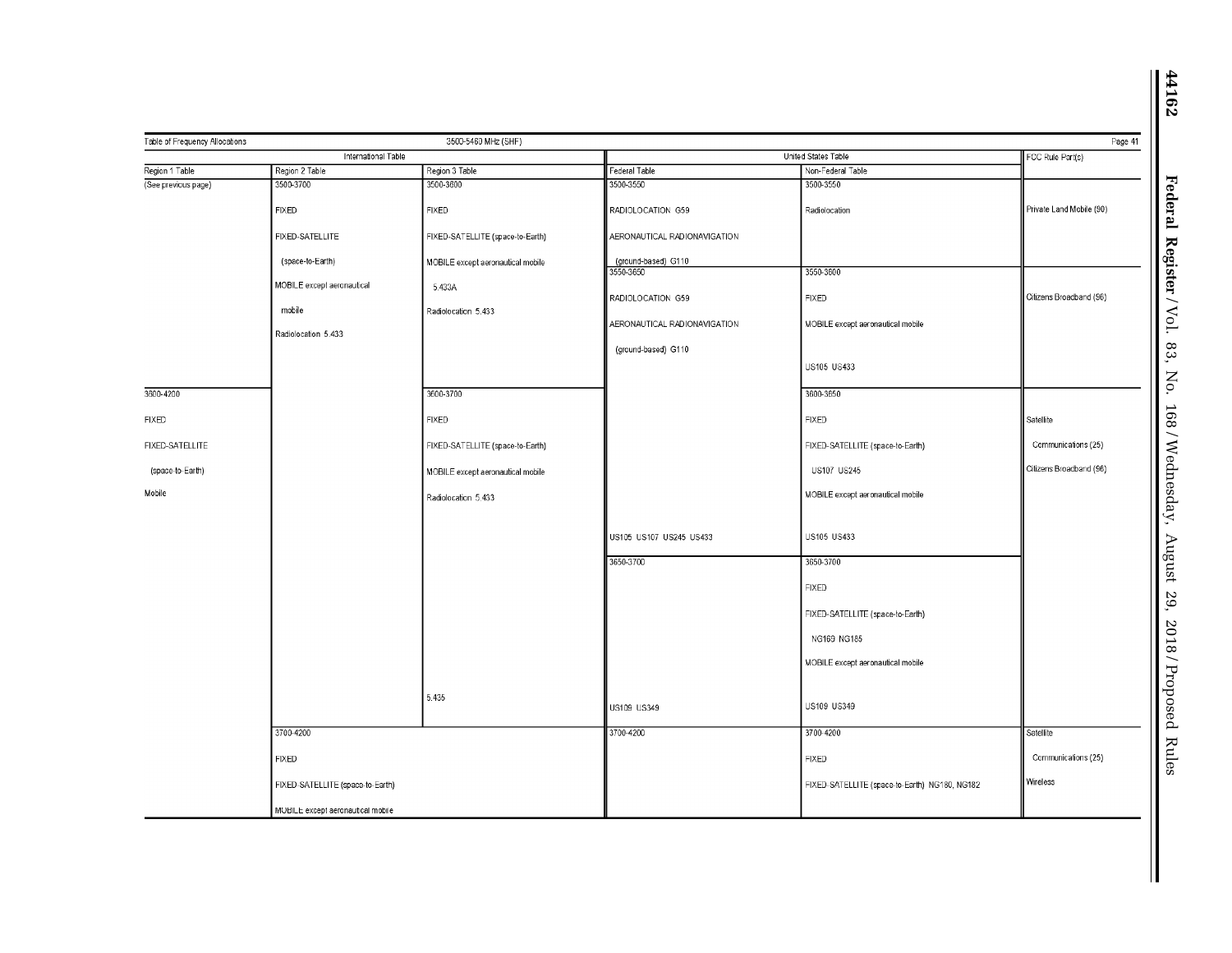|                                        |                              | MOBILE except aeronautical mobile | Communications (27)                                 |
|----------------------------------------|------------------------------|-----------------------------------|-----------------------------------------------------|
|                                        |                              |                                   | Federal Register / $Vol$ .<br>Fixed Microwave (101) |
| 4200-4400                              | 4200-4400                    |                                   |                                                     |
| AERONAUTICAL RADIONAVIGATION 5.438     | AERONAUTICAL RADIONAVIGATION |                                   | Aviation (87)                                       |
|                                        |                              |                                   |                                                     |
| 5.439 5.440                            | 5.440 US261                  |                                   |                                                     |
| 4400-4500                              | 4400-4940                    | 4400-4500                         |                                                     |
| <b>FIXED</b>                           | <b>FIXED</b>                 |                                   |                                                     |
| MOBILE 5.440A                          | MOBILE                       |                                   | 83,                                                 |
| 4500-4800                              |                              | 4500-4800                         | No.                                                 |
| <b>FIXED</b>                           |                              | FIXED-SATELLITE (space-to-Earth)  |                                                     |
| FIXED-SATELLITE (space-to-Earth) 5.441 |                              | 5.441 US245                       |                                                     |
| MOBILE 5.440A                          |                              |                                   |                                                     |
| 4800-4990                              |                              | 4800-4940                         |                                                     |
| FIXED                                  |                              |                                   |                                                     |
| MOBILE 5.440A 5.442                    | US113 US245 US342            | US113 US342                       | 168/Wednesday,                                      |
| Radio astronomy                        | 4940-4990<br>4940-4990       |                                   |                                                     |
|                                        |                              | <b>FIXED</b>                      | August 29,<br>Public Safety Land                    |
|                                        |                              | MOBILE except aeronautical mobile | Mobile (90Y)                                        |
|                                        |                              |                                   |                                                     |
| 5.149 5.339 5.443                      | 5.339 US342 US385 G122       | 5.339 US342 US385                 | 2018/Proposed Rules                                 |
| 4990-5000                              | 4990-5000                    |                                   |                                                     |
| <b>FIXED</b>                           | RADIO ASTRONOMY US74         |                                   |                                                     |
| MOBILE except aeronautical mobile      | Space research (passive)     |                                   |                                                     |
| RADIO ASTRONOMY                        |                              |                                   |                                                     |
| Space research (passive)               |                              |                                   |                                                     |
| 5.149                                  | <b>US246</b>                 |                                   |                                                     |
|                                        |                              |                                   |                                                     |
|                                        |                              |                                   |                                                     |
|                                        |                              |                                   |                                                     |
|                                        |                              |                                   | 44163                                               |
|                                        |                              |                                   |                                                     |

 $MOBLE$  5.440A

MOBILE 5.440A 5.442

RADIO ASTRONOMY Space research (passive)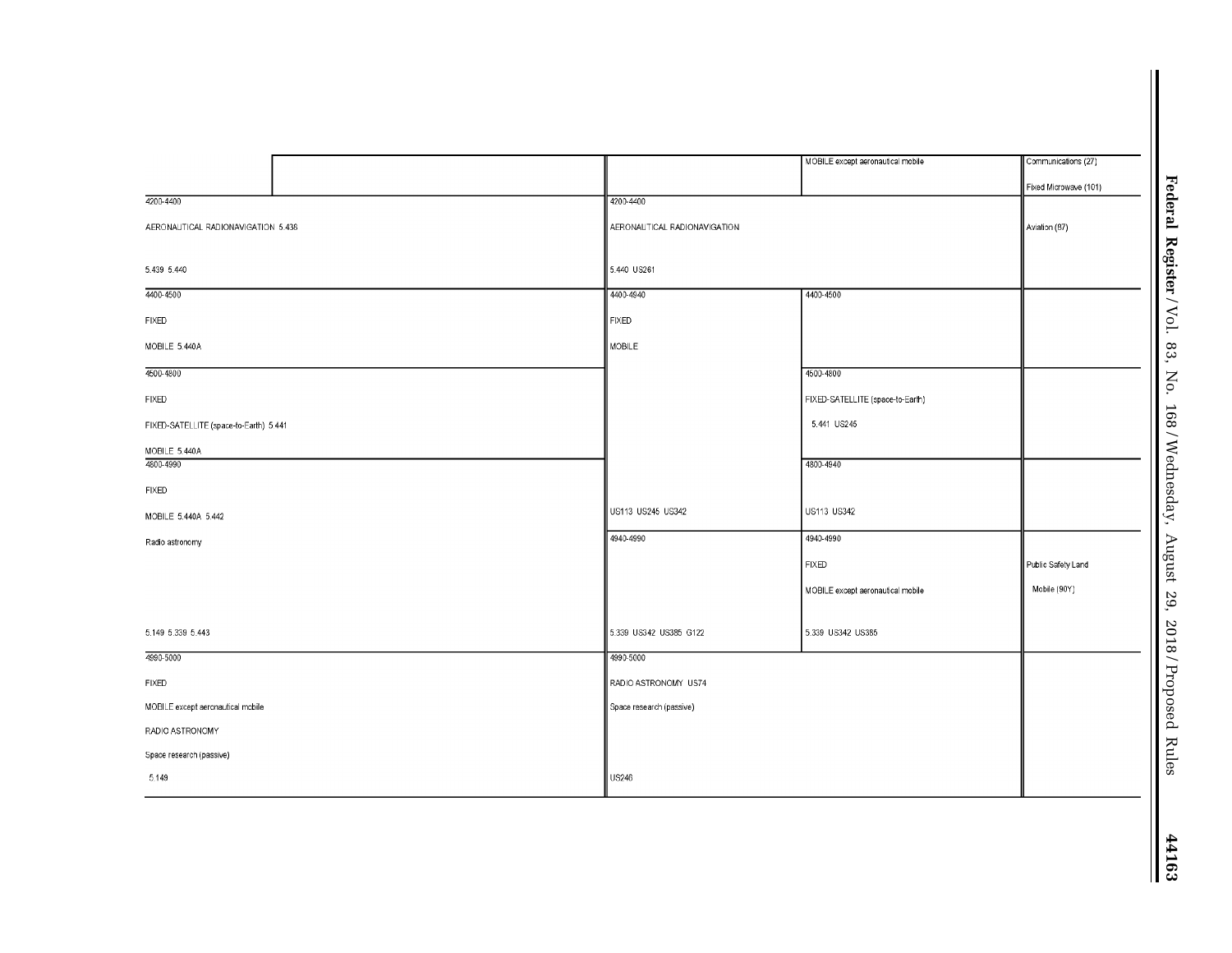#### **BILLING CODE 6712–01–C**

Non-Federal Government (NG) Footnotes

\* \* \* \* \* NG182 In the band 3700–4200 MHz, the following provisions shall apply to geostationary satellite orbit (GSO) fixedsatellite service (space-to-Earth) operations:

(a) Space stations authorized prior to, or authorized as a result of an application filed prior to, June 21, 2018 may continue to operate on a primary basis, but no applications for new space station authorizations or new petitions for market access shall be accepted for filing after that date, other than applications by existing operators in the band seeking to make more efficient use of the band. Applications for extension, cancellation, replacement, or modification of existing space station authorizations in the band will continue to be accepted and processed normally.

(b) Earth station operations shall not claim protection from terrestrial stations, unless the requirements of 47 CFR 25.203(n) are satisfied.

## **PART 25—SATELLITE COMMUNICATIONS**

■ 6. The authority citation for Part 25 continues to read as follows:

**Authority:** 47 U.S.C. 154, 301, 302, 303, 307, 309, 310, 319, 332, 605, and 721, unless otherwise noted.

 $\blacksquare$  7. Amend § 25.203 by adding paragraph (n) to read as follows:

\* \* \* \* \*

#### **§ 25.203 Choice of sites and frequencies.**

(n) Earth stations operating in the 3700–4200 MHz band shall receive interference protection from terrestrial stations only to the extent that (1) the earth station was operational as of April 19, 2018, (2) the earth station was licensed or registered (or had a pending application for license or registration) in the IBFS database as of October 17, 2018, and (3) the operator timely certified the accuracy of information on file with the Commission to the extent required by the Order adopted in FCC 18–XXX. Earth stations failing to satisfy any of the above may continue to operate, but such operations shall be on an unprotected basis.

## **PART 27—MISCELLANEOUS WIRELESS COMMUNICATIONS SERVICES**

■ 8. The authority citation for part 27 continues to read as follows:

**Authority:** 47 U.S.C. 154, 301, 302a, 303, 307, 309, 332, 336, 337, 1403, 1404, 1451, and 1452, unless otherwise noted.

■ 9. Amend § 27.1 by adding paragraph (b)(15) to read as follows:

#### **§ 27.1 Basis and purpose.**

 $\star$   $\star$   $\star$ (b) \* \* \* (15) 3700–4200 MHz. \* \* \* \* \*

■ 10. Amend § 27.13 by adding paragraph (m) to read as follows:

## **§ 27.13 License period.**

 $\star$   $\qquad$   $\star$   $\qquad$   $\star$ (m) *3700–4200 MHz band.*  Authorizations for the 3700–4200 MHz band will have a term not to exceed 15 years from the date of issuance or renewal.

■ 11. Amend § 27.14 by revising the first sentence of paragraphs (a) and (k), and adding paragraph (u) to read as follows:

## **§ 27.14 Construction requirements.**

(a) AWS and WCS licensees, with the exception of WCS licensees holding authorizations for the 600 MHz band, Block A in the 698–704 MHz and 728– 734 MHz bands, Block B in the 704–710 MHz and 734–740 MHz bands, Block E in the 722–728 MHz band, Block C, C1 or C2 in the 746–757 MHz and 776–787 MHz bands, Block A in the 2305–2310 MHz and 2350–2355 MHz bands, Block B in the 2310–2315 MHz and 2355–2360 MHz bands, Block C in the 2315–2320 MHz band, Block D in the 2345–2350 MHz band, and 3700–4200 MHz band, and with the exception of licensees holding AWS authorizations in the 1915–1920 MHz and 1995–2000 MHz bands, the 2000–2020 MHz and 2180– 2200 MHz bands, or 1695–1710 MHz, 1755–1780 MHz and 2155–2180 MHz bands, must, as a performance requirement, make a showing of ''substantial service'' in their license area within the prescribed license term set forth in § 27.13. \* \* \*  $\star$   $\star$   $\star$   $\star$ 

(k) Licensees holding WCS or AWS authorizations in the spectrum blocks enumerated in paragraphs (g), (h), (i),  $(q)$ ,  $(r)$ ,  $(s)$ ,  $(t)$ , and  $(u)$  of this section, including any licensee that obtained its license pursuant to the procedures set forth in paragraph (j) of this section, shall demonstrate compliance with performance requirements by filing a construction notification with the Commission, within 15 days of the expiration of the applicable benchmark, in accordance with the provisions set forth in §1.946(d) of this chapter.  $* * *$ 

\* \* \* \* \* (u) The following provisions apply to any licensee holding an authorization in the 3700–4200 MHz band:

(1) A licensee shall provide reliable signal coverage and offer service within six (6) years from the date of the initial license to at least forty-five (45) percent of the population in each of its license areas (''First Buildout Requirement'').

(2) A licensee shall provide reliable signal coverage and offer service within twelve (12) years from the date of the initial license to at least eighty (80) percent of the population in each of its license areas (''Second Buildout Requirement'').

(3) If a licensee fails to establish that it meets the First Buildout Requirement for a particular license area, the licensee's Second Buildout Requirement deadline and license term will be reduced by two years.

(4) If a licensee fails to establish that it meets the Second Buildout Requirement for a particular license area, its authorization for each license area in which it fails to meet the Second Buildout Requirement shall terminate automatically without Commission action, and the licensee will be ineligible to regain it if the Commission makes the license available at a later date.

(5) To demonstrate compliance with these performance requirements, licensees shall use the most recently available decennial U.S. Census Data at the time of measurement and shall base their measurements of population served on areas no larger than the Census Tract level. The population within a specific Census Tract (or other acceptable identifier) will be deemed served by the licensee only if it provides reliable signal coverage to and offers service within the specific Census Tract (or other acceptable identifier). To the extent the Census Tract (or other acceptable identifier) extends beyond the boundaries of a license area, a licensee with authorizations for such areas may include only the population within the Census Tract (or other acceptable identifier) towards meeting the performance requirement of a single, individual license. For the Gulf of Mexico license area, the licensee shall demonstrate compliance with these performance requirements, using offshore platforms, including production, manifold, compression, pumping and valving platforms as a proxy for population in the Gulf of Mexico.

■ 12. Amend § 27.50 by revising the introductory text to paragraphs (d),  $(d)(1)$ , and  $(d)(2)$  and paragraph  $(d)(4)$  to read as follows:

## **§ 27.50 Power limits and duty cycle.**

\* \* \* \* \*

(d) The following power and antenna height requirements apply to stations transmitting in the 1695–1710 MHz, 1710–1755 MHz, 1755–1780 MHz,